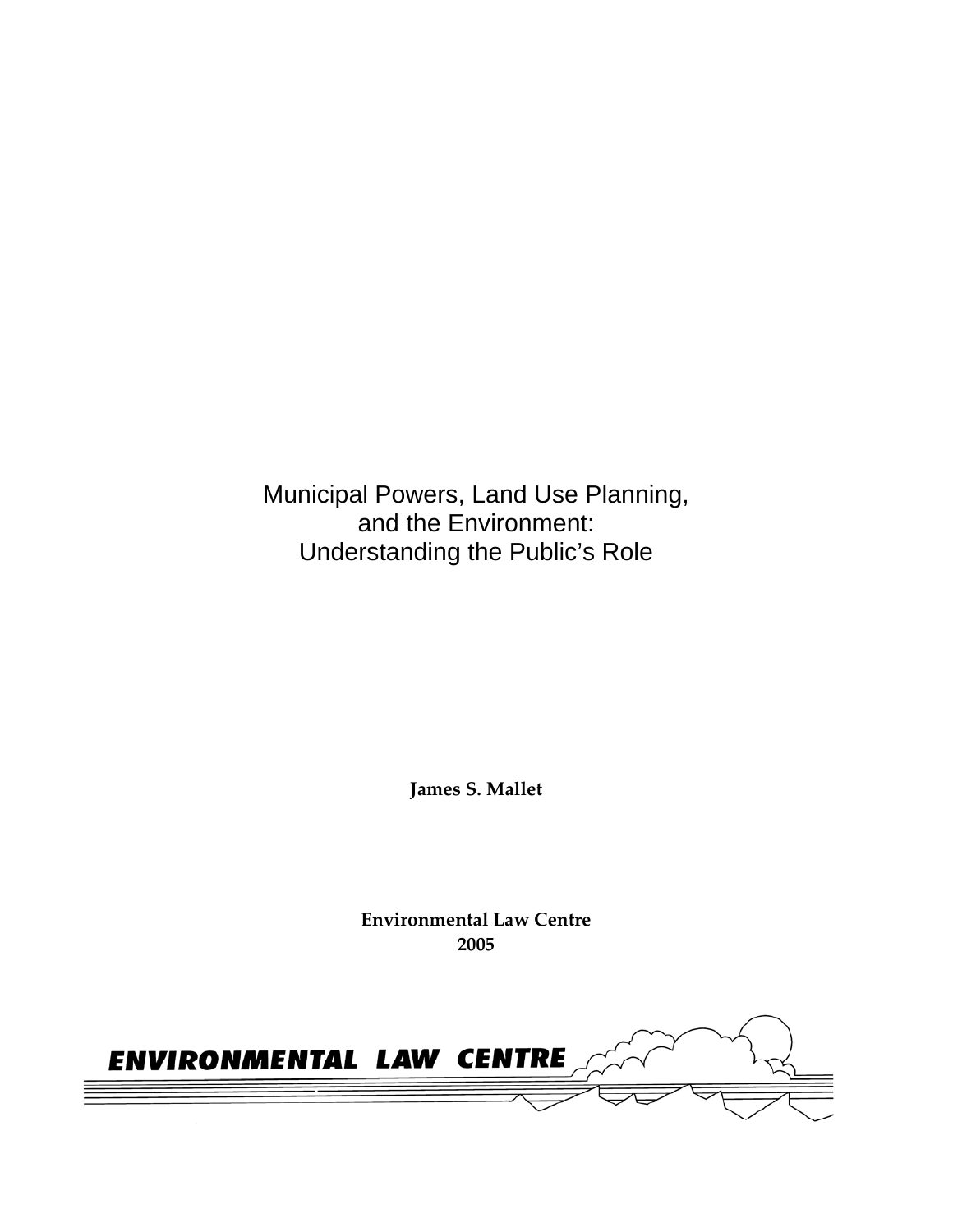Library and Archives Canada Cataloguing in Publication

Mallet, James S., 1969-

 Municipal powers, land use planning, and the environment : understanding the public's role / James S. Mallet.

Includes bibliographical references. ISBN 0-921503-79-2

 1. Land use--Alberta--Planning--Citizen participation. 2. Land use-- Planning--Environmental aspects--Alberta. 3. City planning--Alberta--Citizen participation. 4. City planning--Environmental aspects--Alberta. 5. Environmental protection--Alberta--Citizen participation. 6. Nature conservation--Alberta-- Citizen participation. I. Environmental Law Centre (Alta.) II. Title.

JS1721.A55M35 2005 307.1'097123 C2005-903049-6

No part of this publication may be reproduced, stored in a retrieval system or transmitted in any form or by any means, electronic, mechanical, photocopying, or otherwise without permission from the Environmental Law Centre, #204, 10709 Jasper Avenue, Edmonton, Alberta, Canada, T5J 3N3.

Copyright ©2005 Environmental Law Centre (Alberta) Society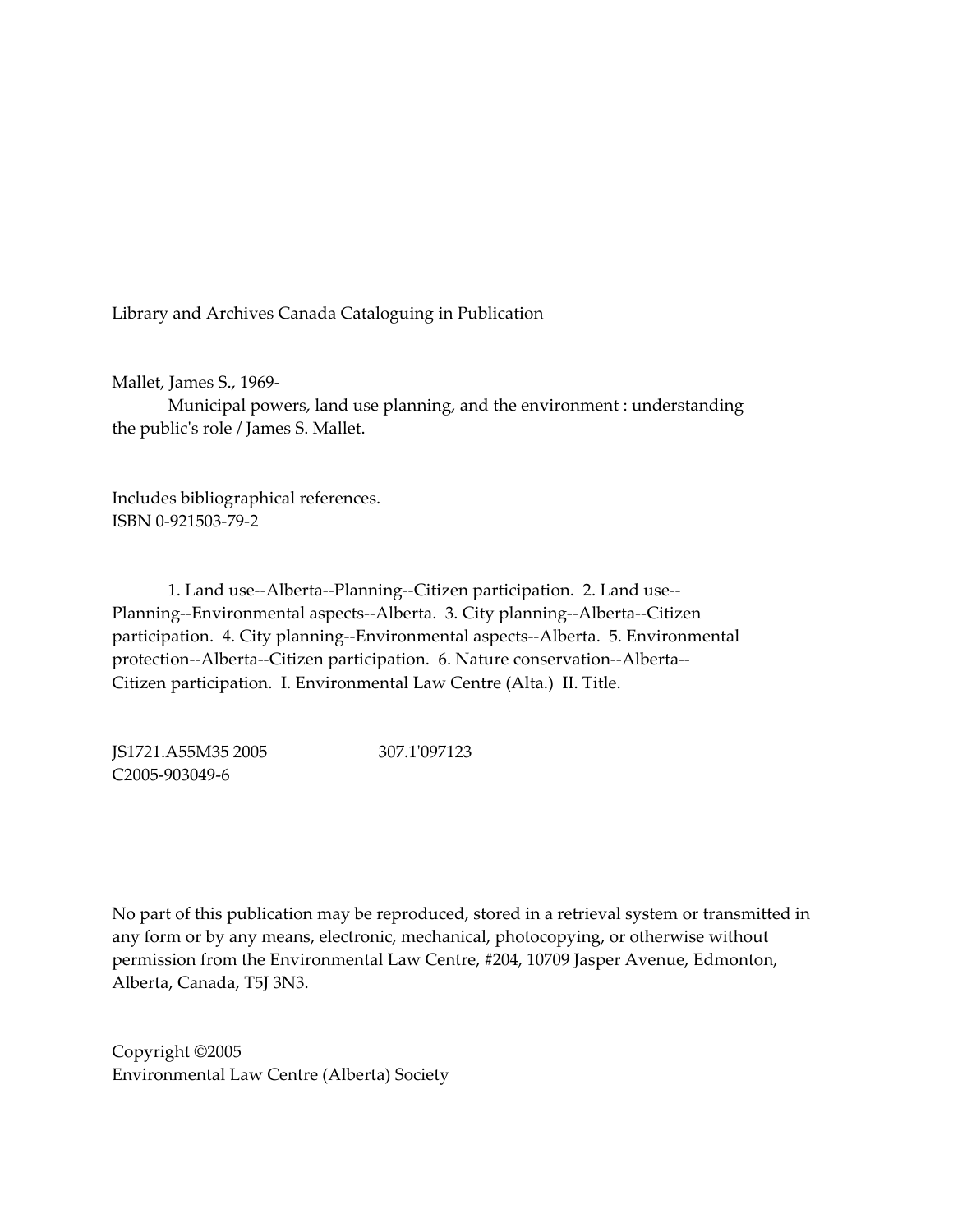# THE ENVIRONMENTAL LAW CENTRE

The Environmental Law Centre (Alberta) Society is a registered charitable organization that was incorporated in 1982 to provide Albertans with an objective source of information on environmental and natural resources law. The Centre, which is staffed by four full-time lawyers, a librarian and a small support staff, provides services in environmental law education, assistance, research and law reform. The Centre maintains an extensive library of environmental law materials that is accessible by the public free of charge.

Funding is provided to the Environmental Law Centre by the Alberta Law Foundation and through the generous support of the public. The Centre also accepts private and government research contracts for work relevant to and consistent with the Centre's objectives.

For more information, contact:

Environmental Law Centre 204, 10709 Jasper Avenue Edmonton, AB T5J 3N3 Phone: (780) 424-5099 Fax: (780) 424-5133 Toll-free: 1-800-661-4238 E-mail: elc@elc.ab.ca Website: http://www.elc.ab.ca

#### **Municipal Law and the Environment Series**

This paper is the first module of a four-module project on municipal government and the environment undertaken by the Environmental Law Centre. The second module, which will examine law and policy affecting brownfield redevelopment and opportunities for law reform, will lead to the publication of a report in 2006. Modules three and four will address rural municipal and environmental issues, and provide a public legal education program on municipal government and environmental concerns. For further information on this series, contact the Environmental Law Centre.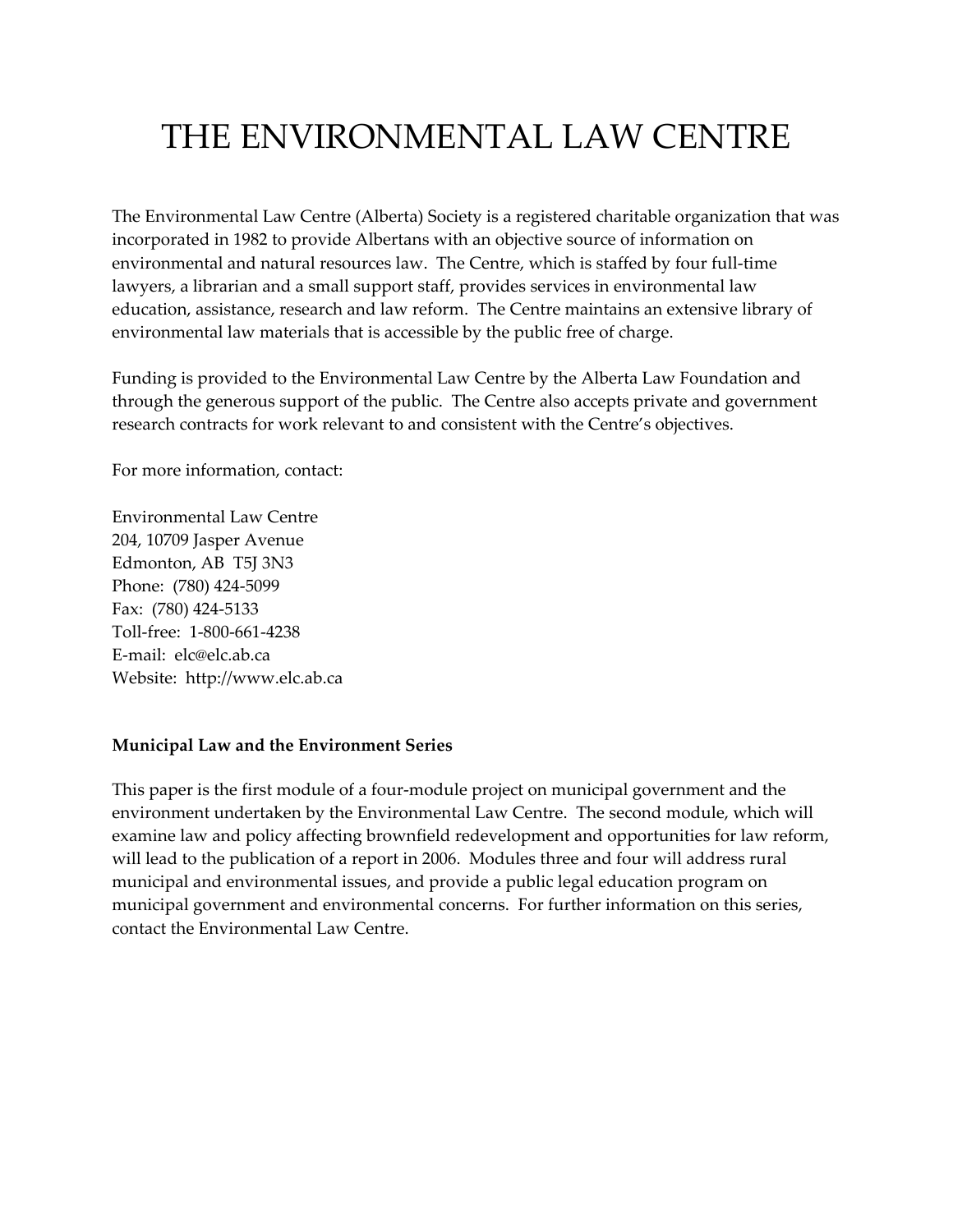# Table of contents

|              | Acknowledgments<br>$\mathbf{i}$                                                                                                                                                    |                            |
|--------------|------------------------------------------------------------------------------------------------------------------------------------------------------------------------------------|----------------------------|
| Introduction | $\mathbf{1}$                                                                                                                                                                       |                            |
|              | List of acronyms<br>$\overline{2}$                                                                                                                                                 |                            |
| 1.           | Municipal powers and the environment                                                                                                                                               | 3                          |
| A.           | Sources of municipal power to regulate the environment                                                                                                                             | 3                          |
|              | The Municipal Government Act<br>Municipal powers under other statutes                                                                                                              | 3<br>4                     |
| <b>B.</b>    | Key areas of municipal jurisdiction                                                                                                                                                | 5                          |
|              | Business licensing and regulation<br>Nuisances<br>Safety, health and general welfare<br>Other areas of bylaw jurisdiction<br>Municipal jurisdiction over wetlands<br>Enforcement   | 5<br>5<br>6<br>7<br>7<br>8 |
| C.           | The scope of municipal powers to regulate the environment                                                                                                                          | 9                          |
| D.           | Public involvement (non-planning and development matters)                                                                                                                          | 11                         |
|              | Speaking to a proposed bylaw or resolution<br>Environmental bylaws and public petitions<br>Statutory appeal of bylaws and resolutions<br>Judicial review of bylaws and resolutions | 12<br>12<br>14<br>15       |
| 2.           | Municipal land use planning and the environment                                                                                                                                    | 16                         |
| A.           | Understanding the municipal planning and development process                                                                                                                       | 16                         |
|              | Note regarding the term "smart growth"<br>The players<br>Municipal planning and development powers<br>Statutory plans<br>The municipal development plan                            | 16<br>17<br>19<br>20<br>20 |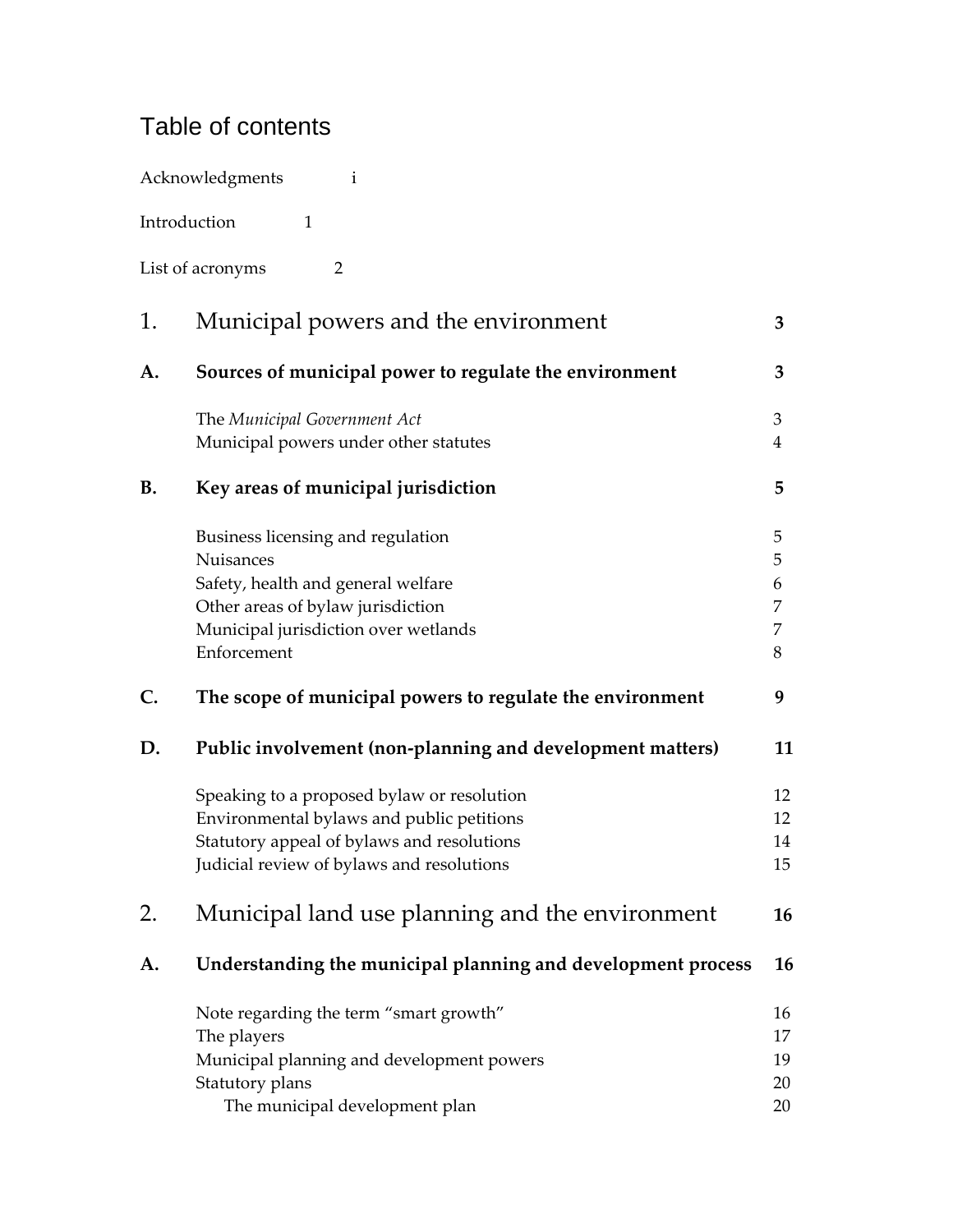|    | Area structure plans                                       | 21 |
|----|------------------------------------------------------------|----|
|    | Neighbourhood area structure plans                         | 21 |
|    | Neighbourhood structure plans                              | 21 |
|    | Area redevelopment plans                                   | 22 |
|    | Non-statutory plans                                        | 22 |
|    | Plans for the whole municipality                           | 22 |
|    | Servicing concept design briefs                            | 22 |
|    | Community plans                                            | 23 |
|    | The land use bylaw                                         | 23 |
|    | Subdivision                                                | 24 |
|    | Reserves and reserve easements                             | 24 |
|    | Conservation easements                                     | 25 |
|    | Land development and development permits                   | 26 |
|    | Regional planning                                          | 27 |
|    | Regional planning and the municipal development plan       | 27 |
|    | Intermunicipal disputes                                    | 27 |
|    | The intermunicipal development plan                        | 28 |
|    | Intermunicipal bylaws                                      | 28 |
|    | Intermunicipal planning authorities                        | 29 |
|    | Provincial land use policies                               | 29 |
|    | Use of land use planning powers to control provincially    |    |
|    | regulated activities and areas                             | 30 |
|    | Planning requirements not applicable to certain            |    |
|    | developments and areas                                     | 30 |
|    | Development restrictions under other statutes              | 30 |
|    | Planning requirements not applicable to other levels       |    |
|    | of government                                              | 31 |
|    | Confined feeding operations (intensive livestock)          | 31 |
|    | Authorization requirements under other provincial statutes | 31 |
|    | EUB and NRCB authorizations                                | 33 |
| B. | Formal opportunities to influence municipal planning       |    |
|    | and development                                            | 34 |
|    | Introduction                                               | 34 |
|    | Citizen involvement in statutory planning and              |    |
|    | the land use bylaw                                         | 35 |
|    | Influencing a municipal development plan                   | 37 |
|    | MDP: Issues to consider                                    | 38 |
|    | Influencing an area structure plan                         | 39 |
|    | Influencing an area redevelopment plan                     | 39 |
|    | Influencing non-statutory plans                            | 40 |
|    | Influencing a land use bylaw                               | 40 |
|    |                                                            |    |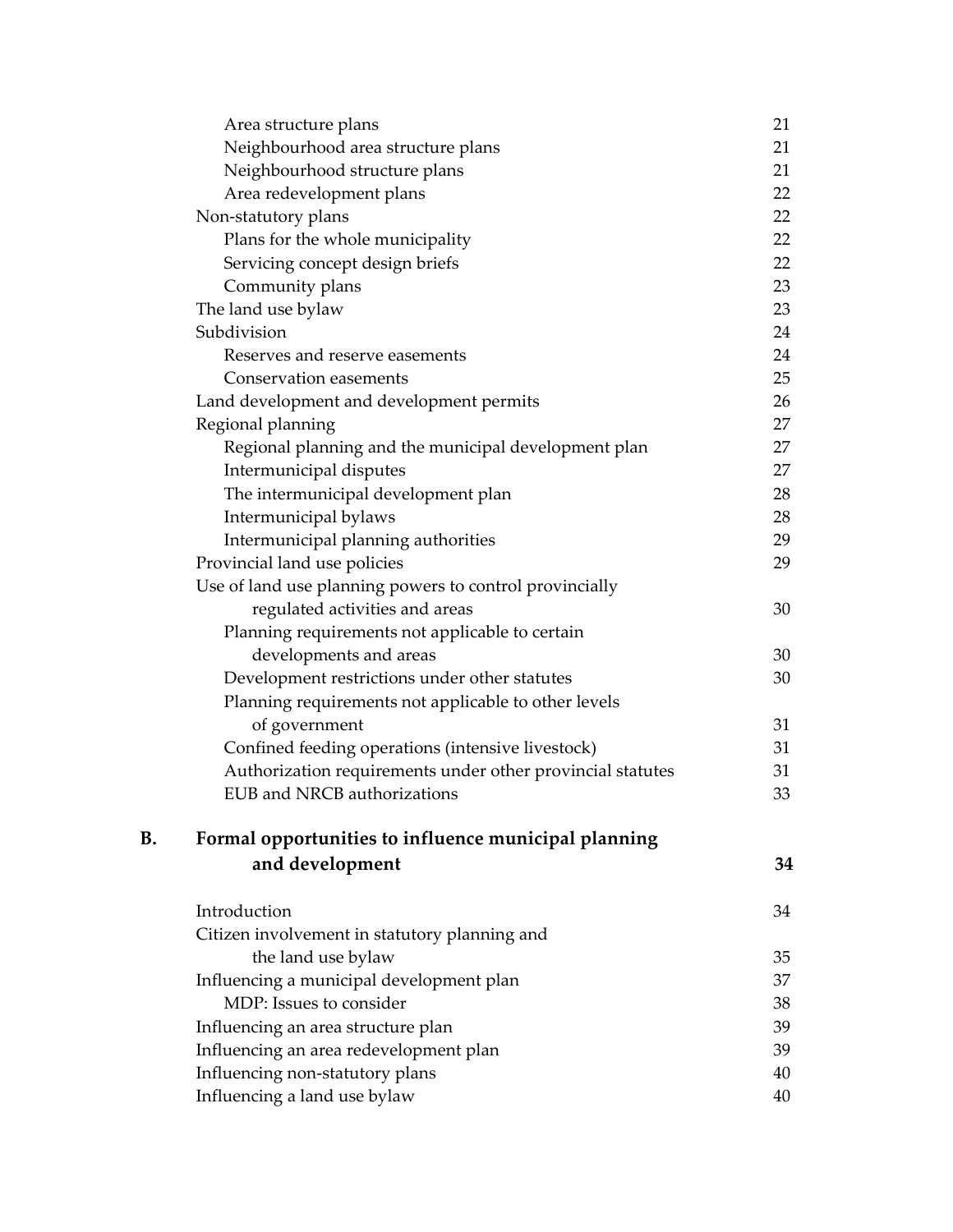|    | Land use bylaw amendments initiated by citizens and groups        | 41 |
|----|-------------------------------------------------------------------|----|
|    | Zoning for environmental protection                               |    |
|    | and open-space conservation                                       | 42 |
|    | Direct control districts                                          | 42 |
|    | Downzoning and right of compensation                              | 43 |
|    | Influencing the subdivision process                               | 44 |
|    | Influencing the development permit process                        | 45 |
|    | Subdivision and development appeals                               | 46 |
|    | Subdivision appeals                                               | 46 |
|    | Development appeals                                               | 47 |
|    | Annexation                                                        | 48 |
|    | Petition for a public meeting on a planning and development issue | 49 |
|    | Judicial review of planning and development matters               | 49 |
| C. | Informal opportunities to influence municipal planning            |    |
|    | and development                                                   | 50 |
|    | Pushing for better policy                                         | 50 |
|    | Better statutory planning                                         | 50 |
|    | Conserving wetlands                                               | 51 |
|    | Establishing a land trust                                         | 52 |
|    | Other necessary changes                                           | 53 |
|    | Pushing for regional planning                                     | 54 |
|    | The need for provincial leadership                                | 54 |
|    | Encouraging regional planning using existing tools                | 55 |
|    | Speaking out against a proposed development                       | 56 |
|    | Speaking out in favour of a proposed development                  | 57 |
|    | Civil liability for speaking out                                  | 58 |
|    | Getting the jump on development in natural areas                  | 59 |
|    | A new approach to community involvement in land use planning      | 59 |
|    | Poplar Lake: A conservation success story                         | 60 |
|    |                                                                   |    |

Conclusion 61

| Bibliography | 62 |
|--------------|----|
|--------------|----|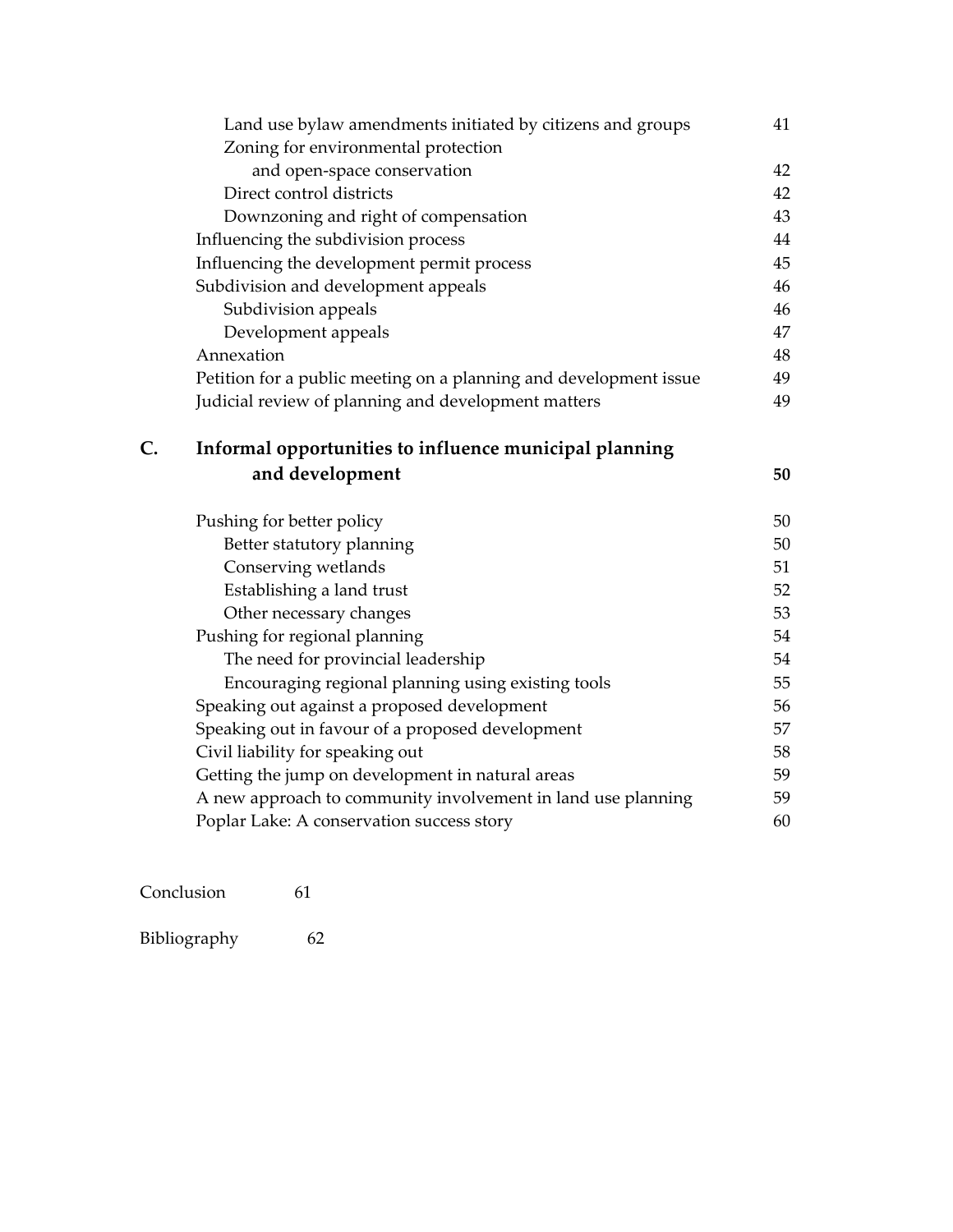# <span id="page-6-0"></span>Acknowledgments

The writing and publication of this paper was made possible by its sole funder, the Alberta Law Foundation. The Foundation's support of this project and the Environmental Law Centre's ongoing operations is gratefully acknowledged.

I would also like to thank Cheryl Bradley, Allan Bolstad, Patsy Cotterill, Felix Horne, Glen Lawrence and Charlotte St. Dennis for their guidance in the preparation of this paper. I hasten to add that the author and the Environmental Law Centre are solely responsible for the views expressed in these pages, and for any errors.

Thanks also to Matthew Block, who provided enthusiastic research assistance. I am indebted to the staff of the Environmental Law Centre, and in particular to Cindy Chiasson and Debbie Lindskoog, for their ongoing support and assistance with this project.

J.S.M.

# Alberta LAW **FOUNDATION**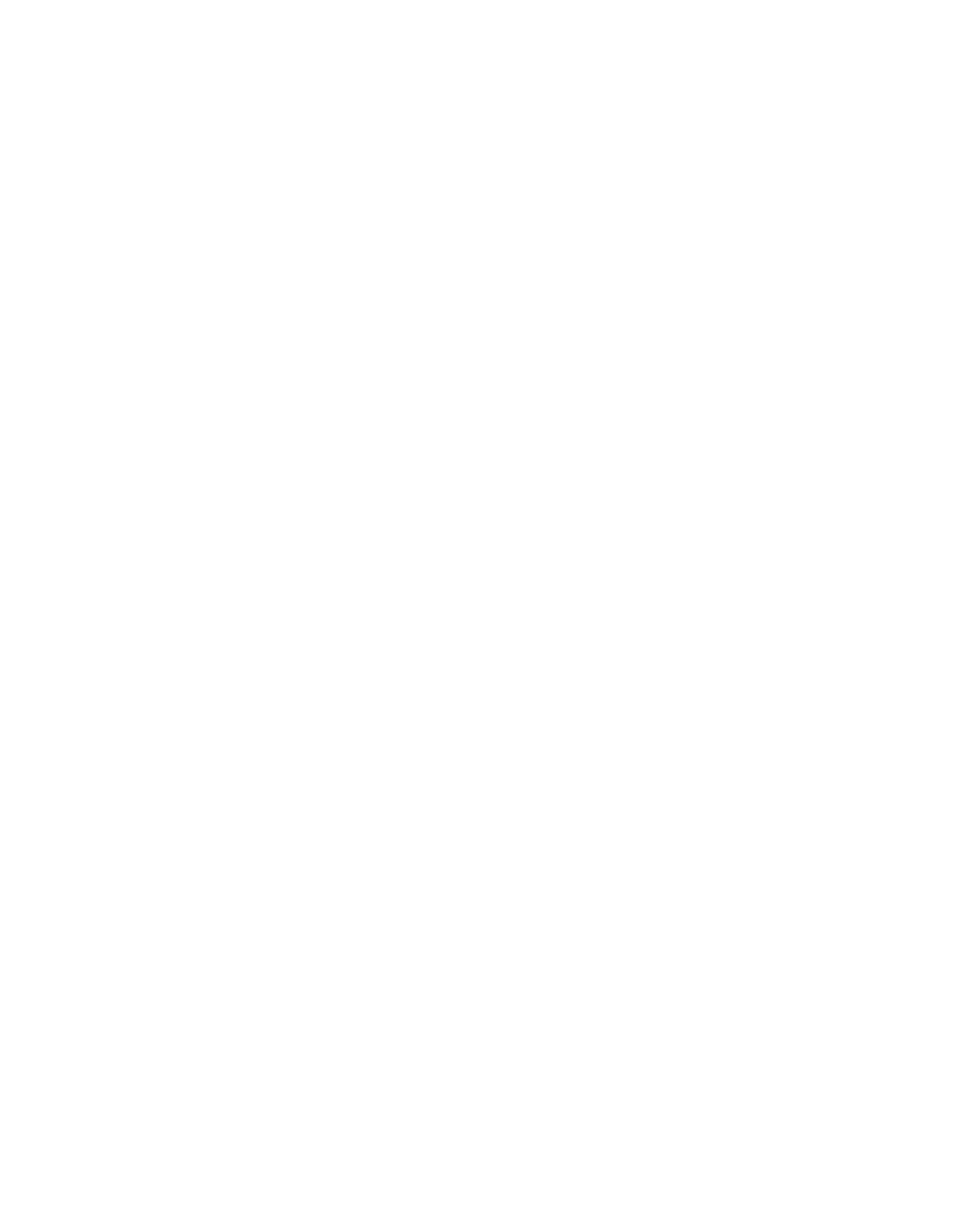## <span id="page-8-0"></span>**Introduction**

Municipalities exercise a broad range of powers that have significant direct and indirect impacts on the environment. Alberta's cities, towns, and rural municipalities are already key players in waste management, water and wastewater treatment, and land use planning and development. They have the authority to assume a greater role in the regulation and management of natural areas including wetlands, air and water quality, toxic substances, redevelopment of contaminated lands, water conservation, wildlife, and other aspects of the environment within the municipality. [1](#page-8-1) Although in recent years many municipalities have become more active in these less traditional areas, others have done so minimally or erratically, due to factors such as low public awareness, lack of financial and technical resources, and a general unfamiliarity with local environmental issues.<sup>2</sup> However, municipalities are under increasing public pressure to address these issues, and to incorporate environmental priorities into land use planning and development[.3](#page-8-3)

Section 1 of this paper examines the power of Alberta municipalities to regulate aspects of the environment through the general bylaw power. The sources and scope of municipal authority over the environment are explained, as are opportunities for public involvement.

Section 2A examines the significant power of municipalities to affect the environment through the land use planning and development process. After an examination of the major players in the development process, this section describes municipal planning powers, the key planning policies and the land use bylaw, the subdivision and development process, tools and process for regional planning, and the provincial role in municipal land use planning and development.

Section 2B examines formal opportunities for public involvement in the land use planning process. In section 2C, this paper sets out further, informal opportunities to influence municipal planning and development policy. The need for provincial leadership and opportunities for public input into regional planning are reviewed next. This section concludes with guidance on speaking out for or against a particular development.

Traditionally, concerned individuals and groups have taken action to protect a natural area or oppose a local development at the  $11<sup>th</sup>$  hour. This paper proposes a new

<span id="page-8-1"></span><sup>&</sup>lt;sup>1</sup> Larry A. Reynolds, "Environmental Regulation and Management by Local Public Authorities in Canada" (1993) 3 J.E.L.P. 41 at 76-77 [Environmental Regulation and Management].

<span id="page-8-2"></span><sup>2</sup> *Ibid*.

<span id="page-8-3"></span><sup>3</sup> *Ibid.* at 42.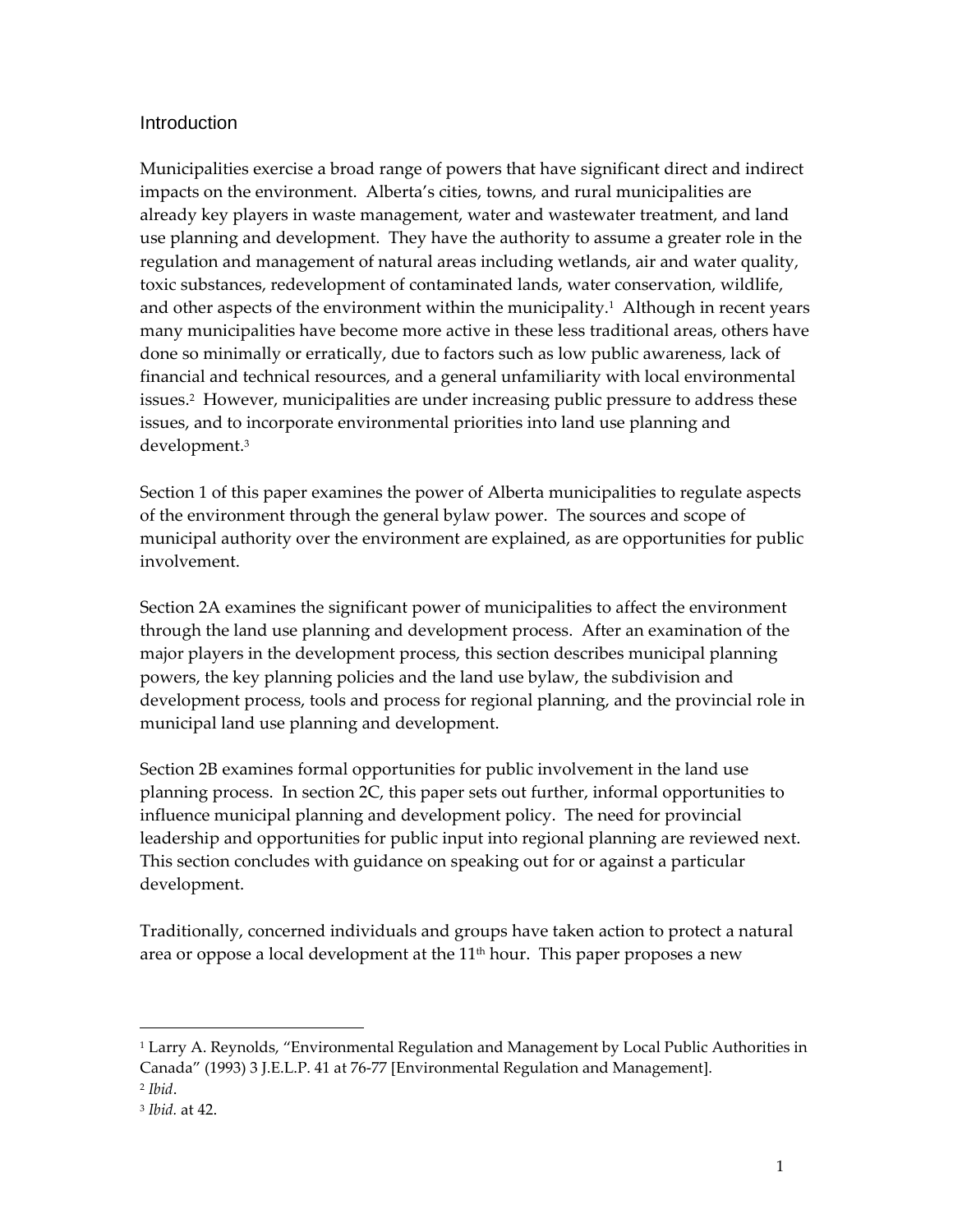<span id="page-9-0"></span>direction for citizen involvement in municipal planning and development. There are tremendous gains to be made, in terms of more efficient development, building and site design, natural areas conservation, and agricultural land preservation, from involvement at the earliest stages of planning. Formal and informal opportunities to influence council should be fully exercised to promote conservation priorities. Finally, to be most effective, efforts to protect natural areas in urban municipalities should be refocused on lands near the urban fringe that are not under imminent development pressure.

#### **A word of caution about your use of this material**

All information in this paper is current to June 1, 2005. As you use it, it is important to keep in mind that laws and government policies are subject to change. You may wish to consult a lawyer, or the Environmental Law Centre, to determine how the law applies to your circumstances. *You should not rely on the information in this paper as legal advice.* 

## List of acronyms

The following acronyms are used throughout this paper for ease of reference:

- ARP area redevelopment plan
- ASP area structure plan
- CFO confined feeding operation
- DFO Department of Fisheries and Oceans
- *EPEA Environmental Protection and Enhancement Act*
- EUB Alberta Energy and Utilities Board
- IDP intermunicipal development plan
- IPA intermunicipal planning authority
- MDP municipal development plan
- *MGA Municipal Government Act*
- MGB Municipal Government Board
- NASP neighbourhood area structure plan
- NRCB Natural Resources Conservation Board
- NSP neighbourhood structure plan
- SCDB servicing concept design brief
- SDAB subdivision and development appeal board
- SLAPP strategic lawsuit against public participation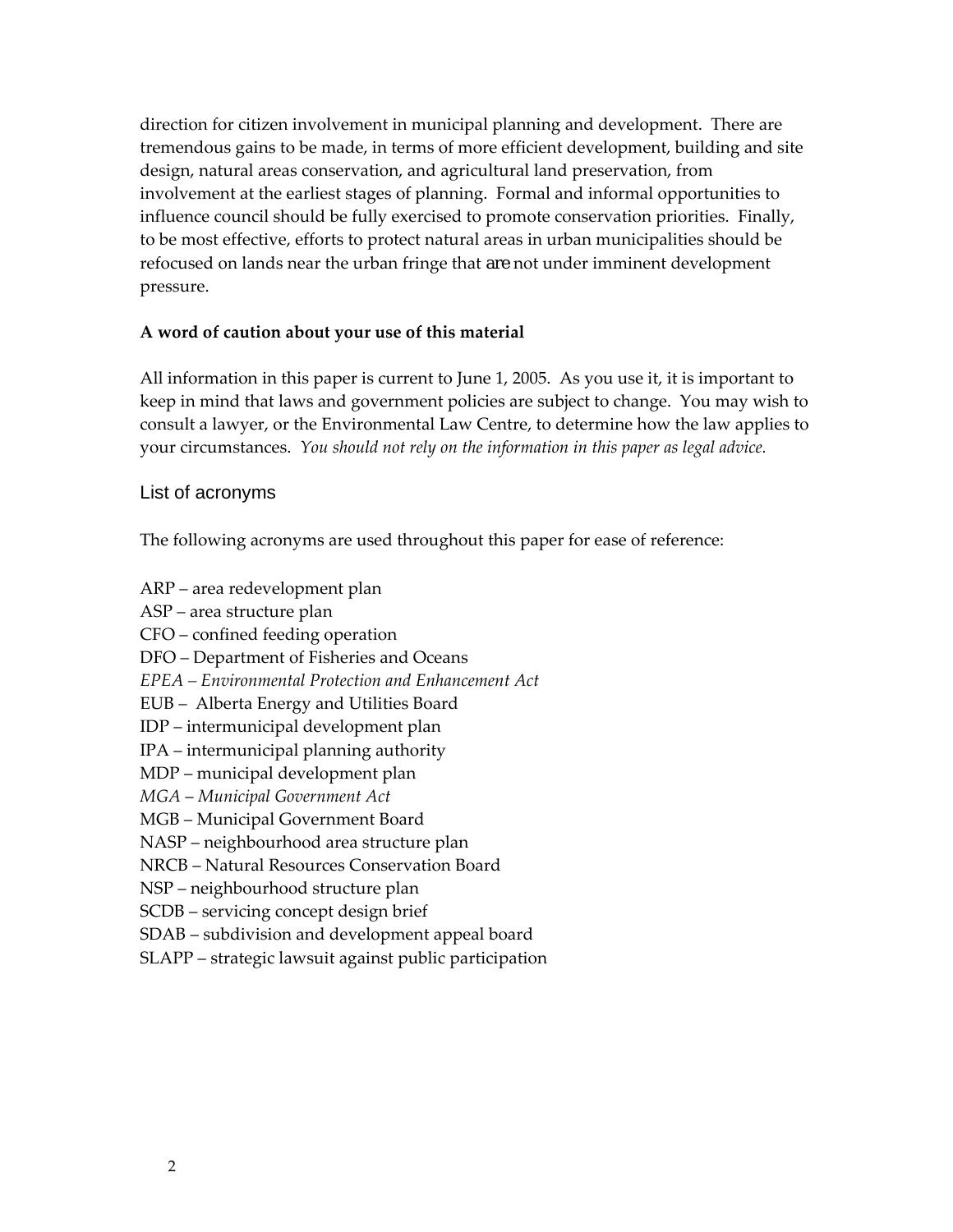# <span id="page-10-0"></span>1. Municipal powers and the environment

# A. Sources of municipal power to regulate the environment

# **The** *Municipal Government Act*

In Alberta, municipalities are created by and derive their powers primarily from the *Municipal Government Act* (*MGA*).[4](#page-10-1) A "municipality" includes a city, town, village, summer village, municipal district or specialized municipality.<sup>5</sup>

Generally speaking, municipalities are not directly empowered to regulate or protect the environment. However, under the *MGA* and other provincial statutes, they have broad powers to act and pass bylaws in hundreds of ways that directly or indirectly affect the environment. Municipalities can only exercise their powers for municipal purposes, which are broadly stated by the Act: to govern effectively, provide public services and infrastructure, and develop and maintain healthy communities.<sup>6</sup>

The *MGA* provides municipalities with two main sources of power to accomplish these purposes. Firstly, municipalities have "natural person powers", meaning they have all the rights that the common law attributes to a natural person. This includes the power to borrow and lend money, buy and sell land, make investments, restrict activities on land that they own, etc. $7$  These natural person powers are subject to any express restrictions set out in the *MGA* or other legislation.

The second main source of municipal authority is the general power to pass and enforce bylaws. Municipalities may pass bylaws respecting a variety of municipal issues, including:

- (a) the safety, health and welfare of people and the protection of people or property;
- (b) people, activities and things in, on or near a public place or place that is open to the public;
- (c) nuisances, including unsightly property;
- (d) transport and transportation systems;

<span id="page-10-1"></span><sup>4</sup> R.S.A. 2000, c. M-26 [*MGA*].

<span id="page-10-2"></span><sup>5</sup> *Ibid*., s. 1(1)(s).

<span id="page-10-3"></span><sup>6</sup> *Ibid*., s. 3.

<span id="page-10-4"></span><sup>7</sup> *Ibid*., s. 6.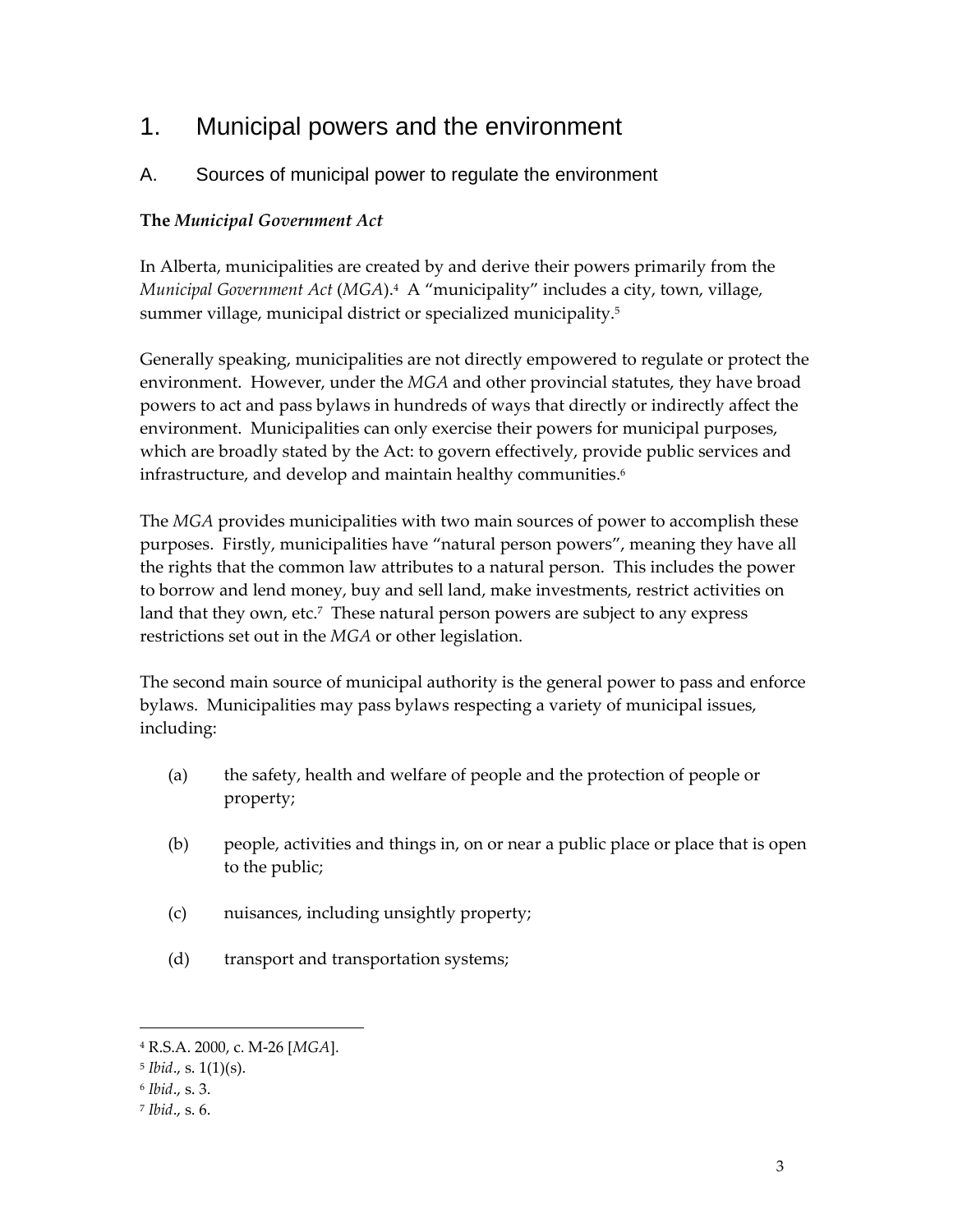- <span id="page-11-0"></span>(e) businesses, business activities and persons engaged in business;
- (f) services provided by or on behalf of the municipality;
- (g) public utilities; and
- (h) wild and domestic animals and activities in relation to them.[8](#page-11-1)

The *MGA* provides that the general bylaw power is stated in general terms to give broad authority to councils to respond flexibly to present and future issues in their municipalities[.9](#page-11-2) 

In addition to this general power, the *MGA* provides municipalities with specific land use planning powers, control and management of roads and water bodies, authority to expropriate and annex land, and the power to raise revenues through property, business and other taxation.[10](#page-11-3) These powers and those listed above are exercised pursuant to the *MGA* and through the passing of bylaws, resolutions, and related municipal policies.

# **Municipal powers under other statutes**

A number of other provincial Acts provide municipalities with additional powers that may affect the environment. Important examples include:

- *Environmental Protection and Enhancement Act* Under this Act, municipalities and other local authorities may accept, hold and enforce conservation easements[.11](#page-11-4) This important land use planning tool is discussed in section 2A, under *Conservation easements.*
- *Historical Resources Act* This Act gives municipalities the power to make designations or enter into agreements with landowners to protect historic resources.[12](#page-11-5) The Act's definition of "historic resource" is very broad and includes sites and features of historic, cultural, natural, scientific or esthetic interest. Although the Act has primarily been used to protect historic and cultural sites, it could be used to designate or establish agreements to protect important natural sites, such as a significant wetland. [13](#page-11-6)

<span id="page-11-1"></span><sup>8</sup> *Ibid.,* s. 7.

<span id="page-11-2"></span><sup>9</sup> *Ibid.*, s. 9.

<span id="page-11-3"></span><sup>10</sup> *Ibid.*, ss. 14-15, 16-27.6, 60, 112.1-128, 326-452, 616-697.

<span id="page-11-4"></span><sup>11</sup> R.S.A. 2000, c. E-12, ss. 22-24 [*EPEA*].

<span id="page-11-5"></span><sup>12</sup> R.S.A. 2000, c. H-9.

<span id="page-11-6"></span><sup>13</sup> Arlene J. Kwasniak, *Reconciling Ecosystem and Political Borders: A Legal Map* (Edmonton: Environmental Law Centre, 1997) at 159-161 [*Reconciling Ecosystem*].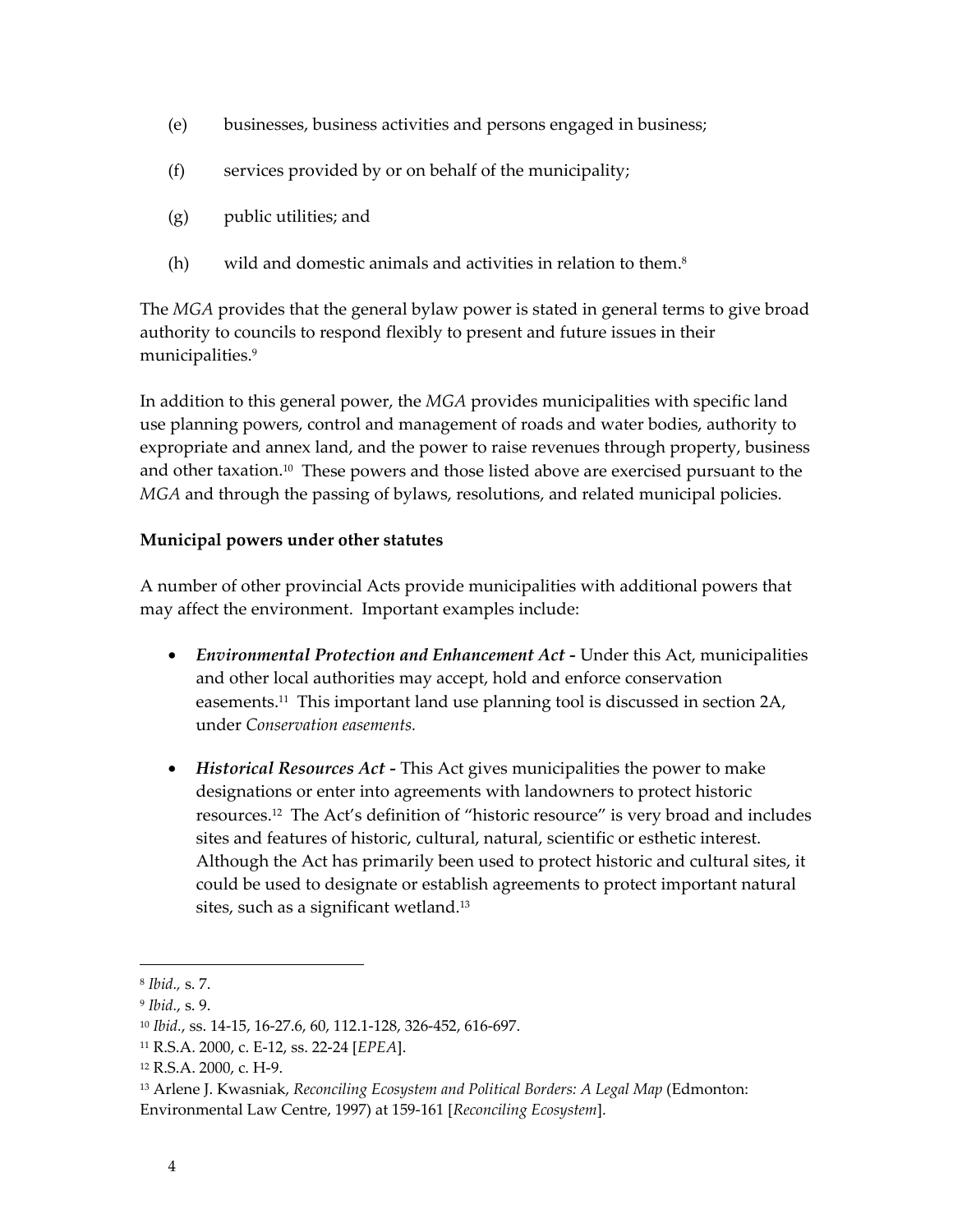- <span id="page-12-0"></span>• *Traffic Safety Act -* This Act gives municipalities broad powers to regulate the use of highways and roads under their jurisdiction and related traffic management issues[.14](#page-12-1) Powers most likely to affect the environment include the ability to regulate vehicle noise and the use of road allowances.
- *Dangerous Goods Transportation and Handling Act* This Act provides municipalities with a limited authority to designate dangerous goods routes.[15](#page-12-2)

# B. Key areas of municipal jurisdiction

Municipal bylaws affect the environment in many ways, from regulating and licensing businesses, to controlling nuisances, to a wide variety of measures designed to protect or enhance the general welfare of the community. While a comprehensive review of municipal jurisdiction is beyond the scope of this paper, key areas of jurisdiction are examined briefly below.

In many cases, it is through their jurisdiction over land use planning and development that municipalities have their greatest impact on the environment. This process, the applicable law, and opportunities for public involvement are examined in detail in Part 2, *Municipal land use planning and the environment*.

# **Business licensing and regulation**

Alberta municipalities are authorized to license and regulate businesses within their boundaries.[16](#page-12-3) This includes the power to restrict or prohibit businesses that are unsuitable or undesirable due to local health or environmental impacts, provided the regulation does not conflict with federal or provincial law.[17](#page-12-4) 

However, decisions regarding acceptable locations for different types of businesses and industrial facilities, and site-specific development conditions, are made through the land use planning process.

# **Nuisances**

 $\overline{a}$ 

Municipalities are empowered to pass bylaws respecting nuisances and unsightly property.[18](#page-12-5) "Nuisance" is not defined in the legislation, leaving municipalities with the

<span id="page-12-1"></span><sup>14</sup> R.S.A. 2000, c. T-6, ss. 13-14. The power to manage and control roads within a municipality is provided by the *MGA*, *supra* note 4 at ss. 16-27.6.

<span id="page-12-2"></span><sup>15</sup> R.S.A. 2000, c. D-4, s. 17.

<span id="page-12-3"></span><sup>16</sup> *MGA*, *supra* note 4, ss. 7(e), 8.

<span id="page-12-4"></span><sup>17</sup> Concerning conflicts, see section 1C, *The scope of municipal powers to regulate the environment.*

<span id="page-12-5"></span><sup>18</sup> *MGA*, *supra* note 4, s. 7(c).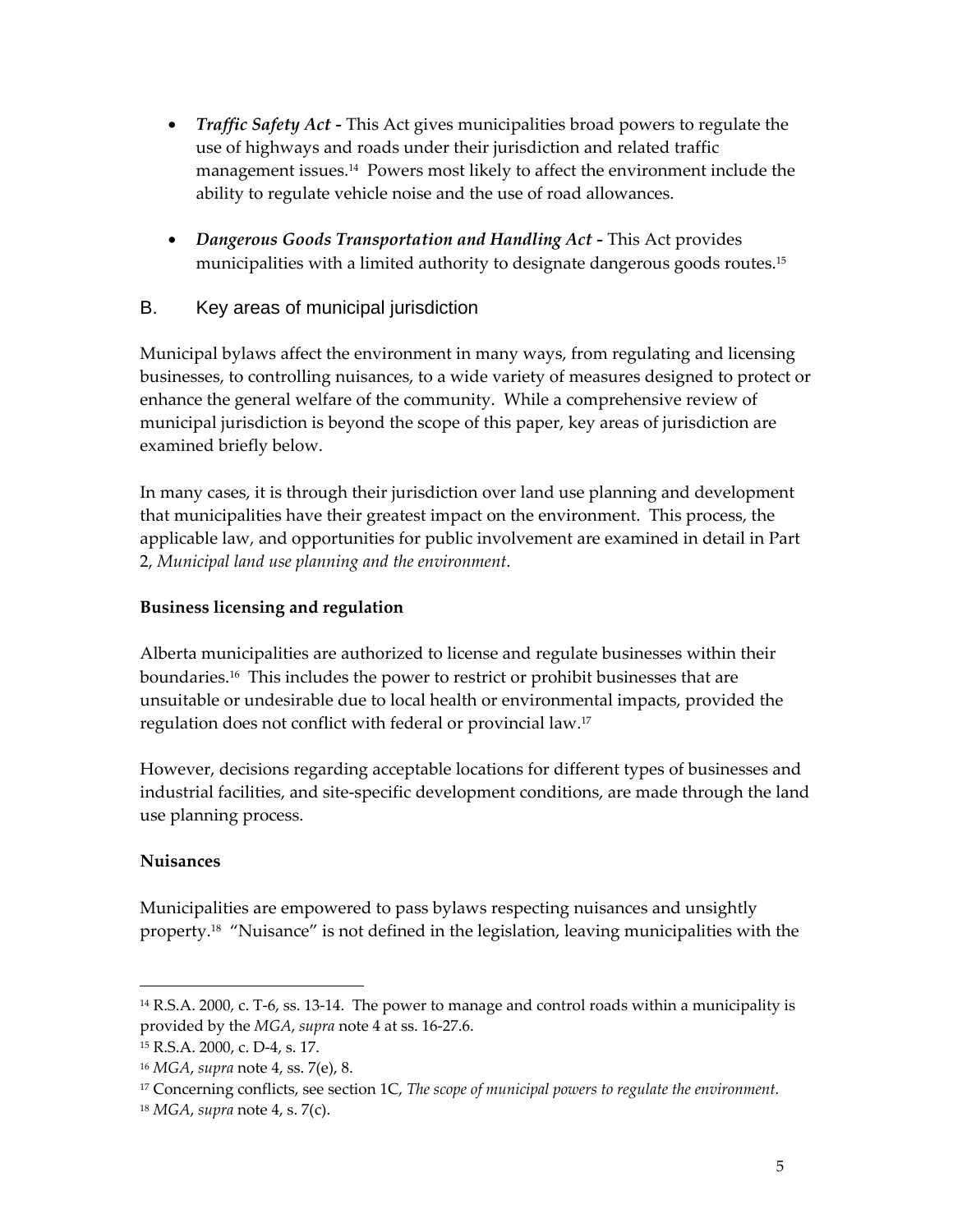<span id="page-13-0"></span>flexibility to determine what behaviours will constitute a nuisance.[19](#page-13-1) For example, Edmonton's *Nuisance Bylaw* defines nuisance to include "any condition on or around property that is untidy, unsightly, offensive, dangerous to health or which interferes with the use or enjoyment of other property."<sup>20</sup> A nuisance bylaw could be used to restrict the alteration of landscape or wetlands in any way that affects water levels on neighbouring property.[21](#page-13-3) Particular conditions (such as noise or odours) and activities that may cause a nuisance may be dealt with under a general nuisance bylaw or under a separate bylaw. However, many public health issues fall within the jurisdiction of the Regional Health Authorities, which are established and operate independently of municipalities. The Regional Health Authorities are responsible for the administration and enforcement of the *Public Health Act* and related regulations.[22](#page-13-4) Municipal regulation of nuisances must not conflict with the provisions of the *Public Health Act* or any other statute[.23](#page-13-5)

Nuisance bylaws offer some protection for citizens and the environment against dangerous or bothersome conditions. However, municipalities are increasingly relying on their broader general welfare power to address emerging air and water quality concerns, the long-term effects of potentially toxic substances, and other pressing environmental issues.

#### **Safety, health and general welfare**

Municipalities are empowered to pass bylaws respecting the safety, health and welfare of people and the protection of people and property.[24](#page-13-6) This power, referred to as the general welfare power, has been broadly interpreted by the courts.[25](#page-13-7) In addition, the *MGA* specifies that the power to make bylaws is intended to enable councils to respond flexibly to present and future concerns.[26](#page-13-8) Taken together, the *MGA* and the recent case law provide Alberta municipalities with a wide latitude to respond to the particular health and environmental concerns of their residents.<sup>27</sup> This is effectively a residual power, subject to the broad parameters of the *MGA*. On the basis of such general welfare provisions, Canadian municipalities have passed bylaws to control smog, greenhouse gas emissions, the cosmetic use of pesticides, smoking, and other health and

1

<span id="page-13-1"></span><sup>19</sup> Environmental Regulation and Management*, supra* note 1 at 57.

<span id="page-13-2"></span><sup>20</sup> City of Edmonton, By-law No. 10406, *Nuisance Bylaw*, s. 3.

<span id="page-13-3"></span><sup>21</sup> *Reconciling Ecosystem, supra* note 13 at 141.

<span id="page-13-4"></span><sup>22</sup> R.S.A. 2000, c. P-37.

<span id="page-13-5"></span><sup>23</sup> Concerning conflicts, see section 1C, *The scope of municipal powers to regulate the environment.*

<span id="page-13-6"></span><sup>24</sup> *MGA*, *supra* note 4, s. 7(a).

<span id="page-13-7"></span><sup>25</sup> *114957 Canada Ltée (Spraytech, Société d'arrosage) v. Hudson (Town),* [2001] 2 S.C.R. 241 at para. 19 [*Hudson*].

<span id="page-13-8"></span><sup>26</sup> *MGA*, *supra* note 4, s. 9.

<span id="page-13-9"></span><sup>27</sup> Marcia Valiente, "Turf War: Municipal Powers, the Regulation of Pesticides and the *Hudson* Decision" (2002) 11 J.E.L.P. 325 [Turf War].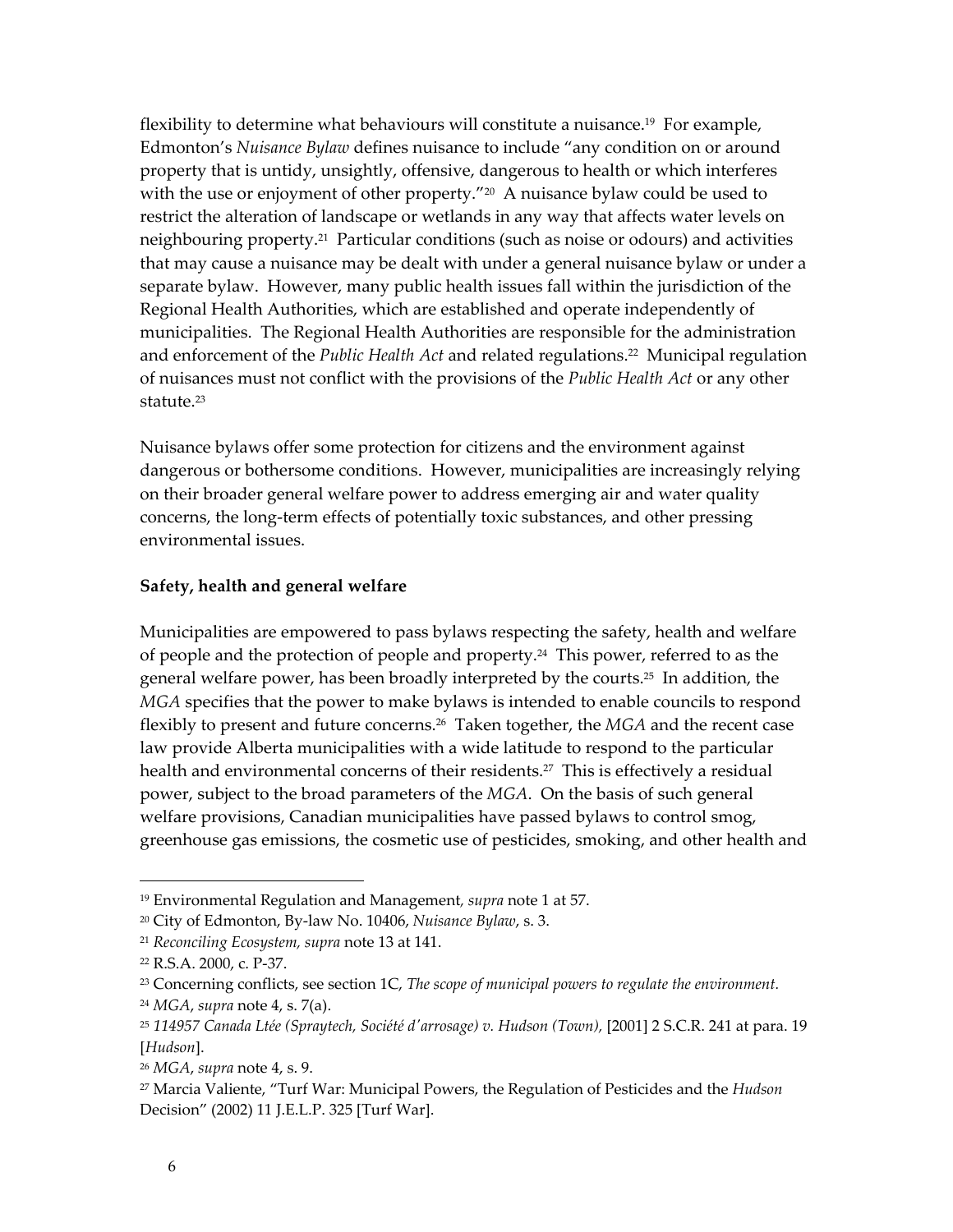<span id="page-14-0"></span>environmental concerns.<sup>28</sup> As a further example, this power could also arguably be used to protect wetlands for their pollution assimilation properties, as a way to promote the health of municipal residents.<sup>29</sup>

However, the issue addressed by such a bylaw must be closely related to problems that engage the immediate interests of the community on a local level. The issue must also normally be a matter in which the municipality can usefully intervene.<sup>30</sup> The bylaw itself must be directed at a municipal purpose (e.g., maintaining a safe community by promoting the health or well-being of residents of the municipality), must not improperly discriminate, and must not directly conflict with provincial or federal law.<sup>31</sup>

# **Other areas of bylaw jurisdiction**

Municipalities are also empowered to pass bylaws respecting:

- transport and transportation systems;
- services provided by or on behalf of the municipality;
- public utilities;
- people, activities and things in, on or near a public place or place that is open to the public; and
- wild and domestic animals and activities in relation to them.

An examination of these areas is beyond the scope of this paper. However, municipal authority over these areas can be exercised in such a way as to minimize environmental impacts.[32](#page-14-5)

# **Municipal jurisdiction over wetlands**

The *MGA* provides municipalities with "direction, control and management of the rivers, streams, watercourses, lakes and other natural bodies of water within the municipality, including the air space above and the ground below".<sup>33</sup> This likely

<span id="page-14-1"></span><sup>28</sup> *Ibid*. at 337.

<span id="page-14-2"></span><sup>29</sup> *Reconciling Ecosystem, supra* note 13 at 140.

<span id="page-14-3"></span><sup>30</sup> *Hudson, supra* note 25 at para. 53.

<span id="page-14-4"></span><sup>31</sup> *Ibid*. at paras. 38-41. Concerning conflicts, see section 1C, *The scope of municipal powers to regulate the environment.*

<span id="page-14-5"></span><sup>32</sup> *Reconciling Ecosystem, supra* note 13 at 140-141.

<span id="page-14-6"></span><sup>33</sup> *MGA*, *supra* note 4, s. 60(1).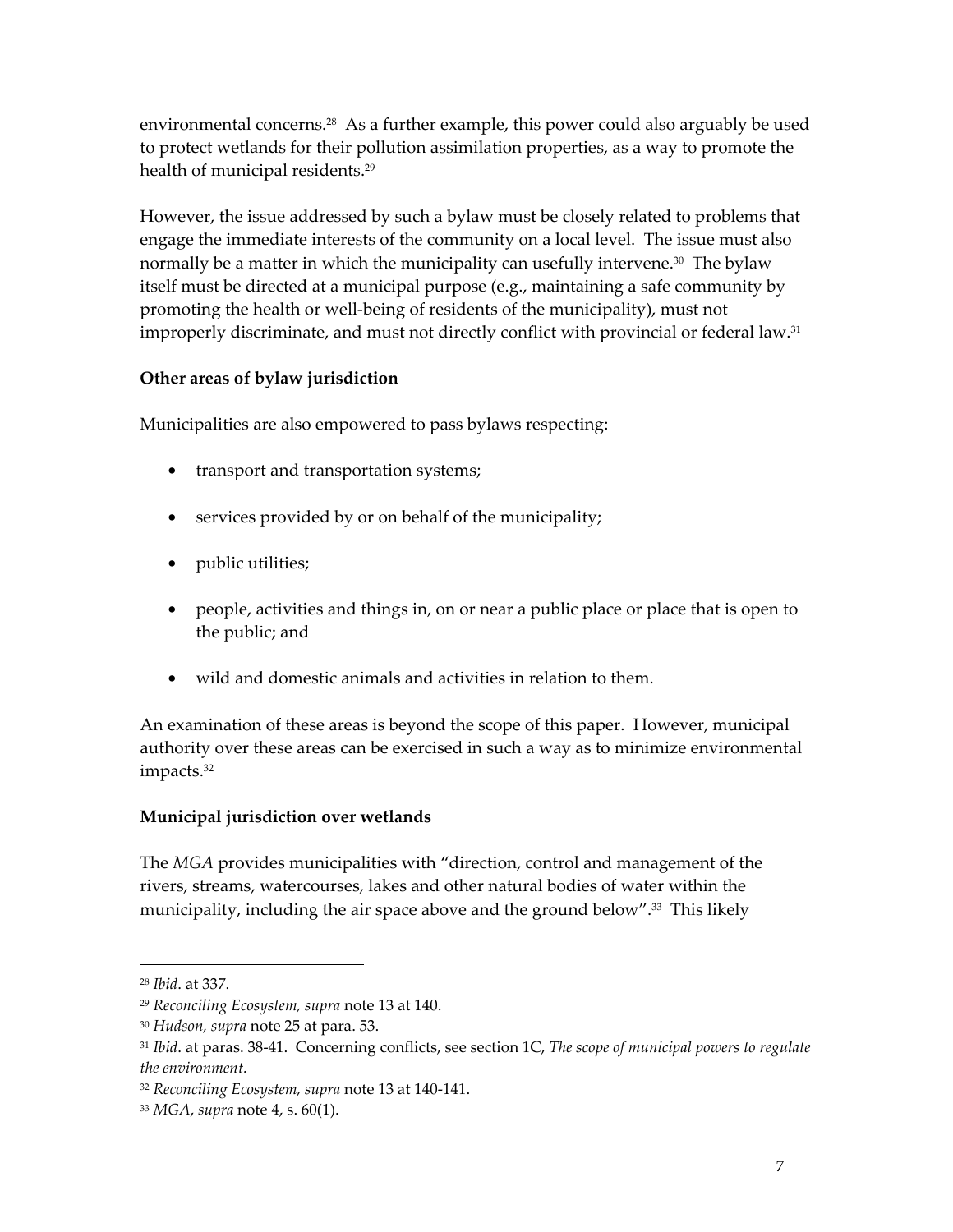<span id="page-15-0"></span>includes intermittent water bodies.<sup>34</sup> Municipal authority is subject to the jurisdiction of Alberta Environment, Environment Canada, the federal Department of Fisheries and Oceans, and other provincial and federal agencies with statutory authority over wetlands.

The Province is the owner of all water in Alberta, and regulates water uses.<sup>35</sup> Subject to exceptions, the Alberta *Water Act* requires an authorization for any activity that can interfere with water or aquatic habitat, such as draining or altering a wetland.<sup>36</sup> The Province also regulates and retains ownership of the beds and shores of permanent, naturally-occurring water bodies, whether on private or public land.<sup>37</sup> The federal government regulates water pollution and other activities that can affect fish habitat and migratory birds.[38](#page-15-5) Activities that can affect navigation also normally require authorization from the federal government.[39](#page-15-6)

Wetlands are something of a jurisdictional hornet's nest. As a result, many wetlands are drained every year for development without comprehensive regulatory review. Municipalities have traditionally relied on provincial regulators to protect wetlands from unauthorized alteration or drainage. In many cases, the Province has been reluctant to do so unless the municipality is willing to manage the wetland. Management issues include public access, potential effects on nearby property and property owners, general property maintenance, and ongoing viability of the wetland. As with parks management generally, management of wetlands involves significant costs to a municipality.

Concerning steps to protect wetlands, see section 2C, under *Conserving wetlands*.

#### **Enforcement**

The *MGA* empowers municipalities to use bylaws to create offences, authorize inspections, and establish penalties[.40](#page-15-7) Bylaws are enforced by local bylaw enforcement officers, local police or, where none, the RCMP.

1

<span id="page-15-1"></span><sup>34</sup> Arlene J. Kwasniak, *Alberta's Wetlands: A Law and Policy Guide* (Edmonton: Environmental Law Centre, 2001) at 45.

<span id="page-15-2"></span><sup>35</sup> *Water Act*, R.S.A. 2000, c. W-3, s. 3(2).

<span id="page-15-3"></span><sup>36</sup> *Ibid.*, s. 36. Regarding exceptions, see the *Water (Ministerial) Regulation,* Alta. Reg. 205/98, ss. 3-4 and Sch. 1.

<span id="page-15-4"></span><sup>37</sup> *Public Lands Act,* R.S.A. 2000, c. P-40, s. 3.

<span id="page-15-5"></span><sup>38</sup> *Fisheries Act*, R.S.C. 1985, c. F-14, ss. 35(1), 36(3*); Migratory Birds Regulations*, C.R.C., c. 1035, ss. 6, 35.

<span id="page-15-6"></span><sup>39</sup> *Navigable Waters Protection Act*, R.S.C. 1985, c. N-22, s. 5.

<span id="page-15-7"></span><sup>40</sup> *MGA*, *supra* note 4, ss. 7(i), 541-556.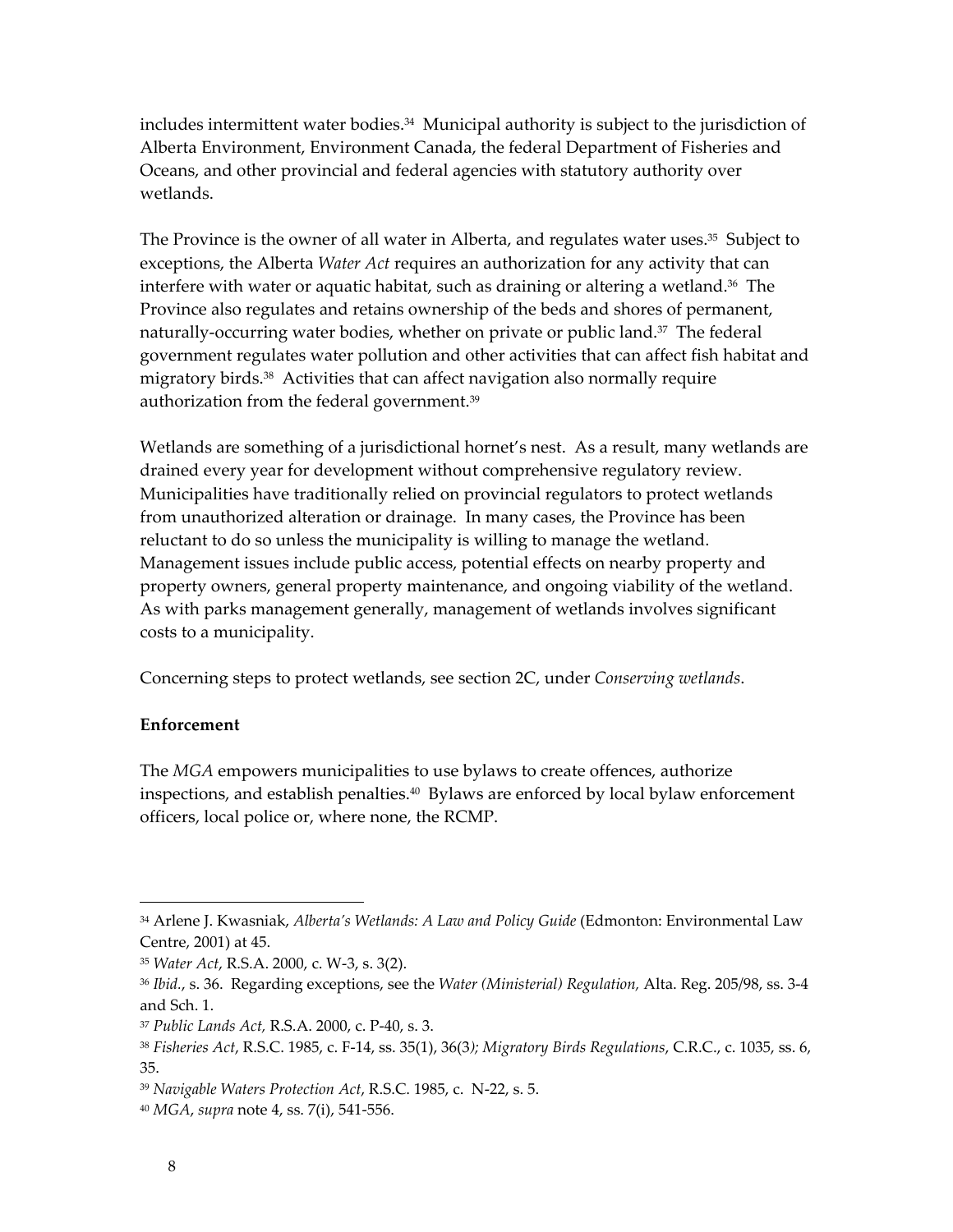<span id="page-16-0"></span>The *MGA* also specifically provides designated officers with the power to order that a person contravening a bylaw remedy the situation[.41](#page-16-1) Landowners can be ordered to remedy unsafe or unsightly conditions on land. In addition, municipalities have a limited authority to remedy contraventions and unsightly property, and have a broad power to respond to emergencies.[42](#page-16-2)

# C. The scope of municipal powers to regulate the environment

Municipalities are creatures of provincial statute. This means that, unlike the federal and provincial levels of government, municipalities can only act within the parameters of the powers delegated to them by their enabling legislation. To be valid, an action of a municipality must be pursuant to:

- powers expressly granted by statute;
- powers necessarily or fairly implied by such an express grant of power; or
- powers indispensable, and not merely convenient, to carrying out a municipal purpose.[43](#page-16-3)

Whether a bylaw, resolution or other municipal act is within the municipality's authority to pass is normally a question of statutory interpretation.

There is an emerging body of case law that indicates a new willingness of the courts to allow municipalities greater flexibility to respond to local environmental and human health concerns.[44](#page-16-4) In these cases, the Supreme Court of Canada has emphasized that councils consist of local, elected representatives, and as such are in the best position to address local problems and concerns. On this basis, the Court has held that municipal powers must be given a benevolent construction:

In approaching a problem of construing a municipal enactment a court should endeavour firstly to interpret it so that the powers sought to be exercised are in consonance with the purposes of the corporation. The provision at hand should be construed with reference to the object of the municipality: to render services to a group of persons in a locality with a view to advancing their health, welfare, safety and good government.[45](#page-16-5)

<span id="page-16-1"></span><sup>41</sup> *Ibid.*, ss. 545-546.

<span id="page-16-2"></span><sup>42</sup> *Ibid*., ss. 549-551.

<span id="page-16-3"></span><sup>43</sup> *Hudson, supra* note 25 at para. 18.

<span id="page-16-5"></span><span id="page-16-4"></span><sup>44</sup> *Nanaimo (City) v. Rascal Trucking Ltd.,* [2000] 1 S.C.R. 342 [*Rascal Trucking*]; *Hudson, supra* note 25; *Chamberlain v. Surrey School District No. 36*, [2002] 4 S.C.R. 710 at paras. 191-205 (per LeBel J.). <sup>45</sup> Ian M. Rogers, *The Law of Canadian Municipal Corporations*, 2nd ed., looseleaf (Toronto: Carswell, 1971) at para. 64.1; as quoted in *Hudson, supra* note 25 at para. 26.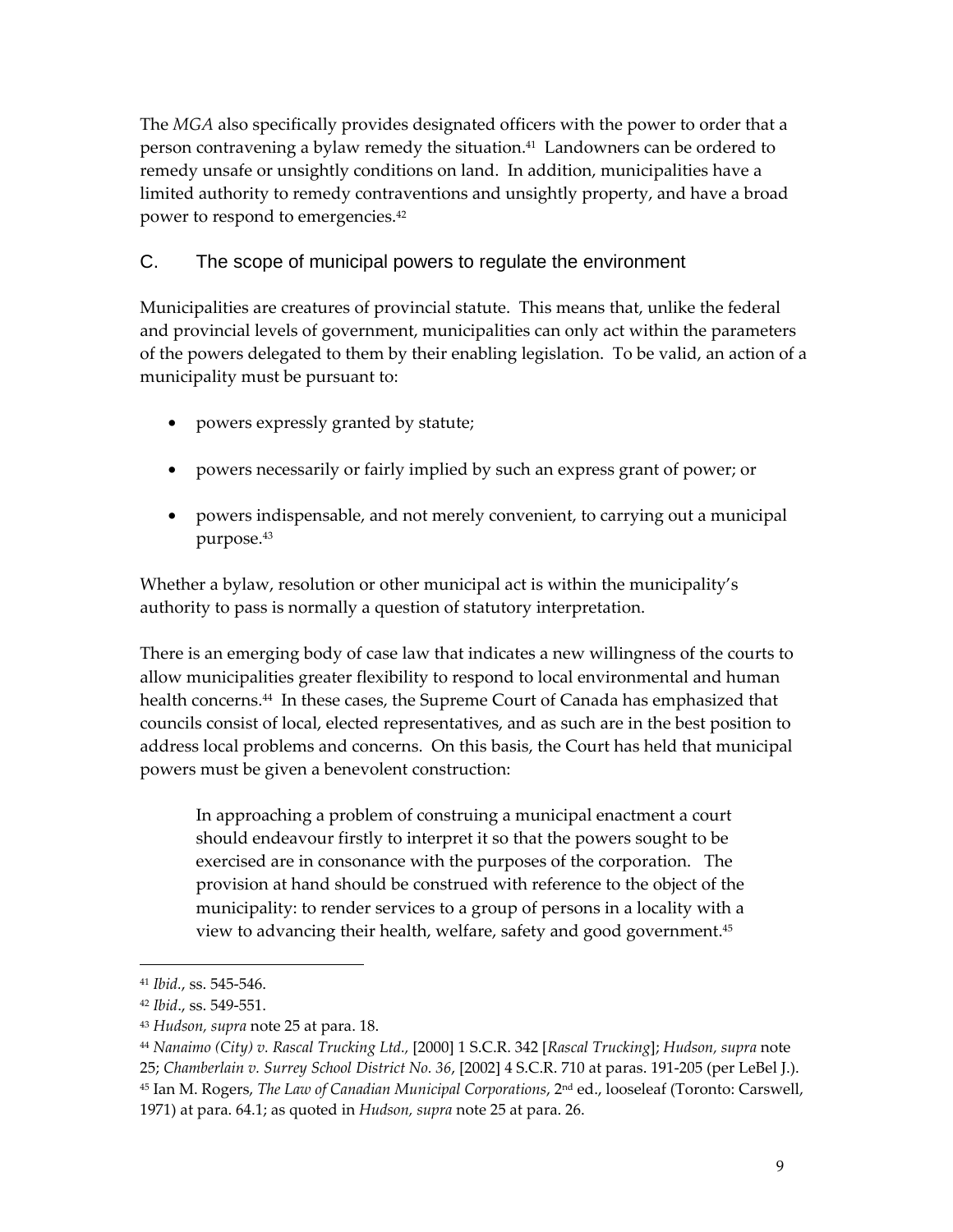This "broad and purposive approach" to interpreting municipal enabling statutes such as the *MGA* incorporates an element of judicial deference.<sup>46</sup> The legality of a bylaw or resolution will normally depend on "a reasonable connection to the municipality's permissible objectives".[47](#page-17-1) These include the promotion of its residents' health, the use and protection of the natural environment within the community, the use of land and property within the municipality, and neighbourhood concerns.<sup>48</sup> Provided a bylaw is directed primarily at such an objective and not another, ulterior purpose, it will normally be within municipal jurisdiction.

Many municipalities are reluctant to pass innovative environmental or health bylaws out of concern that they may face protracted and expensive litigation should the bylaw be challenged. Where several municipalities are interested in adopting a bylaw to address an emerging environmental concern, potential liability could be managed through an agreement among the municipalities to share legal costs in the event of a challenge.

Once a bylaw or resolution is found to be within municipal authority to pass, a court considering the legality of a bylaw will examine any conflicts with statutes other than the *MGA*. To the extent a bylaw is inconsistent with federal or provincial law, the bylaw is invalid.<sup>49</sup> The courts have taken a liberal approach and, unless a different test is provided by statute, will only find a conflict where there is an "express contradiction" between the bylaw and the statute in question.<sup>50</sup> Generally speaking, unless both the bylaw and the statute address similar subject matter, and obeying one necessarily means disobeying the other, there will be no conflict. The Supreme Court's recent articulation of this approach will reduce the range of potential

conflicts and support greater municipal action, even in areas already heavily regulated by the provincial or federal governments.<sup>[51](#page-17-5)</sup>

If a bylaw is found to be within municipal jurisdiction and no conflict is found, the bylaw is entitled to a high level of deference from the courts. Normally, only when an action of council is patently unreasonable, or the procedural requirements imposed by statute and the common law have not been fulfilled, will the courts interfere.

In sum, the scope of municipal authority to address environmental and human health concerns through bylaws and resolutions is expanding. Municipalities are taking on

<span id="page-17-0"></span><sup>46</sup> *Rascal Trucking, supra* note 44 at para. 18; Turf War, *supra* note 27 at 335.

<span id="page-17-1"></span><sup>47</sup> *Hudson, supra* note 25 at para. 26.

<span id="page-17-2"></span><sup>48</sup> *Ibid.* at paras. 27, 54; *Entreprises Sibeca Inc. v. Frelighsburg (Municipality),* [2004] 3 S.C.R. 304 at para. 38.

<span id="page-17-3"></span><sup>49</sup> *MGA*, *supra* note 4, s. 13.

<span id="page-17-4"></span><sup>50</sup> *Hudson, supra* note 25 at paras. 34-36. It appears unlikely that s. 13 of the *MGA*, *supra* note 4, creates a different test: see *Hudson, supra* note 25 at para. 40.

<span id="page-17-5"></span><sup>51</sup> Turf War, *supra* note 27 at 339, 341.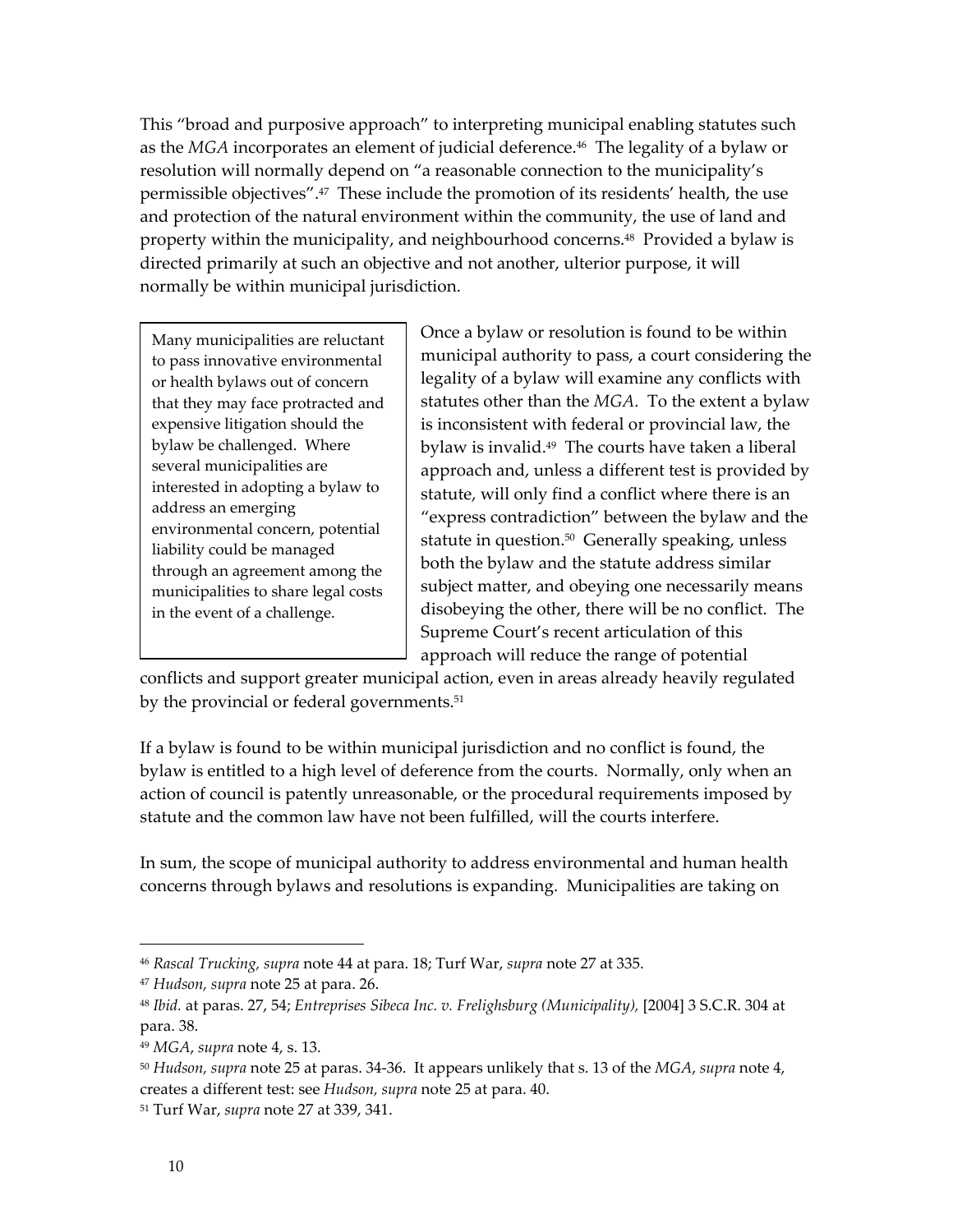<span id="page-18-0"></span>more responsibility for specific, local social and environmental concerns.<sup>52</sup> However, there are many existing and emerging local environmental and health issues that have not been specifically addressed by municipal councils. To date, only a small number of innovative environmental and health bylaws have been challenged in the courts. In the absence of legislative reform, further direction from the courts is needed to determine how far councils may go to regulate these issues.

# D. Public involvement (non-planning and development matters)

As public awareness of environmental concerns grows, many municipal councils are under increasing pressure to address issues such as air and water quality, the presence or use of toxic substances, and the redevelopment of remediated property. Recent court cases and federal funding programs have highlighted the importance of municipalities in providing local solutions to social and environmental problems. This spotlight on the key role of municipalities presents an opportunity for residents to organize around issues of concern to influence council priorities.

Most municipal councils respond to signs that public opinion on an issue is changing, or evidence of public demand for change. They are less likely to undertake bold initiatives in the absence of demonstrated public support. Public awareness and education campaigns can be instrumental in raising this kind of support (the recent campaigns by environmental and other groups to inform the public about pesticide-related risks are an excellent example). Through such campaigns, the public can be provided with the information they need to take a position on an issue and express their concerns to their municipal councilors.

The Internet is a useful source of information for individuals and groups seeking municipal action on environmental issues. For example, groups such as the Sierra Club of Canada and the Canadian Environmental Law Association provide web information on pesticide reduction, including sample bylaws.[53](#page-18-2) West Coast Environmental Law's Smart Bylaws Guide, a series of publications available online, is another useful tool for those seeking law and policy reform. [54](#page-18-3) Information on community energy planning is available through the Pembina Institute.[55](#page-18-4)

<span id="page-18-1"></span><sup>52</sup> *Ibid*. at 327.

<span id="page-18-2"></span><sup>53</sup> See Sierra Club of Canada, online: <http://www.sierraclub.ca/>; Canadian Environmental Law Association, online: <http://www.cela.ca/>.

<span id="page-18-3"></span><sup>54</sup> West Coast Environmental Law, Smart Bylaws Guide, online:

<sup>&</sup>lt;http://www.wcel.org/issues/urban/sbg/>.

<span id="page-18-4"></span><sup>55</sup> See Pembina Institute for Appropriate Development, online: <http://www.pembina.org/>.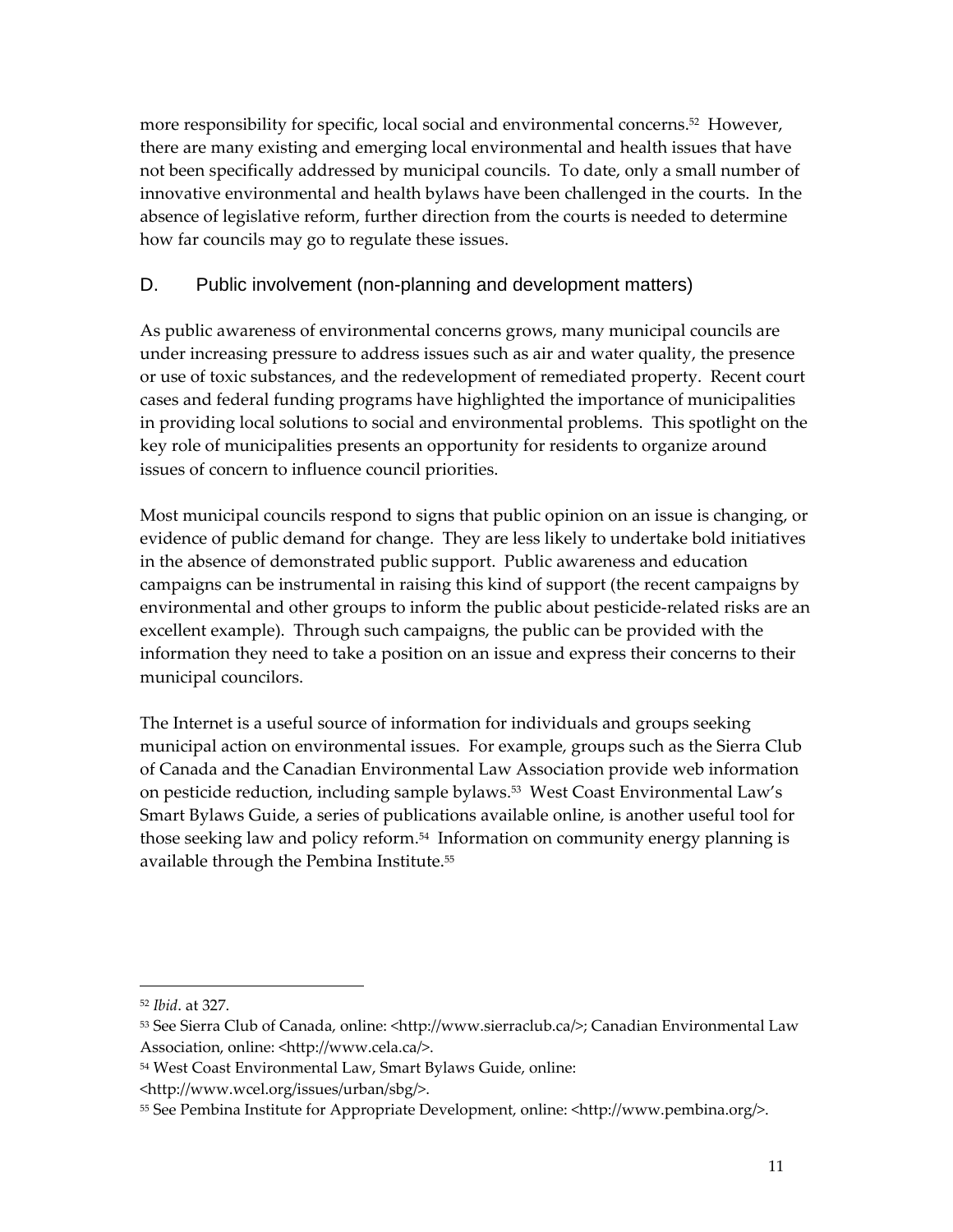#### <span id="page-19-0"></span>**Speaking to a proposed bylaw or resolution**

Municipal councils can only act by passing resolutions or bylaws.<sup>56</sup> This includes the power to amend or repeal a bylaw. While a resolution is merely an expression of the opinion of council, a bylaw is law and therefore legally enforceable.

Before being passed, proposed bylaws and resolutions must go through three readings.<sup>57</sup> All meetings and hearings before council and council committees must be open to the public unless exceptions apply[.58](#page-19-3) Everyone has a right to be present, but council may expel any person for improper conduct. Normally, no more than two readings may be carried out at any one council meeting.[59](#page-19-4) 

While anyone may attend a meeting, the public only has a right to address council where the *MGA* provides for a formal hearing. Council is only required to notify the public and hold public hearings in connection with specified planning and development matters.[60](#page-19-5) However, even when a hearing is not required, council may nevertheless agree to hear from any person wishing to speak to a matter before council.<sup>61</sup> Refer to the local municipal procedure bylaw for guidance.

## **Environmental bylaws and public petitions**

The *MGA* provides residents with the power to compel municipal councils to enact bylaws addressing a variety of issues, including environmental matters.<sup>62</sup> The following is a summary of the relevant provisions.

Under the *MGA*, a petition may be submitted to the Chief Administrative Officer of the municipality to require council to:

• hold a public meeting to discuss an issue (s. 229);

1

<span id="page-19-3"></span><sup>58</sup> Meetings may be closed to the public to discuss certain matters that are excepted from public disclosure under the *Freedom of Information and Protection of Privacy Act*, R.S.A. 2000, c. F-25. Municipal planning commissions and subdivision and development authorities and appeal boards may deliberate and make decisions in meetings closed to the public: *MGA*, *supra* note 4, ss. 197(2), (2.1).

<span id="page-19-1"></span><sup>56</sup> *MGA*, *supra* note 4, s. 180.

<span id="page-19-2"></span><sup>57</sup> *Ibid.,* s. 187.

<span id="page-19-4"></span><sup>59</sup> *MGA*, *supra* note 4, s. 187(4).

<span id="page-19-5"></span><sup>60</sup> *Ibid.*, ss. 230, 692. Hearings are also required before council concerning specified municipal action in connection with reserve lands (*ibid.,* ss. 674, 676). An opportunity to address council may also be required under the formal petition process (*ibid.*, s. 229).

<span id="page-19-7"></span><span id="page-19-6"></span><sup>61</sup> See *e.g.* City of Edmonton, By-law No. 12300, *Procedures and Committees Bylaw,* ss. 200-214. <sup>62</sup> *MGA*, *supra* note 4, ss. 217-240.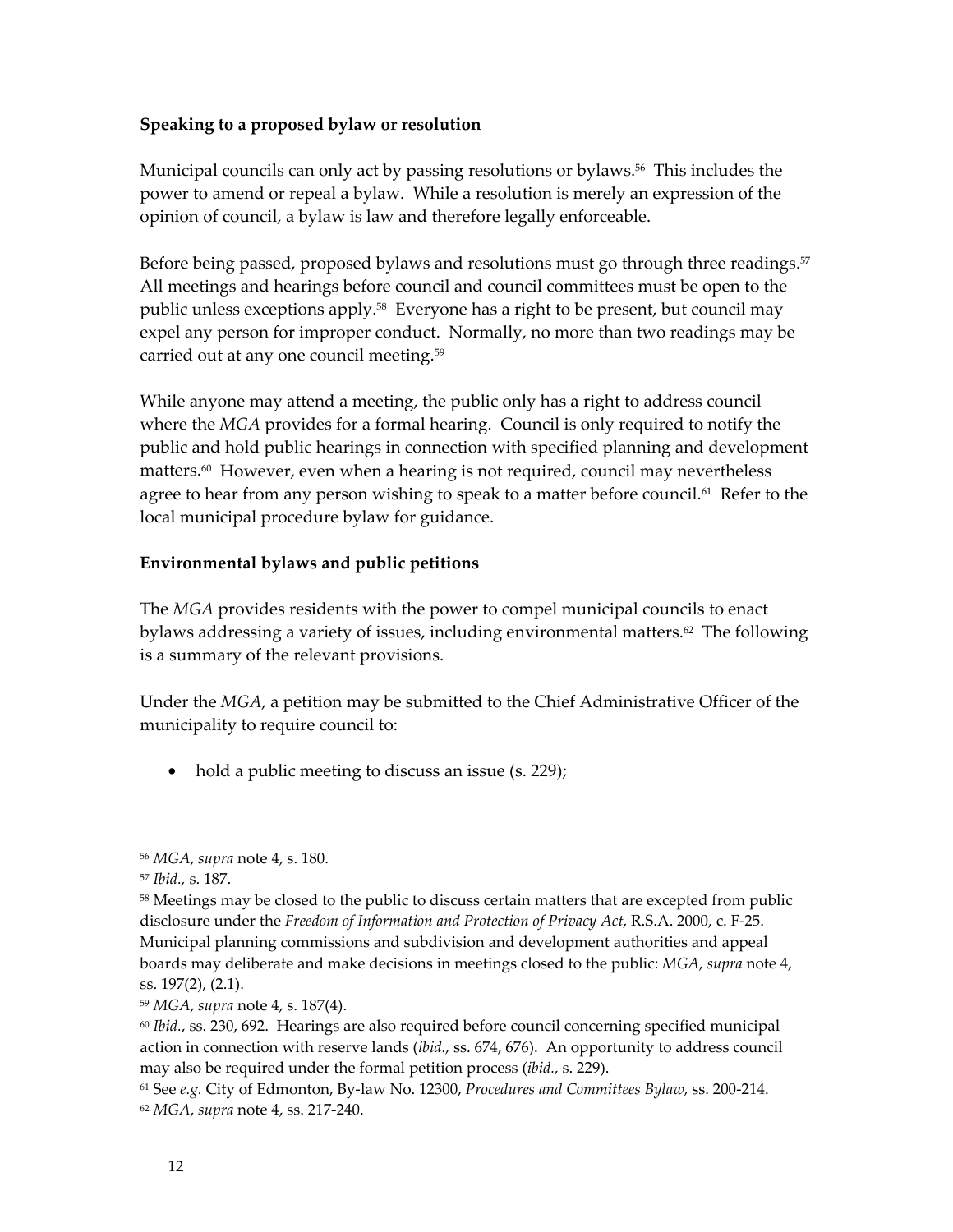- hold a vote of electors to determine whether a bylaw or resolution advertised by the municipality should pass (s. 231);
	- o this provision does not apply to road closure bylaws or bylaws/resolutions concerning planning and development matters (Part 17 of the *MGA*);
	- or
- pass or put to a vote of electors a new bylaw, including a bylaw to amend or repeal an existing bylaw or resolution (s. 232);
	- o the bylaw must be within the jurisdiction of council to pass; and
	- o this provision does not apply to bylaws concerning financial administration (Part 8 of the *MGA*), property assessment (Part 9), taxation (Part 10), or planning and development (Part 17).

Council can only be compelled to act by a petition that meets the requirements set out in the Act. The petition must be signed by at least 10% of the municipal population, and only individuals eligible to vote in a municipal election (electors) may sign. [63](#page-20-0) There are specific requirements regarding the content, format, signing, dating, witnessing, etc. of the petition that must be observed to avoid having names struck off the petition.<sup>64</sup> The petition must also be filed as provided by the *MGA* within a specified time after the last signature is collected.<sup>[65](#page-20-2)</sup>

If the matter is put to a vote of the electors and approved by the majority, the council must pass the bylaw or resolution.

The number of signatures required and the formal requirements of the petition process present serious challenges for individuals and groups considering this tool. However, petitions have been used successfully to compel councils to put proposed environmental bylaws to a vote of the electors. In *Smillie v. Saskatoon (City)*, residents used a statutory petition process to compel the city council to submit a proposed bylaw amendment to a vote of electors.<sup>66</sup> The effect of the proposed amendment was to prohibit the city from permitting anyone other than a medical or educational institution from dumping radioactive waste into the city's sewer system.

<span id="page-20-0"></span><sup>63</sup> *Ibid.,* s. 223. For a summer village, at least 10% of individuals eligible to vote in a municipal election must sign.

<span id="page-20-1"></span><sup>64</sup> *Ibid.,* ss. 224-226.

<span id="page-20-2"></span><sup>65</sup> *Ibid.,* ss. 231, 233.

<span id="page-20-3"></span><sup>66 (1979), 9</sup> C.E.L.R. 131 (Sask. Q.B.).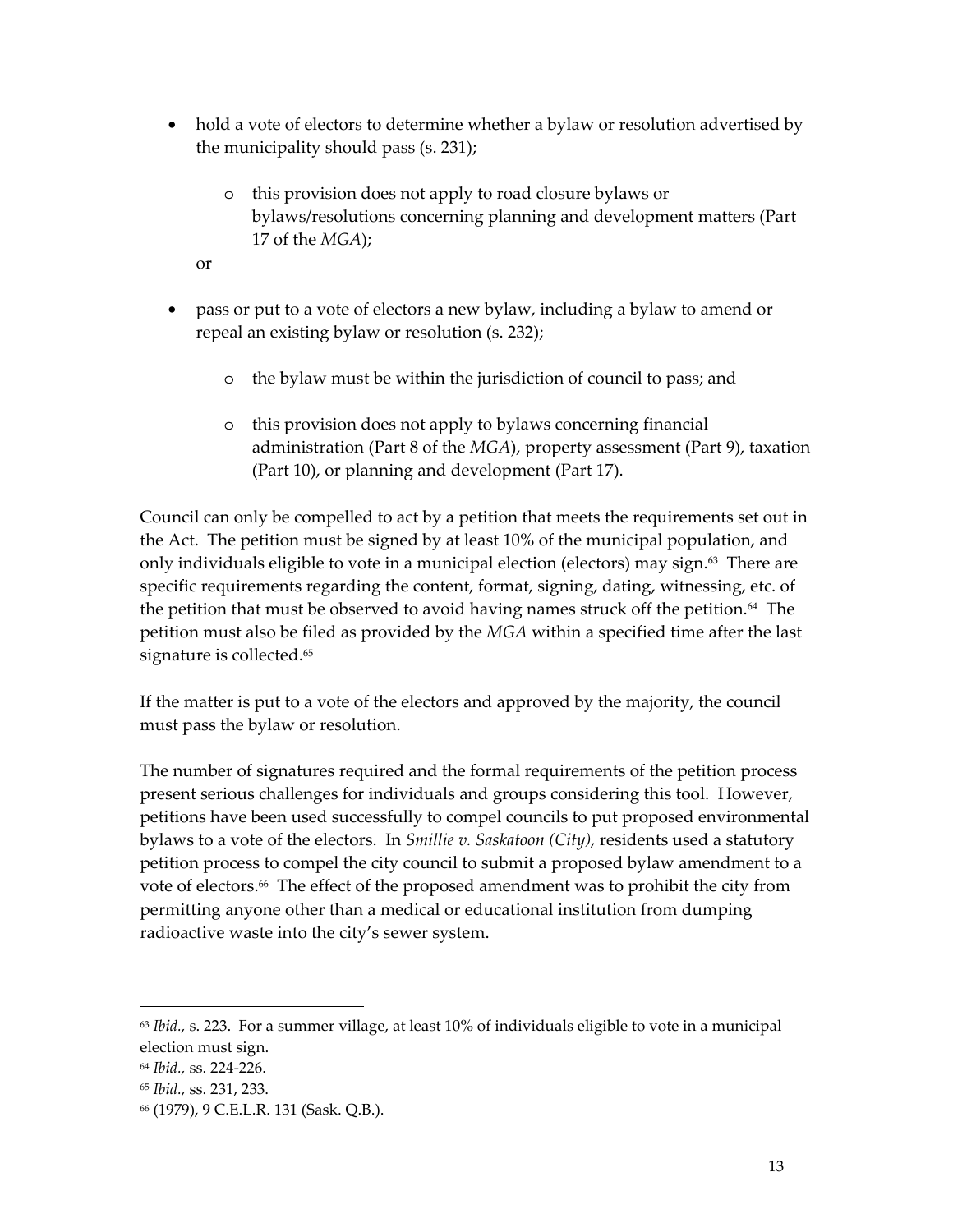#### <span id="page-21-0"></span>**Statutory appeal of bylaws and resolutions**

The *MGA* provides that a person can apply to the Court of Queen's Bench for an order declaring a bylaw or resolution to be invalid.<sup>67</sup> An order can also be sought requiring council to amend or repeal a bylaw to comply with a previous vote by the electors on the issue. Although the *MGA* is broadly worded, it is likely that only persons who are directly and specifically affected by the bylaw or resolution have standing to bring the application. $68$  Public interest standing may be available to applicants where there is a serious or triable issue, the applicant has a genuine interest in the matter, and there are no other persons more directly affected who might reasonably be expected to bring the application. $69$  Incorporated bodies may obtain standing where individual members can show they may be affected by the challenged bylaw or resolution.<sup>[70](#page-21-4)</sup>

Statutory appeal is not available where the basis of the challenge is that the bylaw or resolution is unreasonable.[71](#page-21-5)

There is a 60-day time limit to apply where the basis of the challenge is that the process or manner in which the decision was made did not comply with the *MGA*. [72](#page-21-6) However, this time limit does not apply where:

- a required public hearing was not held;
- a bylaw was required to be advertised but was not;
- a bylaw was not put to a vote of the electors as required;
- a vote of the electors did not approve the bylaw; or
- council refused to pass the bylaw as required after a vote of the electors on the  $i$ ssue $73$

<span id="page-21-1"></span><sup>67</sup> *MGA*, *supra* note 4, s. 536.

<span id="page-21-2"></span><sup>68</sup> Frederick A. Laux, *Planning Law and Practice in Alberta,* 3rd ed. (Edmonton: Juriliber, 2002), s. 16.4(2) [*Planning Law*].

<span id="page-21-3"></span><sup>69</sup> *Finlay v. Canada (Minister of Finance),* [1986] 2 S.C.R. 607; *Reese v. Alberta (Minister of Forestry, Lands & Wildlife)* (1992), 7 C.E.L.R. (N.S.) 89 (Alta. Q.B.).

<span id="page-21-4"></span><sup>70</sup> *Planning Law, supra* note 68, s. 16.3(1).

<span id="page-21-5"></span><sup>71</sup> *MGA*, *supra* note 4, s. 539.

<span id="page-21-6"></span><sup>72</sup> *Ibid.*, s. 537. For discussion see *Planning Law, supra* note 68, s. 16.4(4).

<span id="page-21-7"></span><sup>73</sup> *MGA*, *supra* note 4, s. 538.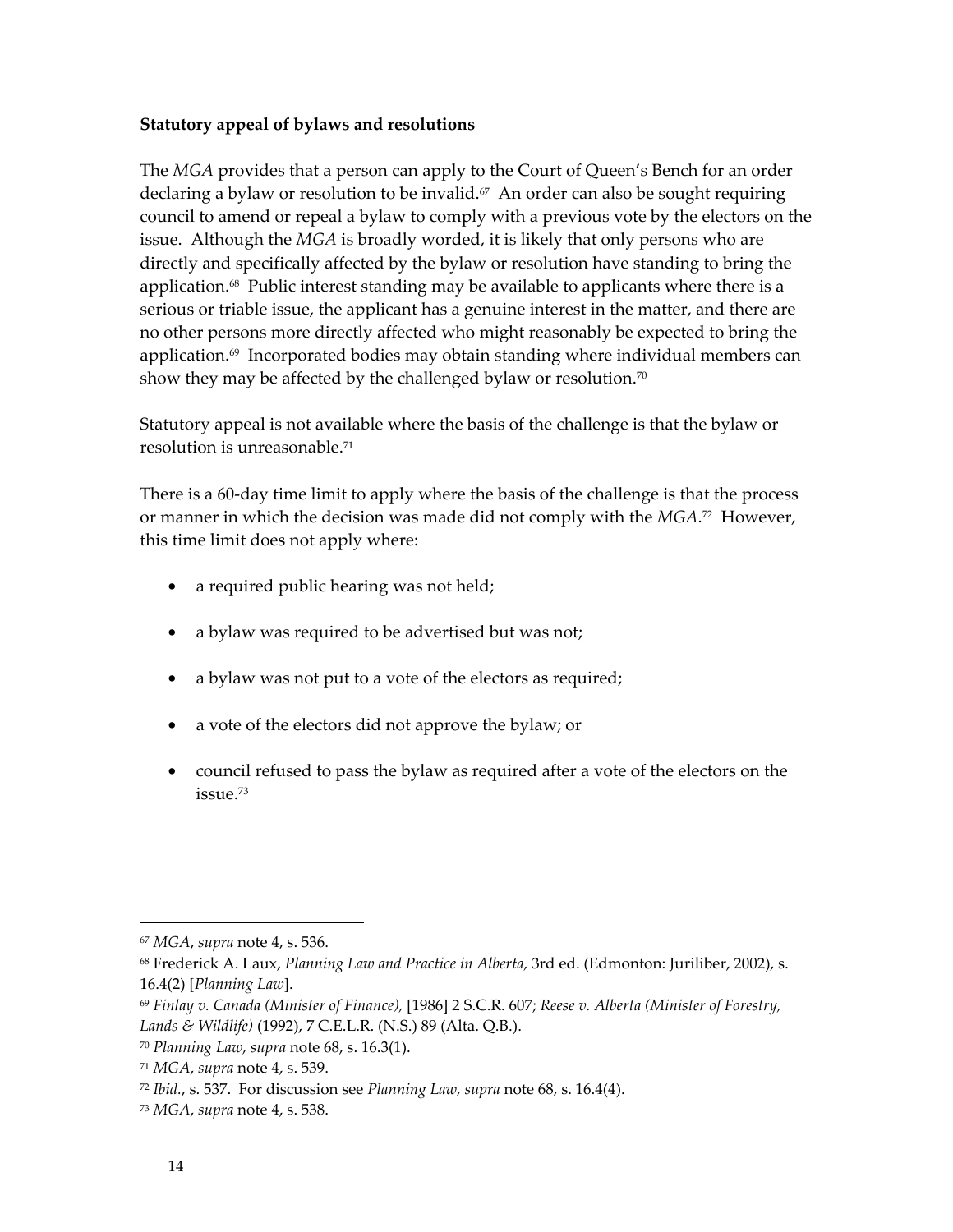## <span id="page-22-0"></span>**Judicial review of bylaws and resolutions**

The Court of Queen's Bench also retains common law jurisdiction to review any municipal bylaw or resolution for illegality. This includes a bylaw council was not authorized to pass or a failure to fulfill procedural requirements set out in the *MGA*, its regulations, or the land use bylaw. However, a court will not interfere with an act of council on policy grounds or merely because the court would have come to a different conclusion. In most cases available statutory appeals must be exhausted first, although time limits for bringing an application for judicial review are generally less restrictive. The applicable procedure is set out in the *Alberta Rules of Court.*[74](#page-22-1) 

Where an act of council is invalidated due to a procedural problem, the matter can often be remedied by council complying with procedural requirements the second time around. However, such delays can provide an important opportunity to raise public support for an issue.

While an examination of the possible grounds for statutory appeal or judicial review is beyond the scope of this paper, some of the more commonly argued grounds are:

- *ultra vires* (where the municipality acted beyond its authority);
- bias on the part of a councilor (where a councilor demonstrates that he or she has formed a final opinion, that cannot be dislodged, on a matter to be decided later by council);
- bad faith (which can include fraud, corruption, personal interest, improper motives or collateral purposes);
- discrimination (where an action that discriminates is carried out with an improper motive of favouring or hurting an individual or group without regard to the public interest);
- improper delegation (where council delegates to municipal officials, staff or committees a function or power that it is required to exercise itself); and
- uncertainty or vagueness (generally, where a reasonably intelligent person would be unable to determine the meaning of the bylaw and govern his actions accordingly). [75](#page-22-2)

<span id="page-22-1"></span><sup>74</sup> *Alberta Rules of Court*, Alta. Reg. 390/68, r. 753.01-753.19.

<span id="page-22-2"></span><sup>75</sup> See generally *The Law of Canadian Municipal Corporations*, *supra* note 45, ss. 190-196.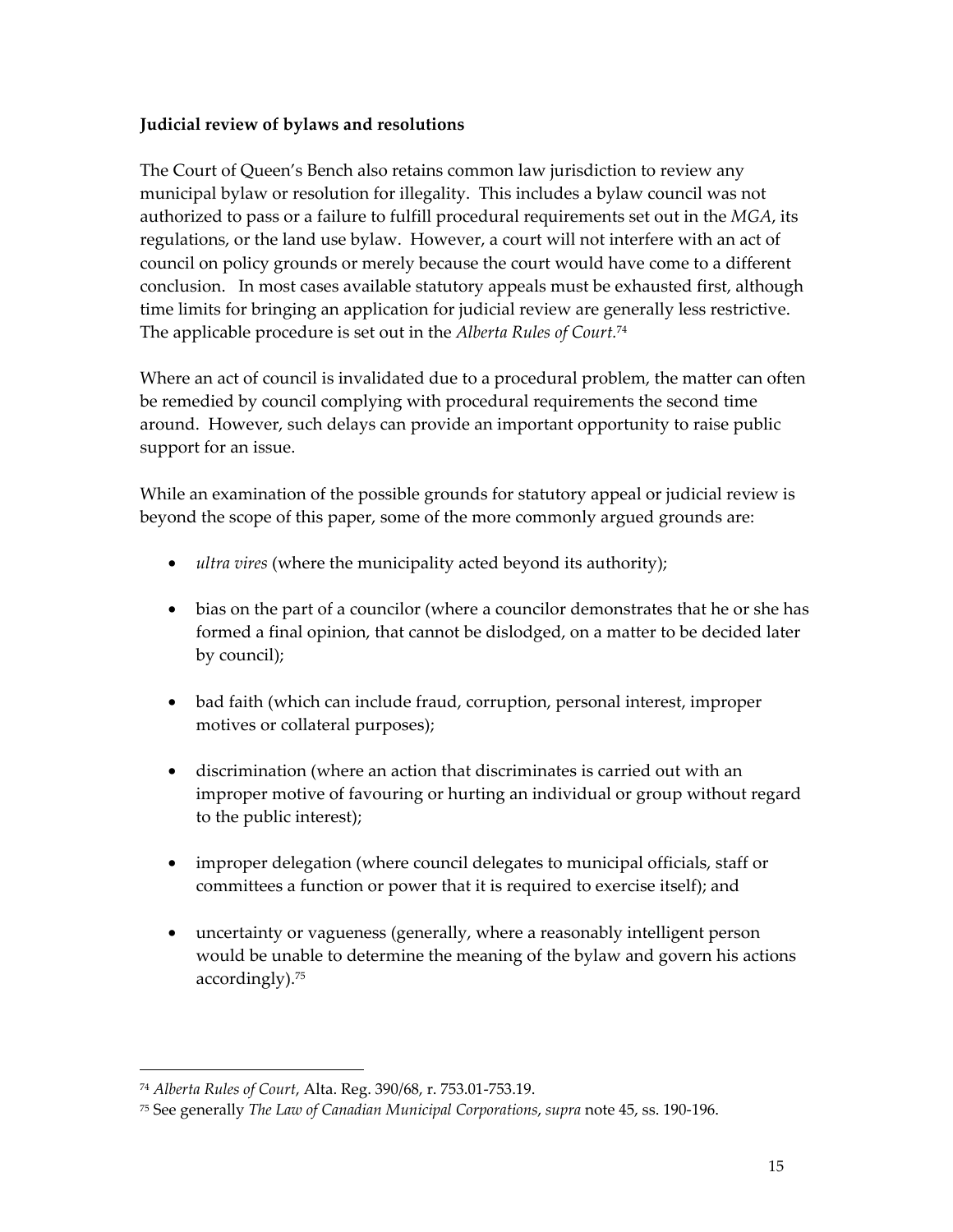<span id="page-23-0"></span>Judicial review is a complex area of the law. Standing to apply, procedural requirements, grounds, and other potential legal and practical barriers should be discussed with a lawyer before proceeding.

# 2. Municipal land use planning and the environment

# A. Understanding the municipal planning and development process

Municipal land use planning, and the scale and quality of municipal development generally, have a tremendous impact on the local and regional environments. Through a variety of bylaws and policies, municipalities decide where development will occur, whether new buildings and subdivisions will promote compact and efficient growth, whether choice agricultural lands and significant natural features will be conserved, how older neighbourhoods will be maintained, the availability of public transportation, and a host of other factors affecting the environment and quality of life.

The purpose of Part 2 of this paper is to explain the municipal land use planning process, and opportunities for public involvement, from an environmental and community development perspective. Readers concerned about development from a property value point of view are referred to existing resources on this topic.[76](#page-23-1)

# **Note regarding the term "smart growth"**

In discussing options for municipal development, it is useful to refer to "smart growth", a series of basic principles that minimize environmental impacts, promote quality of life, and save money over time. Although the term has been used in many contexts and many ways, there is general consensus around the following key principles:

- compact, multi-use development;
- natural and open-space conservation (including prime agricultural land);
- expanded mobility (enhanced walkability and transportation options);
- enhanced livability (human-scale design promoting a sense of community);
- a range of housing opportunities and choices;
- efficient management and expansion of infrastructure; and

<span id="page-23-1"></span><sup>76</sup> *Planning Law, supra* note 68.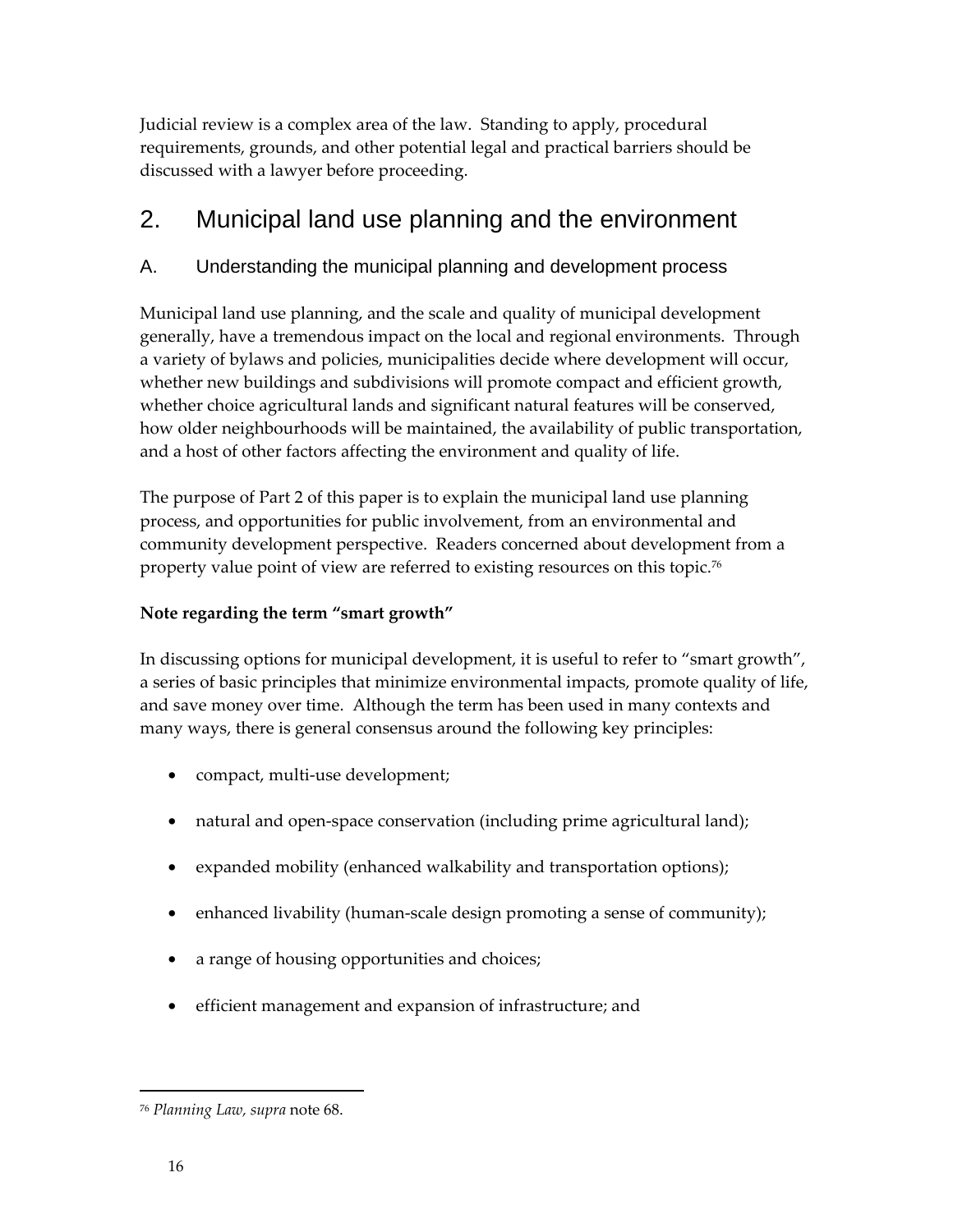<span id="page-24-0"></span>• strengthening and directing development toward existing communities .<sup>77</sup>

For the purposes of this paper, smart growth refers to planning and development that prioritizes these principles.

# **The players**

 $\overline{a}$ 

The municipality is not the only, or even the primary, force driving land development in Alberta. The development industry, which includes land developers, architects, builders, construction contractors, financial institutions, environmental consultants, and a variety of other professionals, is responsible for the preparation, financing and implementation of most plans to subdivide and develop land. Developers also prepare technical and feasibility studies for new development and, as necessary, submit applications to amend a variety of plans and the land use bylaw.

The role of the municipality is primarily to set policy and administer a process, established by the *MGA*, for the orderly growth of settlement within the municipality. Responsibilities of council include developing and establishing high-level policies indicating general patterns of desired growth, setting zoning restrictions and development standards through the land use bylaw, and addressing rezoning and major development proposals. In some cases, municipalities are also large landowners and developers.

Within the municipality, a planning and development department typically administers applications for subdivision, development, and land use changes. The department also coordinates civic action on development-related issues, and recommends policies to council. Department officials review proposals, coordinate referrals and technical reviews, provide information to the other players in the planning process, and speak at meetings and formal public hearings. Approvals for subdivision and development are issued by municipal subdivision and development authorities.

The provincial government also plays an important, if under-exercised, role in municipal planning and development. As owner of the beds and shores of most water bodies in Alberta, the Province can restrict development affecting permanent and

<span id="page-24-1"></span><sup>77</sup> Douglas R. Porter, *Making Smart Growth Work* (Washington, D.C.: Urban Land Institute, 2002) at 1. See also F. Kaid Benfield, Jutka Terris & Nancy Vorsanger, *Solving Sprawl: Models of Smart Growth in Communities Across America* (New York: Natural Resources Defense Council, 2001); Deborah Curran, *A Case for Smart Growth* (Vancouver: West Coast Environmental Law, 2003); David Gordon, *Green Cities: Ecologically Sound Approaches to Urban Space* (Montreal: Black Rose Books, 1990); Linda Nowlan, Chris Rolfe & Kathy Grant, *The Smart Growth Guide to Local Government Law and Advocacy* (Vancouver: West Coast Environmental Law, 2001); Ray Tomalty *et al.*, "Smart Growth" (2003) 29:3 *Alternatives* 3-30.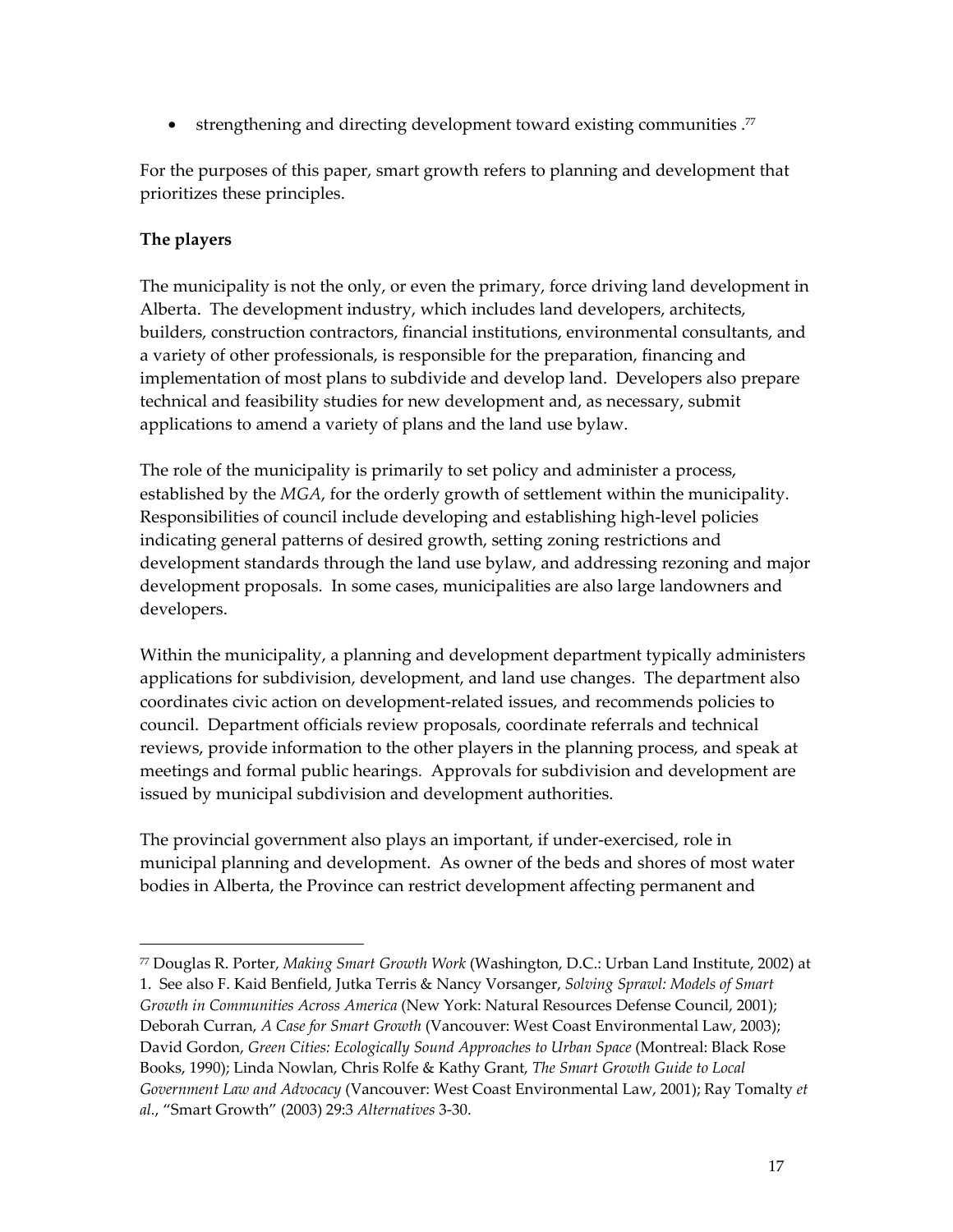naturally occurring wetlands, streams, rivers and lakes.<sup>78</sup> The provincial Department of Environment sets policy for municipal site-condition evaluation in the subdivision process, and regulates industrial facilities and other activities that can affect health and the local environment.

The Province also has a broad jurisdiction to control and manage municipal growth through provincial land use policies, although the current policy offers little direction.<sup>79</sup> In addition, the Province influences municipal development priorities through its funding of municipal service and infrastructure projects. The provincial government also establishes processes and imposes requirements and restrictions on municipal development by regulation. Finally, the provincial legislature has the ultimate authority to extend, restrict or vary powers granted to municipalities under the *MGA.* 

The Alberta Energy and Utilities Board (EUB) and the Natural Resources Conservation Board (NRCB) are independent agencies of the provincial government that also have significant powers over municipal land use planning. The EUB grants authorizations for oil, gas, and coal development and related facilities, and for electrical energy facilities.<sup>80</sup> The NRCB issues authorizations for a variety of activities, including confined feeding operations and major tourism, pulp and paper, and mineral development projects.<sup>81</sup>

The federal government plays an expanding but indirect role in municipal development. Ottawa provides financial support and tax rebates for energy efficiency initiatives, brownfield redevelopment, and the development of public transportation and other municipal infrastructure projects. The federal government's regulatory role in municipal development is largely limited to providing advice and issuing authorizations for development projects that may affect fish habitat or navigable waters. The Department of Fisheries and Oceans Canada also develops and implements policy for habitat protection and restoration.<sup>[82](#page-25-4)</sup>

Finally, there is an important role for municipal residents, community leagues, and other affected groups in the land use planning process. Certain persons living near a proposed rezoning, subdivision or development have rights of notice, hearing, and appeal. There are formal opportunities for residents to provide input into municipal planning policies, and opportunities for the public to address council on specific

<span id="page-25-0"></span><sup>78</sup> *Public Lands Act*, *supra* note 37, s. 3.

<span id="page-25-1"></span><sup>79</sup> Alberta Municipal Affairs, *Land Use Policies* (Edmonton: Alberta Municipal Affairs, 1996) [*Land Use Policies*]; adopted by *Land Use Policies,* O.I.C. 522/96 (Alberta).

<span id="page-25-2"></span><sup>80</sup> EUB jurisdiction is provided by a number of provincial statutes. For information, see Alberta Energy and Utilities Board, online: EUB < http://www.eub.gov.ab.ca>.

<span id="page-25-3"></span><sup>81</sup> *Natural Resources Conservation Board Act*, R.S.A. 2000, c. N-3, s. 4; *Agricultural Operation Practices Act,* R.S.A. 2000, c. A-7, s. 13.

<span id="page-25-4"></span><sup>82</sup> *Fisheries Act, supra* note 38, s. 35. For information on DFO policy and projects, see Department of Fisheries and Oceans, online: DFO < http://www.dfo-mpo.gc.ca>.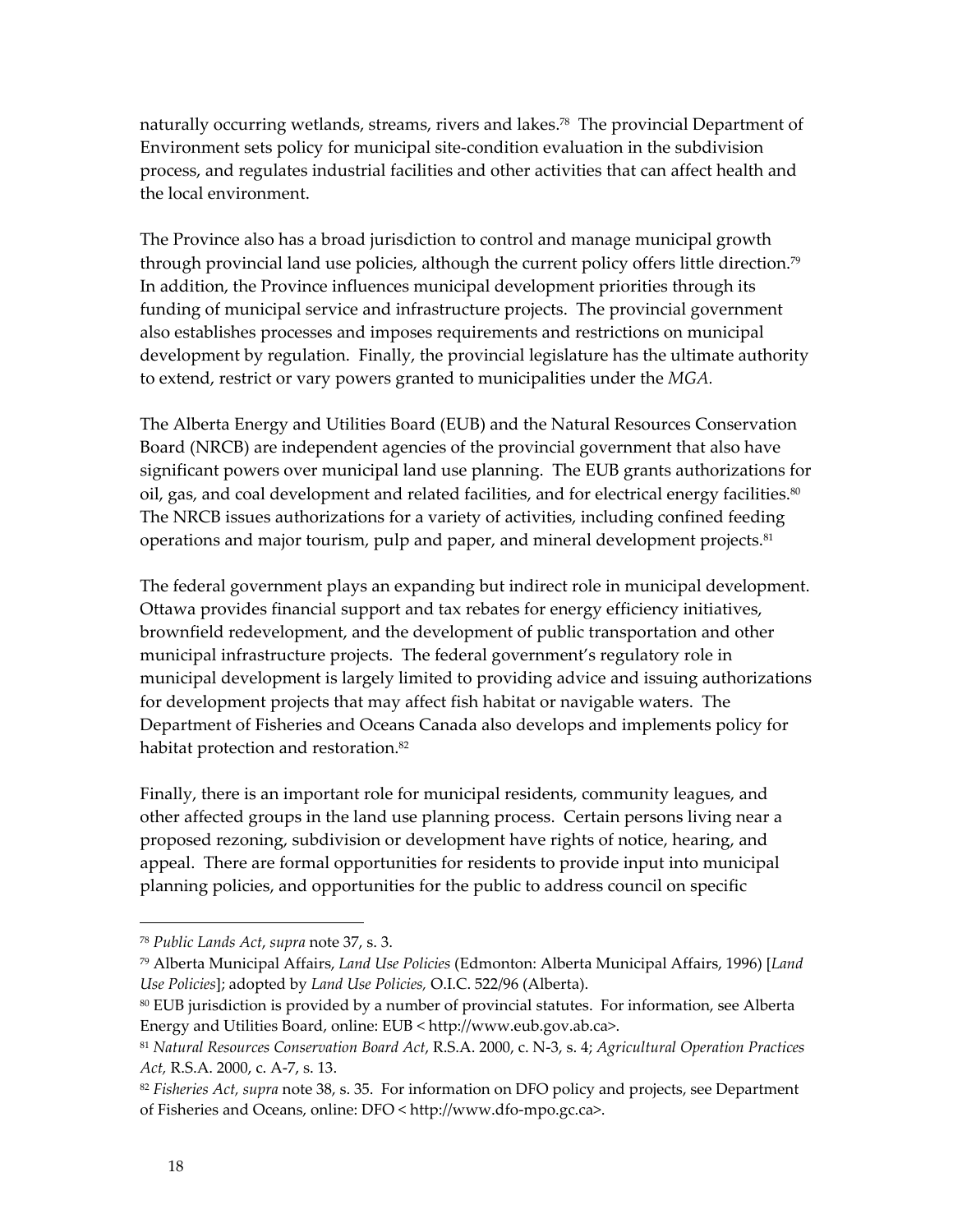<span id="page-26-0"></span>planning matters. Community members and groups can also influence the process in less formal ways, through ongoing advocacy for smart growth principles and participation in informal discussions with developers and other stakeholders.

# **Municipal planning and development powers**

The *MGA* provides municipalities with a range of planning powers to regulate private land development and ensure orderly growth. These powers are exercised within the context of a statutory process that imposes requirements upon municipalities and developers and provides opportunities for a variety of parties to comment. The basic framework of requirements and process is mandatory; municipalities have no authority to modify it or to act outside the jurisdiction provided them by the *MGA*. Within this planning and development framework, municipalities are free to guide development according to local priorities through a variety of mandatory and optional planning policies and bylaws.

The purpose of the municipal planning process, statutory plans and the land use bylaw, is:

- (a) to achieve the orderly, economical and beneficial development, use of land and patterns of human settlement, and
- (b) to maintain and improve the quality of the physical environment within which patterns of human settlement are situated in Alberta,

without infringing on the rights of individuals for any public interest except to the extent that is necessary for the overall greater public interest.<sup>[83](#page-26-1)</sup>

One noted commentator has identified three stages in the planning process provided by the *MGA*. [84](#page-26-2) First, a general, long-range plan for the whole municipality is articulated (municipal development plan). Second, a municipality may adopt a series of more detailed plans for a specific area of the municipality slated for development or redevelopment (area structure and redevelopment plans). These plans may relate to raw land or already developed areas. Other plans (neighbourhood area structure plans and neighbourhood structure plans) supplement these more detailed plans. Third, sitespecific planning is carried out through a land use bylaw, which establishes zones, regulates land uses, and imposes development standards to promote compatibility and certainty for residents and businesses.

In addition to these, municipalities rely on a variety of non-statutory plans and policies to elaborate on the statutory planning framework or to help communities articulate a

<span id="page-26-1"></span><sup>83</sup> *MGA*, *supra* note 4, s. 617.

<span id="page-26-2"></span><sup>84</sup> *Planning Law, supra* note 68, s. 5.1.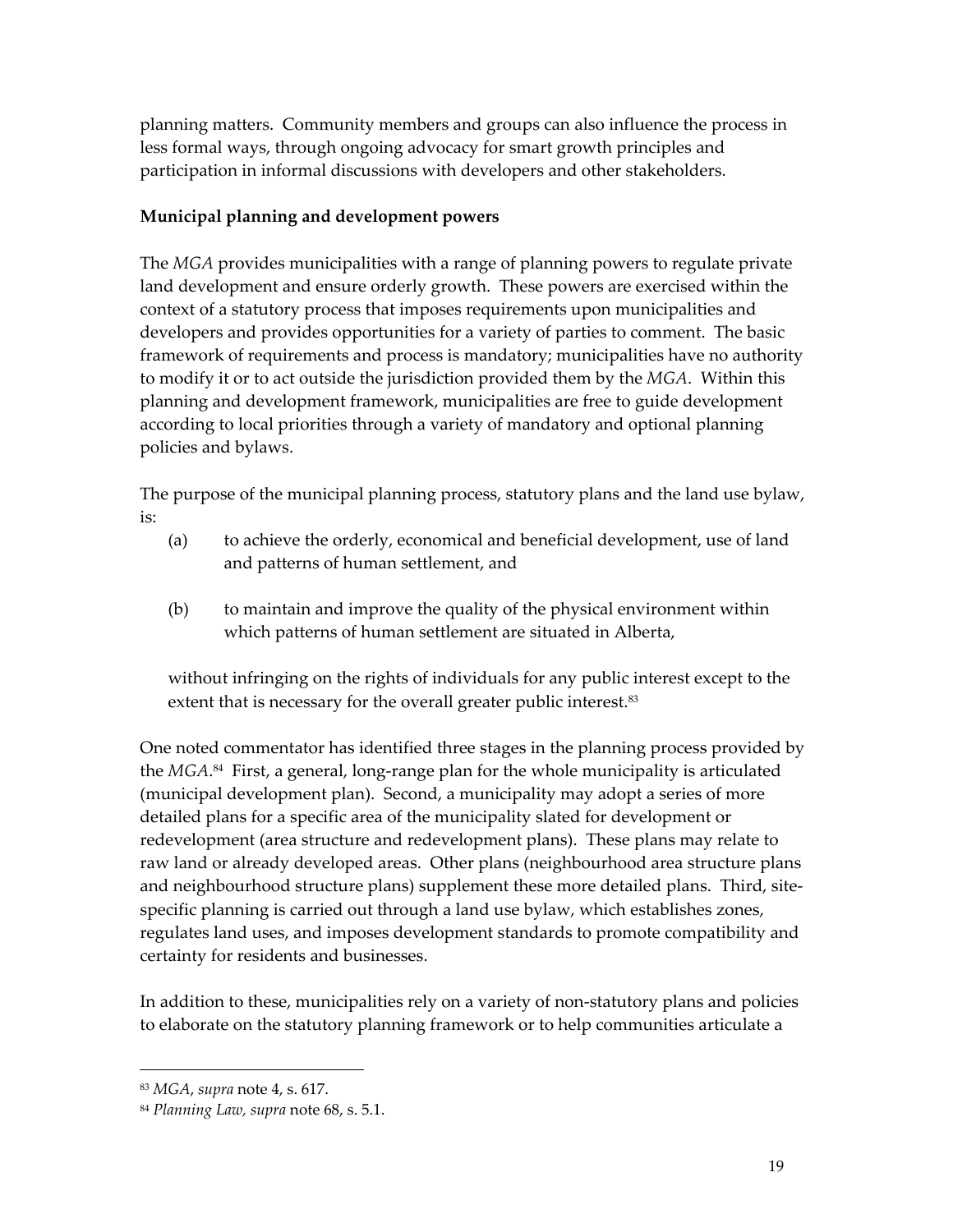<span id="page-27-0"></span>planning vision. The statutory plans, major non-statutory plans, and land use bylaw are described in this section.<sup>85</sup> This section also describes the subdivision and development processes, available regional planning tools, and provincial control over certain types of development. The process by which plans are adopted or endorsed by council, and opportunities for public involvement, are set out in sections 2B and 2C.

#### **Statutory plans**

Statutory plans, which are those provided for by the *MGA*, are the pillars of the municipal planning and development framework. They include municipal development plans, area structure plans and area redevelopment plans. The *MGA* requires most municipalities to adopt a municipal development plan. The other plans provided by the *MGA* may be adopted as needed. Intermunicipal development plans, which are also provided for by the *MGA*, are an optional regional planning tool available to municipalities. All statutory plans must be consistent with each other and with existing provincial land use policies.<sup>86</sup>

## **The municipal development plan**

The municipal development plan (MDP) is a broad policy document that sets out a municipality's general priorities and objectives for growth.[87](#page-27-3) The *MGA* requires that every municipality over 3500 residents adopts a municipal development plan. Smaller municipalities may adopt an MDP if they choose. An MDP must encompass the entire municipality and address future land use and development, the provision of transportation systems and municipal services and, in the absence of an intermunicipal development plan, specified intermunicipal planning matters. An MDP is not prescriptive; it does not require that decisions on subdivision and development applications be made one way or another. It normally consists of a series of proposals and long-range planning goals.

Typically, an MDP will identify general land use categories for different areas of the municipality, and set out a broad strategy for the development of existing and planned neighbourhoods, downtown, industrial and commercial areas, natural areas and open spaces, and other priority areas. An MDP normally includes policies for infrastructure development and maintenance, and must set out policies relating to the protection of agricultural lands and development near sour gas facilities.

<span id="page-27-1"></span><sup>85</sup> For further guidance, see City of Edmonton Planning and Development, *The Planning and Development Handbook for the City of Edmonton* (Edmonton: City of Edmonton, 2001); Edmonton Federation of Community Leagues, *Community Consultation in the Planning and Development Process: A Guide for Edmonton* (Edmonton: EFCL, 2003); *Planning Law, supra* note 68.

<span id="page-27-2"></span><sup>86</sup> *MGA*, *supra* note 4, ss. 622(3), 638.

<span id="page-27-3"></span><sup>87</sup> *MGA*, *supra* note 4, s. 632.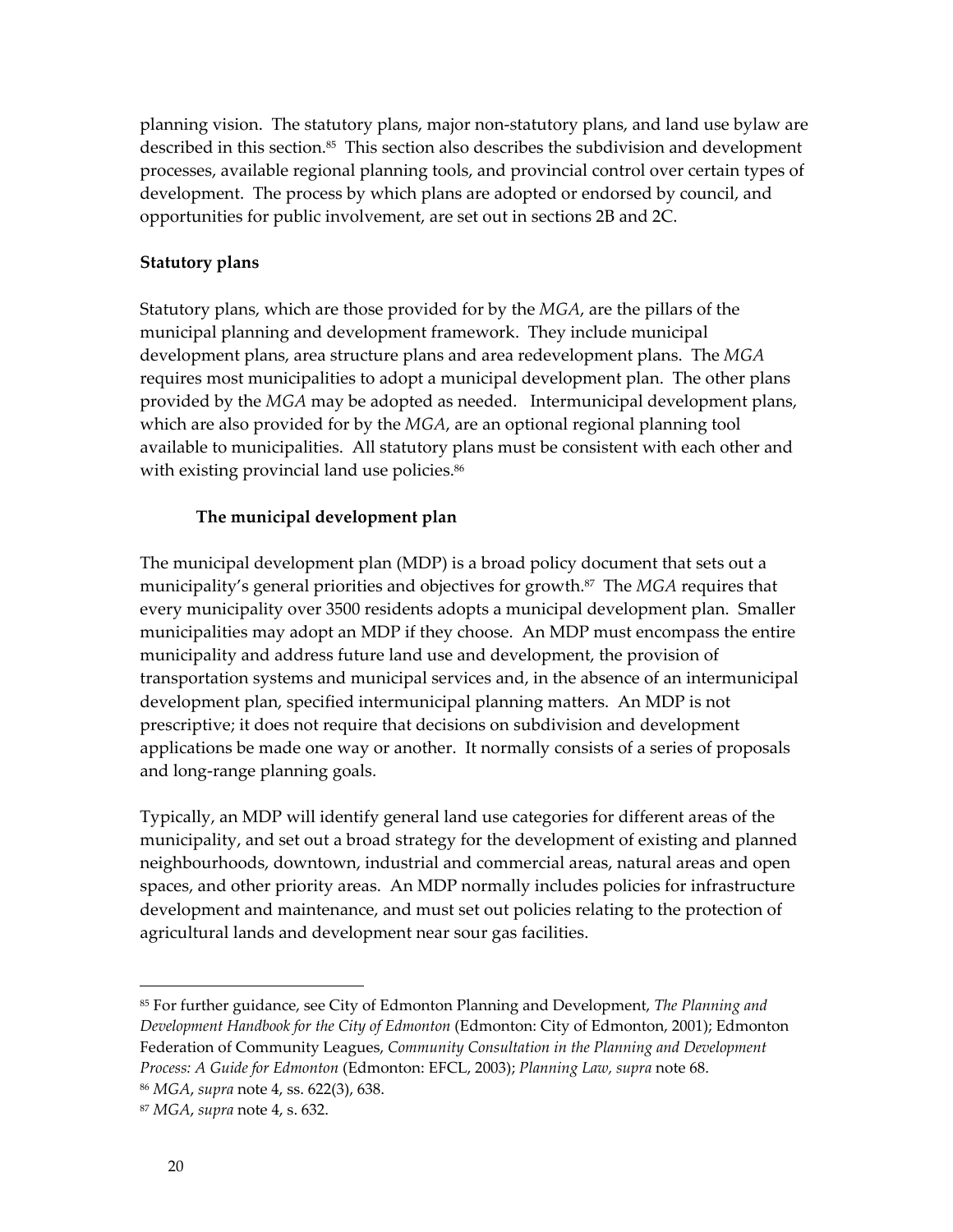<span id="page-28-0"></span>The *MGA* also specifically allows municipalities to address environmental matters in an MDP.[88](#page-28-1) For example, a municipality may identify environmentally sensitive areas and natural features and set forth proposals for their development or protection.<sup>89</sup> MDPs may also address any other matters that relate to the physical, social or economic development of the municipality.

#### **Area structure plans**

The *MGA* allows municipalities to adopt area structure plans (ASP) to establish a general land use framework for land slated for development.<sup>90</sup> ASPs are used principally by urban municipalities to plan for land use, transportation and municipal services in undeveloped areas. While ASPs can include an area ranging from only a few acres to several sections of land, they are most commonly used to plan the development of large parcels of raw land. An ASP is more specific than the municipal development plan, and must set out proposed land uses, population densities, and the locations of major transportation routes and public utilities. An ASP normally sets out the location of municipal and environmental reserves, and may address any other matter that council considers necessary.

ASPs are normally prepared at the instigation and expense of the developer or developers involved. The principal objective of the plan is to ensure the compatibility of the proposed uses and infrastructure for the area with those of the surrounding area.<sup>[91](#page-28-4)</sup>

# **Neighbourhood area structure plans**

Neighbourhood area structure plans (NASP) are small area structure plans that apply to one or two neighbourhoods. They meet all requirements for preparation of an ASP, and are approved by bylaw of council.

# **Neighbourhood structure plans**

After developing an area structure plan, a developer will typically prepare a neighbourhood structure plan (NSP) for areas within the ASP that will support 4,000- 7,000 people (one neighbourhood). An NSP provides greater detail than either an ASP or an NASP, and will show the size and location of the neighbourhood's land use types and public facilities, transportation network (excluding local roads), and planned development stages. NSPs are approved by bylaw of council, normally as amendments to ASPs, with which they must comply.

<span id="page-28-1"></span><sup>88</sup> *Ibid.*, s. 632(3)(b)(iii).

<span id="page-28-2"></span><sup>89</sup> *Planning Law, supra* note 68, s. 5.2.

<span id="page-28-3"></span><sup>90</sup> *MGA*, *supra* note 4, s. 693.

<span id="page-28-4"></span><sup>91</sup> *Planning Law, supra* note 68, s. 2.2(2)(f).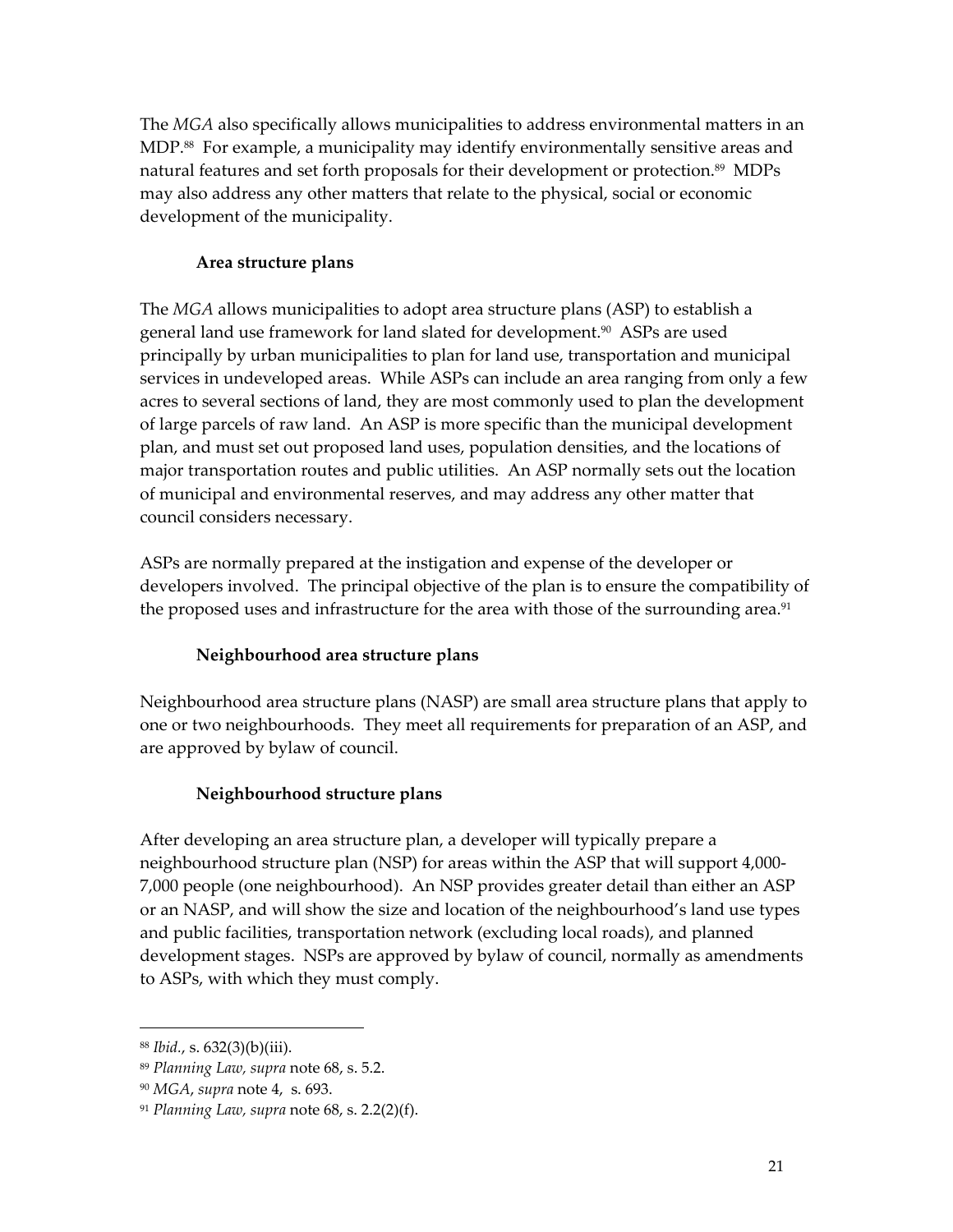#### **Area redevelopment plans**

<span id="page-29-0"></span>Area redevelopment plans (ARP) function like area structure plans, but apply primarily to already developed areas within a municipality. [92](#page-29-1) A municipality may adopt an ARP to preserve or improve land or buildings; build, remove or relocate buildings, roads and municipal facilities; and facilitate development in a specified area. An ARP typically describes the characteristics of the area, the objectives of the redevelopment strategy, and proposals for future land uses and development standards.<sup>93</sup> ARPs are commonly used to plan the revitalization of downtowns.

## **Non-statutory plans**

Municipalities may also adopt plans not provided for by the *MGA* (non-statutory plans). These are typically long-range policies that may include transportation plans, recreation plans, community plans, business development plans, and corridor and other land use studies. Although legitimate planning tools, they do not have the legal effect of a statutory plan, and are prepared at the municipality's option.<sup>94</sup> Formal hearings are not normally required to adopt, amend, or repeal them, but non-statutory hearings before council may be held as a matter of policy. The provisions of the *MGA* requiring consideration of or compliance with statutory plans do not apply to non-statutory plans. The following are examples of some commonly used non-statutory plans.

# **Plans for the whole municipality**

Several Alberta municipalities have undertaken high-level planning exercises to obtain broad stakeholder input on ways to grow more sustainably. The non-statutory plans that emerge can articulate a community vision for smarter growth, provide direction for council and planning authorities, and identify steps to be taken to improve quality of life. They may be adopted by resolution of council, but are non-binding.

# **Servicing concept design briefs**

The servicing concept design brief (SCDB) is a key non-statutory planning tool for new neighbourhoods in some urban areas. It is used to establish a general framework for municipal infrastructure, servicing, environmental requirements, and the location and development of major land uses. Like ASPs, an SCDB typically applies to an undeveloped suburban area considered to be an integrated planning unit. Unlike ASPs, SCDBs are adopted by resolution and are therefore more flexible.

<span id="page-29-1"></span><sup>92</sup> *MGA*, *supra* note 4, s. 634-635.

<span id="page-29-2"></span><sup>93</sup> *Planning Law, supra* note 68, s. 5.4.

<span id="page-29-3"></span><sup>94</sup> *Planning Law, supra* note 68, s. 5.5.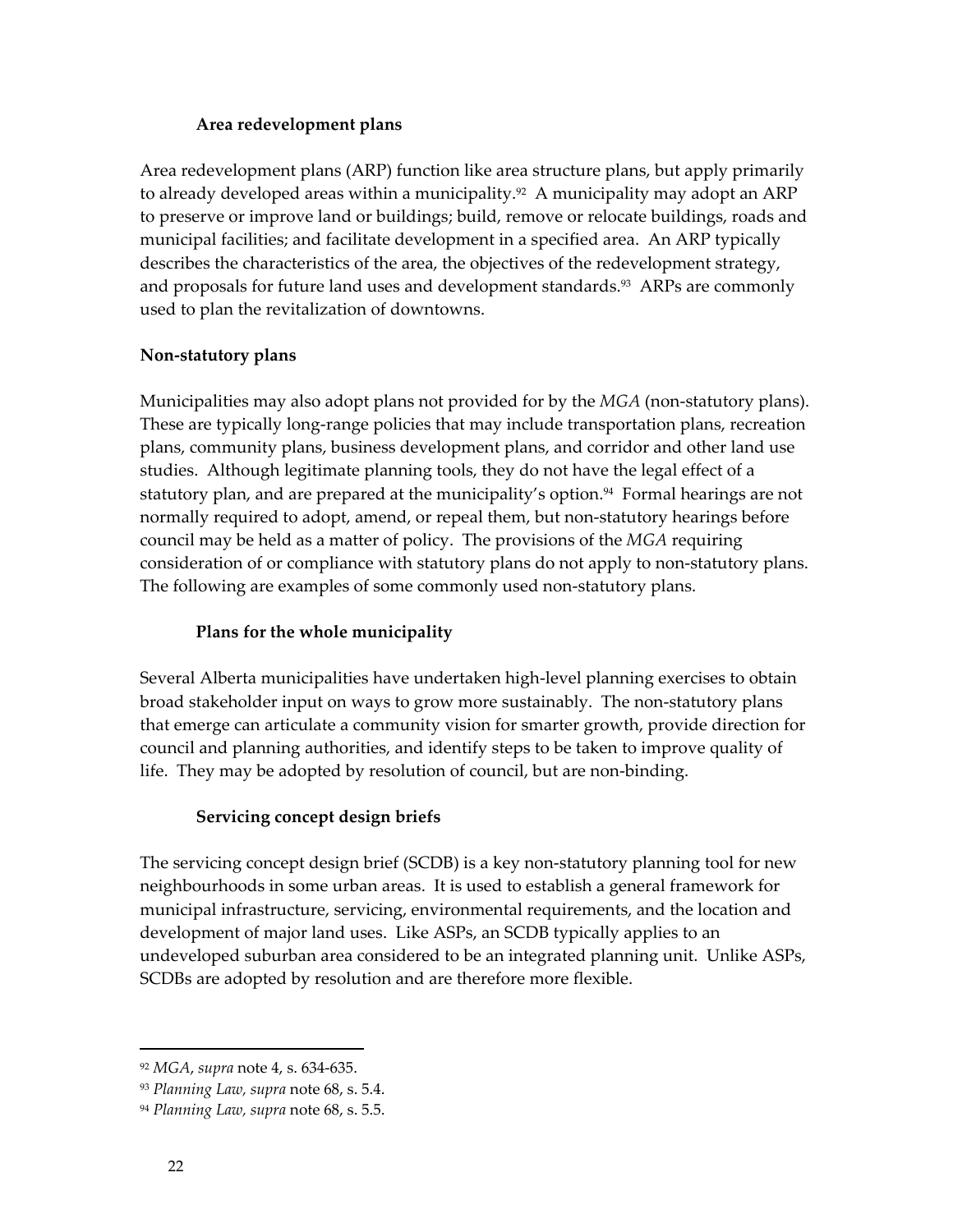## **Community plans**

<span id="page-30-0"></span>Community plans, which are non-statutory, address social and land use issues in established neighbourhoods. They are often initiated by a local community league or other group to identify development goals and set out recommended practices designed to promote shared values and desires for the community. Community plans are endorsed by resolution of council. Generally, compliance with the plans is voluntary and not enforced by planning officials.

# **The land use bylaw**

All Alberta municipalities are required to adopt a land use bylaw to regulate the use and development of land.<sup>95</sup> The land use bylaw is at once a detailed blueprint for future growth and the regulatory tool by which municipalities carry out their statutory plans.<sup>96</sup> The bylaw must divide the municipality into zones, and prescribe permitted and/or discretionary uses for each zone. Zones are indicated on a map of the municipality that is incorporated into the bylaw, and commonly include residential, commercial, industrial and agricultural (conservation zoning options are discussed in section 2B, under *Zoning for environmental protection and open-space conservation*). Most land use bylaws also establish subdivision and development standards, including population densities, minimum lot sizes, building design and location, landscaping, setbacks from water bodies, and a variety of other requirements. The result is a set of criteria that any landowner may refer to in order to determine what uses he or his neighbour may make of their land and what restrictions apply to its development. In addition to the basic rules for each zone, overlays may be adopted by council to impose special regulations for one or more specific areas. Overlays are often used to regulate development in mature neighbourhoods or natural areas.

A second, mandatory component of a land use bylaw is the designation of a development authority and the establishment of administrative procedures for deciding development applications.

While a land use bylaw must be compatible with a municipality's statutory plans,<sup>[97](#page-30-3)</sup> generally speaking the bylaw need not entirely conform to the plans to be legally valid. The plans are policy documents and are given a liberal interpretation to allow municipalities flexibility to respond to changing circumstances.<sup>98</sup> To the extent that a statutory plan goes beyond statements of intent and sets out mandatory prescriptions, a

<span id="page-30-1"></span><sup>95</sup> *MGA*, *supra* note 4, s. 639.

<span id="page-30-2"></span><sup>96</sup> *Planning Law, supra* note 68, s. 6.

<span id="page-30-3"></span><sup>97</sup> *Entreprises Sibeca Inc. v. Frelighsburg (Municipality), supra* note 48 at para. 37.

<span id="page-30-4"></span><sup>98</sup> *Planning Law, supra* note 68, s. 5.6(4). See also *MGA*, *supra* note 4, s. 637.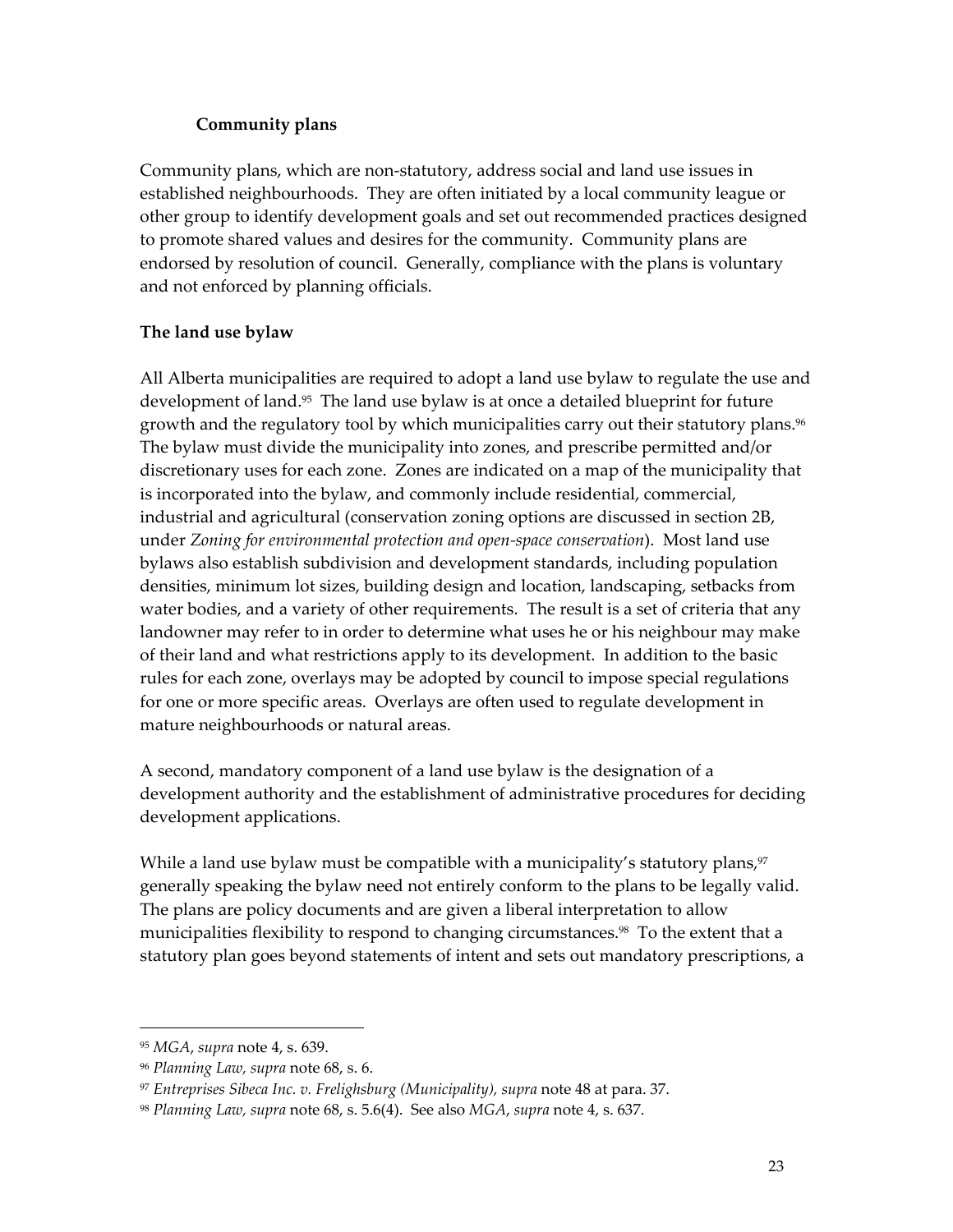<span id="page-31-0"></span>conflicting land use bylaw provision or planning decision may be subject to challenge.<sup>99</sup>

Land use bylaws must, however, conform to existing provincial land use policies.<sup>100</sup>

## **Subdivision**

Subdivision is a process provided by the *MGA* that allows a parcel of land to be divided into two or more parcels with separate titles. Every municipality is required to designate a subdivision authority to decide subdivision applications. The authority reviews applications for technical matters, conformity with statutory and non-statutory plans and bylaws, and matters related to the provision of municipal services. With a few exceptions, no subdivision may be registered against title unless it has been approved by the subdivision authority.<sup>101</sup> A subdivision cannot be approved unless it complies with existing provincial land use policies, the *MGA*, and any applicable plans and regulations under the Act.[102](#page-31-4)

The *Subdivision and Development Regulation* under the *MGA* imposes requirements for subdivision and development near sour gas facilities, oil and gas wells, wastewater treatment facilities, solid waste disposal sites, and highways.[103](#page-31-5)

#### **Reserves and reserve easements**

The *MGA* gives subdivision authorities the power to require a subdivision applicant to dedicate land for specified municipal purposes[.104](#page-31-6) Where land is taken as reserve, the municipality takes title to the land. Municipal and environmental reserves can be required to preserve natural features and open spaces. However, the Act restricts the amount and type of land that can be required, limiting the usefulness of reserves for ecosystem protection.

Land may be taken as municipal reserve only for the purposes of a public park, recreation area or school, or to separate areas of land that are used for different purposes[.105](#page-31-7) Up to 10% of the parcel may be taken, less any land taken as environmental reserve or environmental reserve easement (see below). A municipal development plan may also specify a lower limit on the amount of land that can be taken as municipal

<span id="page-31-1"></span><sup>99</sup> *Planning Law, supra* note 68, s. 5.6(4).

<span id="page-31-2"></span><sup>100</sup> *MGA*, *supra* note 4, ss. 622(3), 654(1)(c).

<span id="page-31-3"></span><sup>101</sup> *Ibid.*, ss. 618, 652, 652(2).

<span id="page-31-4"></span><sup>102</sup> *Ibid.*, ss. 622(3), 654.

<span id="page-31-5"></span><sup>103</sup> *Ibid.*, ss. 652-660; Alta. Reg. 43/2002.

<span id="page-31-6"></span><sup>&</sup>lt;sup>104</sup> For a detailed discussion of reserves, reserve easements, and conservation easements within the subdivision process, see *Reconciling Ecosystem, supra* note 13 at 146-151.

<span id="page-31-7"></span><sup>105</sup> *MGA*, *supra* note 4, s. 671(2).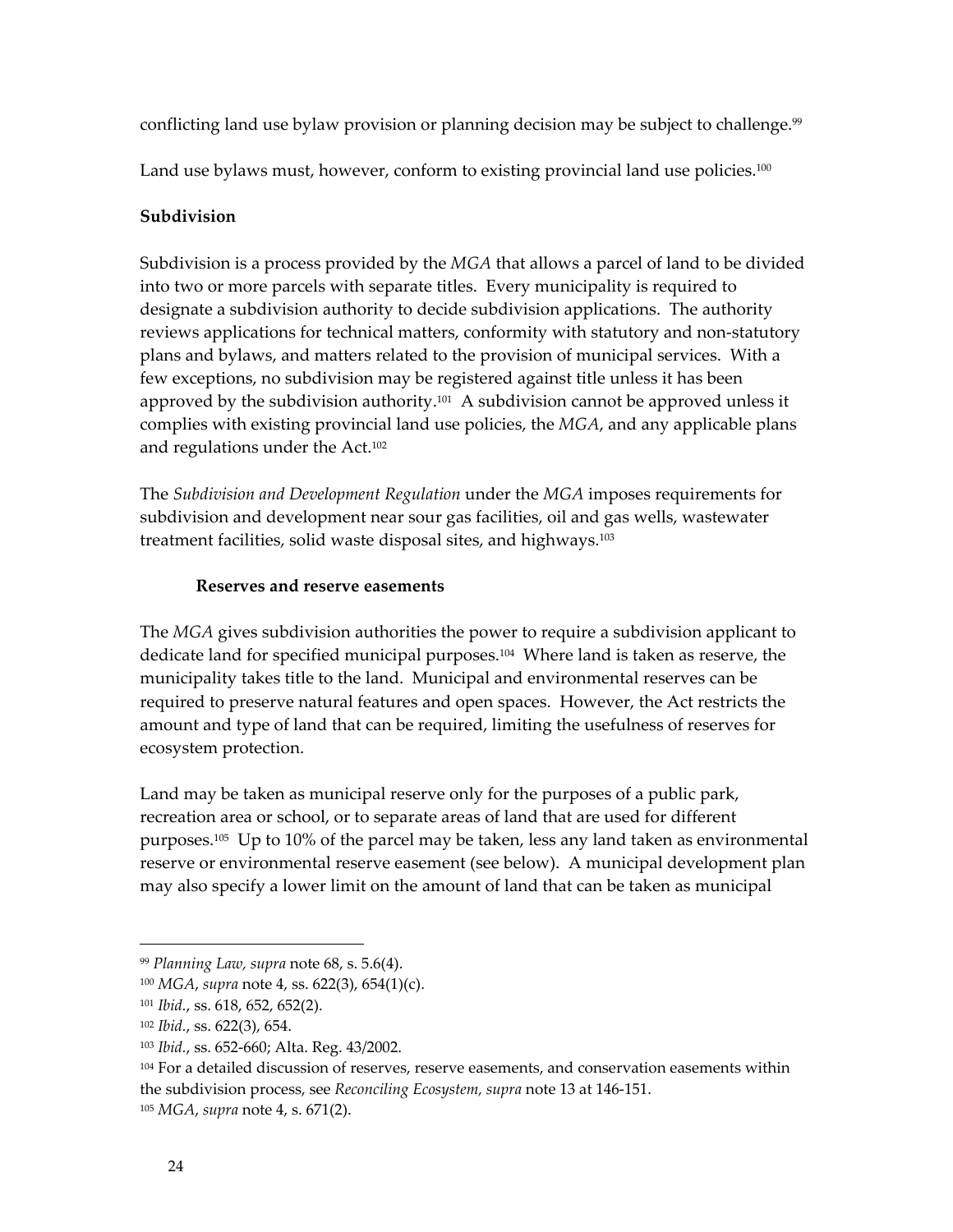<span id="page-32-0"></span>reserve. Additional municipal reserve of 3-5% may be taken for certain higher density development projects.[106](#page-32-1)

Environmental reserve land may be taken where the reserve consists of:

- a swamp, gully, ravine, coulee or natural drainage course;
- land that is unstable or subject to flooding; or
- a strip of land not less than six metres wide abutting the shore of any water body, for the purpose of preventing pollution or providing public access.<sup>107</sup>

An environmental reserve must be left in its natural state or used as a public park.<sup>108</sup> The *MGA* does not specify a limit on the amount of environmental reserve land that may be taken.

Where the municipality and landowner agree, land that would be taken as environmental reserve may instead be subject to an environmental reserve easement. [109](#page-32-4)  The easement lands must remain in their natural state. Title to the easement lands remains with the subdivision applicant, but the municipality's easement interest is registered against title and binds present and future owners of the land. Environmental reserve easements that comply with the *MGA* are valid regardless of existing common law requirements for easements.

In some cases greater flexibility in potential uses of reserve land is required. In others, natural features or sensitive areas may not technically comply with the requirements for an environmental reserve or environmental reserve easement. In such cases a municipality may agree to or negotiate a conservation easement in lieu of reserve or full reserve[.110](#page-32-5) 

# **Conservation easements**

The *Environmental Protection and Enhancement Act* (*EPEA*) provides that a local authority, including a city, town, village, summer village, municipal district or specialized municipality, may accept the grant of a conservation easement.<sup>[111](#page-32-6)</sup>

<span id="page-32-1"></span><sup>106</sup> *Ibid.*, s. 668; *Subdivision and Development Regulation, supra* note 103, s. 17.

<span id="page-32-2"></span><sup>107</sup> *MGA*, *supra* note 4, s. 664(1).

<span id="page-32-3"></span><sup>108</sup> *Ibid.,* s. 671(1).

<span id="page-32-4"></span><sup>109</sup> *Ibid.,* s. 664(2).

<span id="page-32-5"></span><sup>110</sup> *Reconciling Ecosystem, supra* note 13 at 148-149.

<span id="page-32-6"></span><sup>111</sup> *EPEA, supra* note 11, ss. 22-24.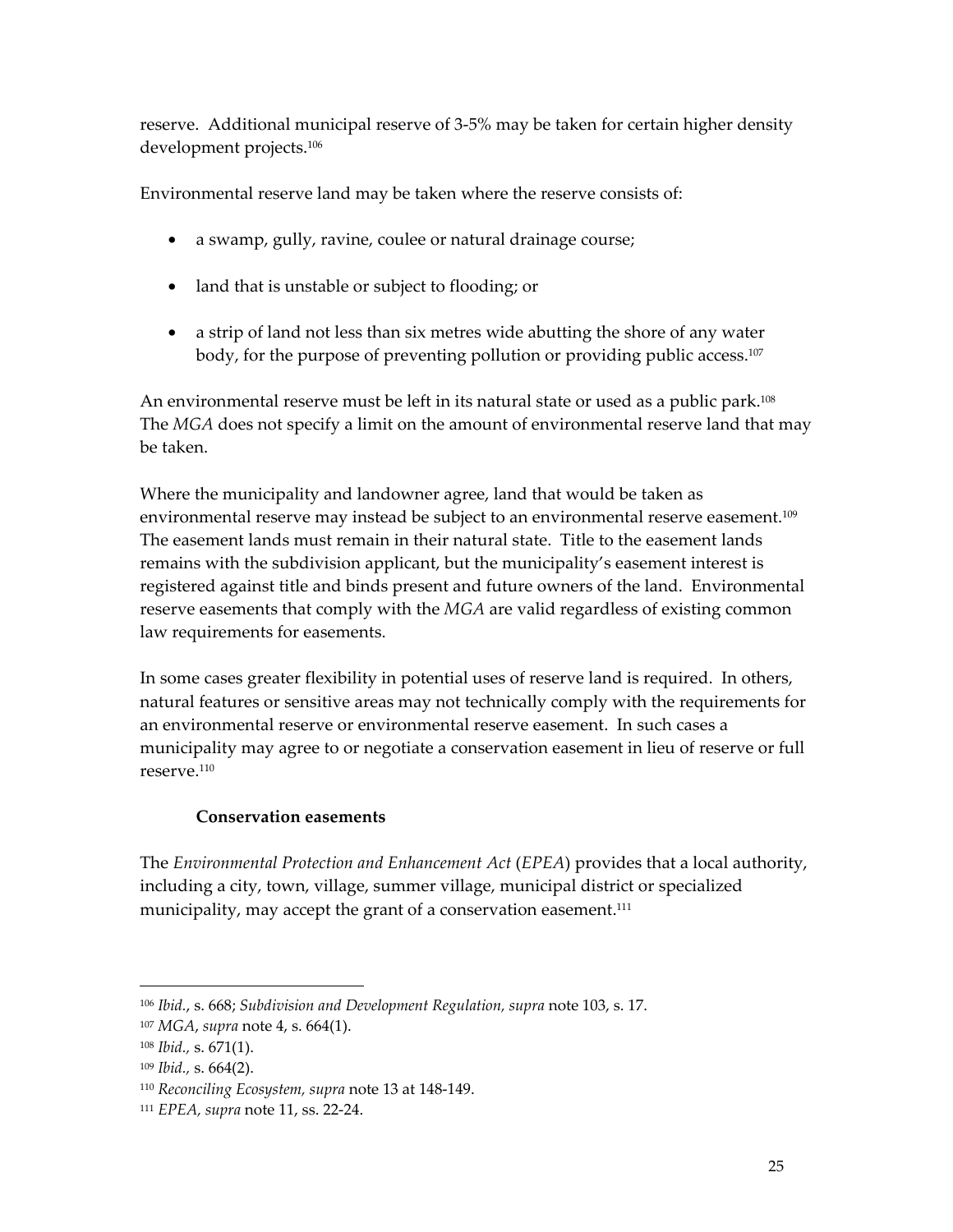<span id="page-33-0"></span>A conservation easement is an interest in land granted by the landowner (grantor) to a local authority or other qualified organization (grantee) as defined by the *EPEA*. The landowner retains title to the land, but grants certain rights over all or part of the land to the organization. The purpose of the conservation easement is to protect the environment or natural scenic or aesthetic values. Such easements can be established to allow for a variety of recreational, open-space, educational or scientific uses, although they are not generally available to preserve agricultural uses.

A conservation easement is formalized by agreement between the grantor and the grantee. Once registered at the Land Titles Office, the agreement will restrict present and future owners from undertaking or allowing certain activities on the easement lands, such as development, disturbance of vegetation, drainage, etc. Conservation easement agreements also authorize the grantee to monitor and enforce compliance and, in some cases, undertake restoration or other work. Before such an agreement can be registered, the requirements of the *EPEA* and the *Conservation Easement Registration Regulation* must be complied with.[112](#page-33-1)

For land that they own, local authorities may also grant conservation easements to other qualified organizations.

A few Alberta municipalities have made conservation easements a key element in their efforts to protect natural areas. In Strathcona County, for example, several significant natural areas have been protected through the establishment of conservation easements during the subdivision approval process. However, the negotiation, acquisition, monitoring and enforcement of effective conservation easements require considerable planning, time and financial resources. While this tool remains underutilized by municipalities, the increasing number of successful examples should help convince many municipalities to begin planning for and accepting conservation easements.

#### **Land development and development permits**

Day to day implementation of the land use bylaw is carried out by the municipality's development authority, which decides development permit applications. With exceptions, a permit is required for any development in the municipality.<sup>113</sup> Permit applications must comply with the terms of the land use bylaw.

Rezoning, subdivision and development applications are normally required to comply with any other applicable municipal planning policies. These may address a wide variety of issues, including development near natural areas and riverbanks, and identification of natural features on private land.

<span id="page-33-1"></span><sup>112</sup> Alta. Reg. 215/96. For further discussion of conservation easements, see *Reconciling Ecosystem, supra* note 13 at 105.

<span id="page-33-2"></span><sup>113</sup> *MGA*, *supra* note 4, s. 683. Concerning exceptions, see *Planning Law, supra* note 68, s. 4.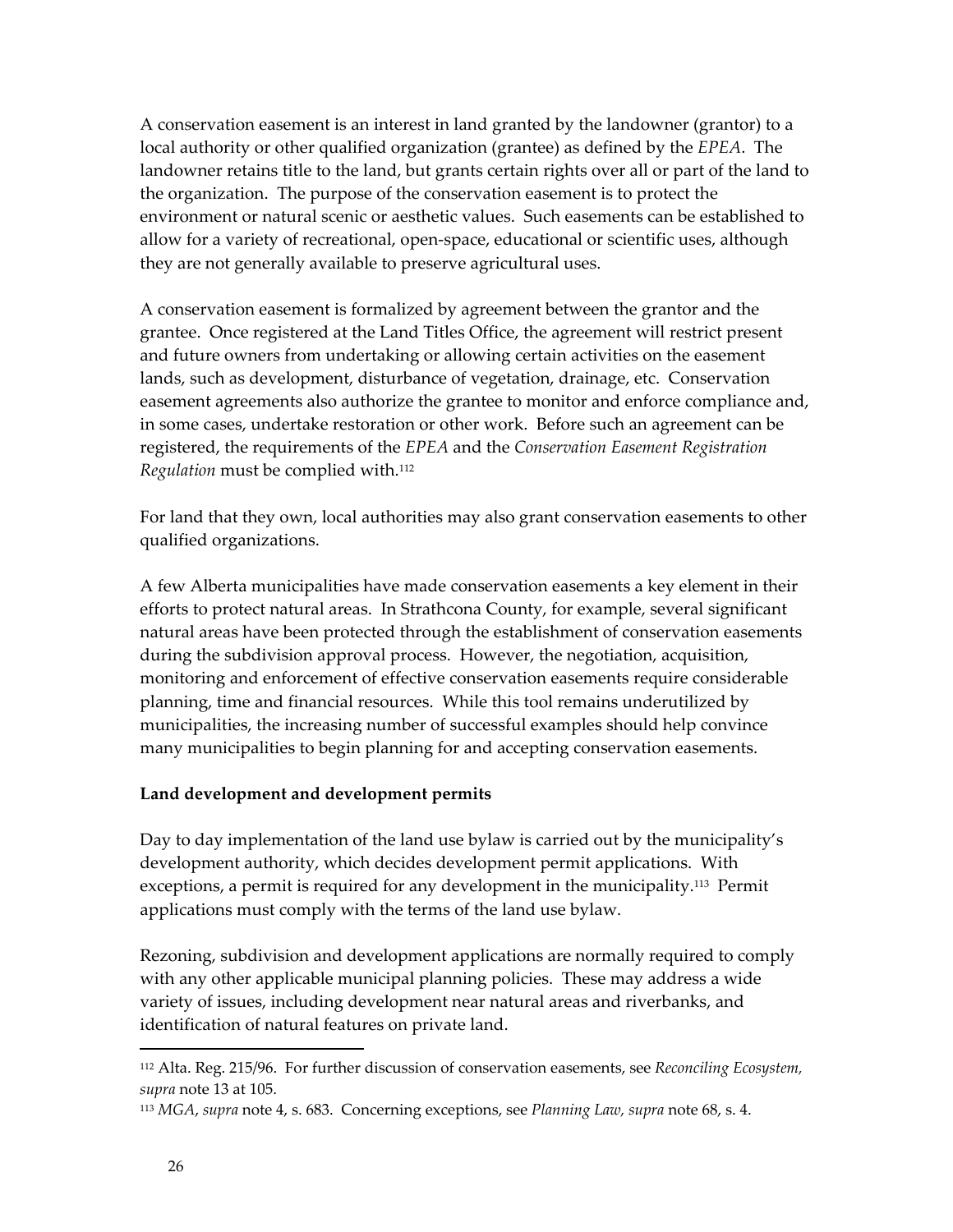# <span id="page-34-0"></span>**Regional planning**

Alberta currently has no coordinated regional planning process. Since formal regional planning was abandoned in 1995, there has been increased conflict and competition among individual municipalities and a loss of policy coordination.<sup>1</sup> The Province has provided little leadership in this area. While the provincial *Land Use Policies* encourage municipalities to address common planning issues, particularly shared natural features and development in fringe areas, there is no specific direction provided.<sup>2</sup> Where there is political will and agreement, intermunicipal issues are addressed and resolved among neighbouring municipalities using the limited tools provided by the *MGA*.

These tools include consultation requirements, municipal and intermunicipal development plans, intermunicipal bylaws, and intermunicipal planning authorities. Regional or intermunicipal service commissions and agencies play an important role in providing municipal services, but are not addressed here.

# **Regional planning and the municipal development plan**

A municipal development plan must address the provision of transportation systems within the municipality and in relation to adjacent municipalities.<sup>3</sup> In addition, in the absence of an intermunicipal development plan, an MDP must address intermunicipal coordination of land use, future growth patterns, and other infrastructure. MDPs typically address these issues in general language, setting out proposed action rather than specific direction.

Furthermore, the *MGA* requires that a municipality preparing an MDP or ASP notify adjacent municipalities, and provide them with an opportunity to comment on the plan.<sup>4</sup>

# **Intermunicipal disputes**

Where a municipal council is of the view that planning in an adjacent municipality has or may have a detrimental effect on it, the *MGA* provides a right of appeal to the Municipal Government Board (MGB).<sup>5</sup> The appeal may relate to a provision in, or amendment of, a statutory plan or land use bylaw. If the MGB finds that there is a detrimental effect, it can require the adjacent municipality to amend or repeal the

<u>.</u>

<span id="page-34-1"></span><sup>1</sup> Karen Wilkie and Robert Roach, *Breaking New Ground: Urban Residential Development and the Environment* (Calgary: Canada West Foundation, 2004) at 4 [*Breaking New Ground*].

<span id="page-34-2"></span><sup>2</sup> *Land Use Policies, supra* note 79, s. 3.

<span id="page-34-3"></span><sup>3</sup> *MGA*, *supra* note 4*,* s. 632(3).

<span id="page-34-4"></span><sup>4</sup> *Ibid.,* ss. 636(d), (e).

<span id="page-34-5"></span><sup>5</sup> *Ibid.*, s. 690.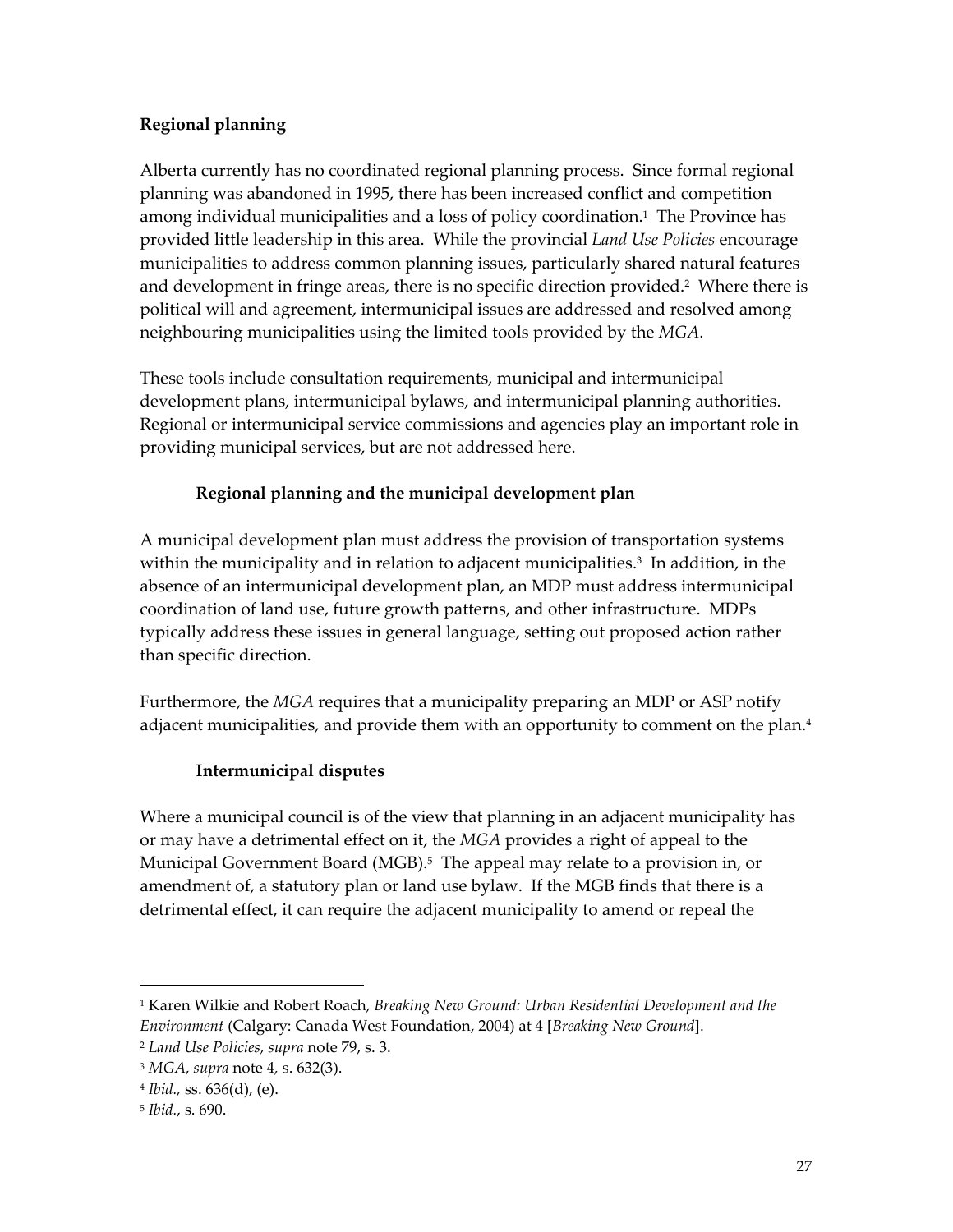<span id="page-35-0"></span>provision. Otherwise, the Board may dismiss the appeal. No public hearing is required, either before the MGB or where a plan or bylaw is subsequently amended or repealed according to the Board's decision.

# **The intermunicipal development plan**

The intermunicipal development plan (IDP) is a non-mandatory regional planning tool. The *MGA* allows two or more municipal councils to adopt such a plan by bylaw where there is consensus on use and development in specified areas.<sup>119</sup> The plan may address future land uses, make proposals for future development, and address any other matter relating to the physical, social or economic development of the subject areas.

The ability to coordinate planning for selected areas makes multi-jurisdiction ecosystembased planning possible[.120](#page-35-2) However, such planning remains voluntary and subject to available municipal resources and political will.

IDPs typically relate to fringe areas between urban and rural municipalities or shared natural features such as lakes.<sup>121</sup> They could also be used to address land use and development in environmentally sensitive areas and important wildlife habitat.<sup>122</sup>

# **Intermunicipal bylaws**

As a rule, a municipal bylaw applies only within the boundaries of the municipality. However, two municipalities may enter into an agreement providing that a bylaw of one municipality has effect within the other[.123](#page-35-5) Although the *MGA* only contemplates an agreement between two municipalities, separate, similar agreements could be negotiated to include additional municipalities within the intermunicipal bylaw scheme.

Intermunicipal bylaws can be effectively used to carry out the policy direction provided in an intermunicipal development plan. They are particularly well-suited to ecosystembased planning, for example to address the environmental management and protection of shared natural areas.[124](#page-35-6)

<span id="page-35-1"></span><sup>119</sup> *Ibid.,* s. 631.

<span id="page-35-2"></span><sup>120</sup> *Reconciling Ecosystem, supra* note 13 at 157.

<span id="page-35-3"></span><sup>121</sup> Alberta Municipal Affairs, *The Legislative Framework for Municipal Planning, Subdivision, and Development Control* (Edmonton: Alberta Municipal Affairs, 1997, rev'd 2002) [*Legislative Framework*].

<span id="page-35-4"></span><sup>122</sup> *Reconciling Ecosystem, supra* note 13 at 157.

<span id="page-35-5"></span><sup>123</sup> *MGA*, *supra* note 4, s. 12.

<span id="page-35-6"></span><sup>124</sup> *Reconciling Ecosystem, supra* note 13 at 158.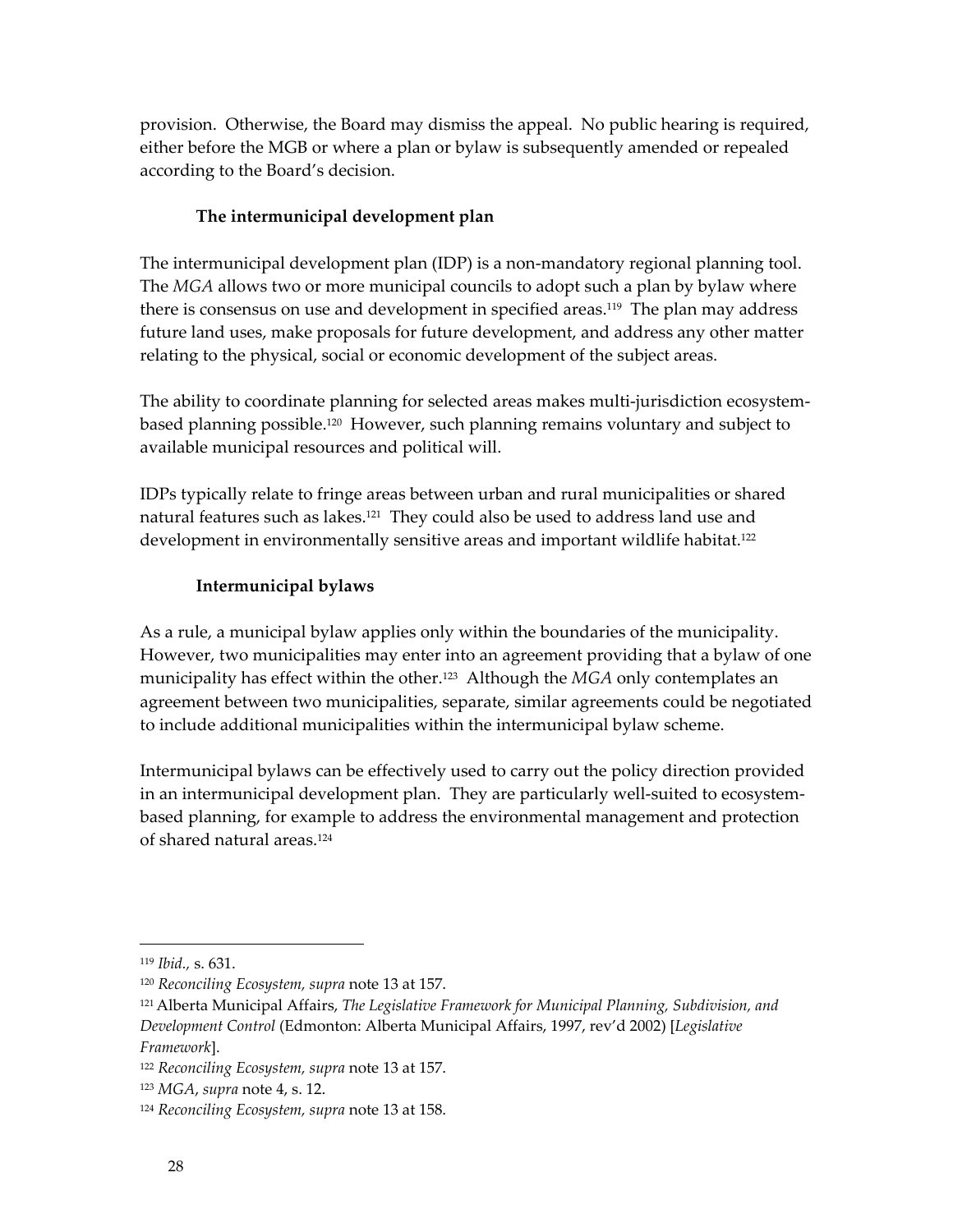# **Intermunicipal planning authorities**

The *MGA* provides municipalities with important opportunities to cooperate in carrying out planning responsibilities. An intermunicipal planning commission may be formed by agreement between two or more municipalities. The participating municipalities may designate the commission as an intermunicipal subdivision and development authority and provide the commission with a wide variety of other planning powers. Subdivision and development authority may also be delegated by agreement to a regional services commission, or to an existing or newly established intermunicipal service agency. A municipality may also enter into an agreement with one or more municipalities to establish an intermunicipal subdivision and development appeal board.

Responsibilities of joint planning authorities may include preparation of intermunicipal plans and bylaws, providing advice and assistance to participating councils, and undertaking joint inventories of natural and geological features and conditions.[125](#page-36-0)

# **Provincial land use policies**

The *MGA* gives provincial Cabinet the authority to establish land use policies for the Province.<sup>126</sup> Alberta's current land use policies were established in 1996.<sup>127</sup> Every statutory plan, land use bylaw, and municipal action taken under the planning provisions of the Act must comply with the land use policies. Under the policies, municipalities are encouraged to create inventories of environmentally sensitive areas, water resources and watersheds, and significant fish, wildlife and plant habitat. Plans to mitigate impacts on such areas resulting from subdivision and development are also encouraged. Concerning agricultural areas, municipalities are encouraged to identify prime agricultural land. They are also urged to limit fragmentation of such lands, direct development to other areas, and minimize potential conflicts between intensive agricultural operations and other land uses. Other sections of the policies address intermunicipal cooperation, land use patterns, transportation and residential development.

The language of the policies is uniformly permissive, imposing no firm rules and giving little real direction to municipalities. Although the *MGA* requires that municipal planning instruments and actions comply with the policies, the latter are so generally worded that there is no apparent basis on which lack of conformity could be successfully challenged.

<span id="page-36-0"></span><sup>125</sup> *Ibid*.

<span id="page-36-1"></span><sup>126</sup> *MGA*, *supra* note 4, s. 622.

<span id="page-36-2"></span><sup>127</sup> *Land Use Policies, supra* note 79.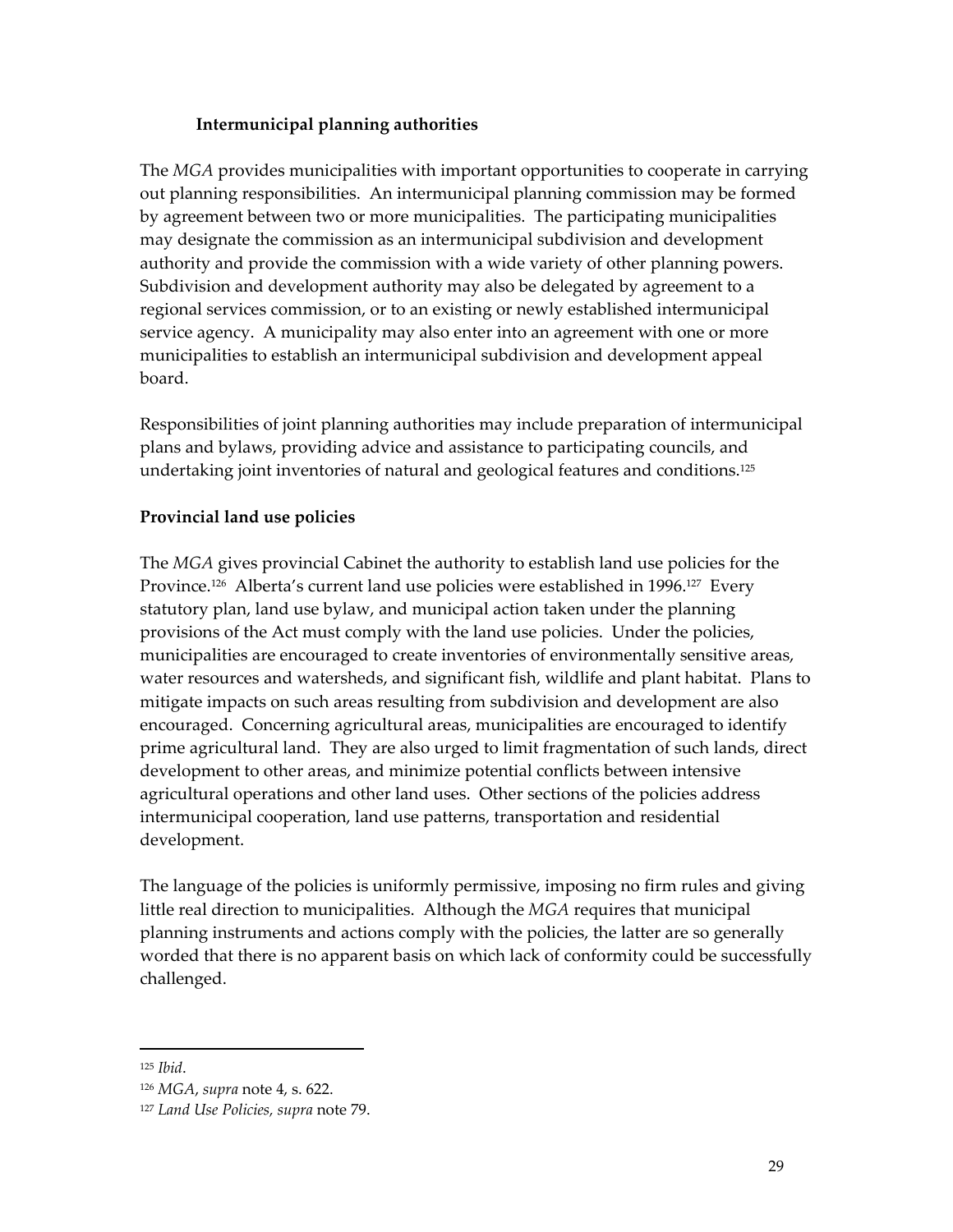## **Use of land use planning powers to control provincially regulated activities and areas**

Many activities that can harm the environment or human health are regulated by provincial departments and agencies. While most provincially-regulated projects also require municipal planning approval, some are exempt from the planning requirements of the *MGA*. For certain other projects, planning requirements apply, but will be overridden by the terms of a provincial approval.

The remainder of this section examines the relationship of municipal planning to provincial authority. The rights of municipalities to participate in provincial approval and appeal processes are not addressed here.

# **Planning requirements not applicable to certain developments and areas**

The planning provisions of the *MGA*, its regulations, and municipal land use bylaws do not apply to subdivision or development for highways or roads, oil and gas wells or batteries, or pipelines and related facilities.<sup>128</sup> Neither do they apply on Métis settlements or designated Crown lands, or to any action, person, or thing that the provincial Cabinet has exempted by regulation.<sup>[129](#page-37-1)</sup>

# **Development restrictions under other statutes**

Cabinet also has the power to create restricted development areas and water conservation areas by regulation[.130](#page-37-2) This power applies to public and private lands. The purpose of such regulations is to protect natural resources and the environment, including watersheds, from development and land uses that may adversely affect them. In these areas, development is prohibited without permission of the Department of Environment.

The provincial and federal governments also control development in designated areas of Crown land under the *Wilderness Areas, Ecological Reserves, Natural Areas and Heritage Rangelands Act*, the *Provincial Parks Act*, the *Canada National Parks Act,* and a number of other statutes.[131](#page-37-3)

Where development restrictions are imposed under statutes other than the *MGA*, these restrictions prevail over plans, bylaws and decisions made under Part 17 of the *MGA*.

<span id="page-37-0"></span><sup>128</sup> *MGA*, *supra* note 4, s. 618.

<span id="page-37-1"></span><sup>129</sup> *Ibid.*

<span id="page-37-2"></span><sup>130</sup> *Government Organization Act,* R.S.A. 2000, c. G-10, Sch. 5, s. 4.

<span id="page-37-3"></span><sup>131</sup> *Wilderness Areas, Ecological Reserves, Natural Areas and Heritage Rangelands Act*, R.S.A. 2000, c. W-9; *Provincial Parks Act*, R.S.A. 2000, c. P-35; *Canada National Parks Act,* S.C. 2000, c. 32. For

discussion see *Planning Law, supra* note 68, s. 3.8.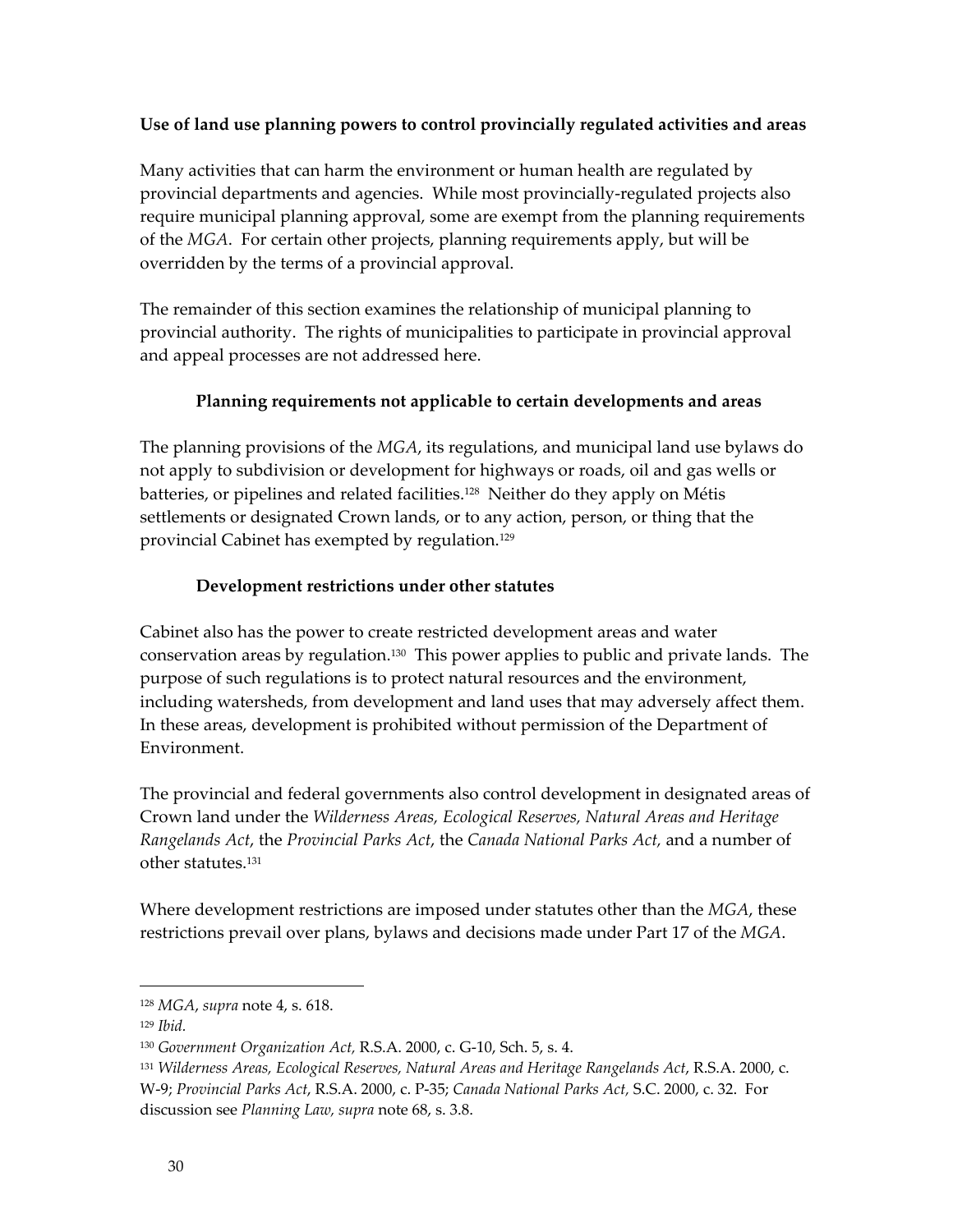## **Planning requirements not applicable to other levels of government**

Where the provincial or federal government is undertaking development, the requirements for subdivision approvals and development permits do not apply[.132](#page-38-0)  However, provincial and federal departments and agencies often apply to obtain approvals and permits nonetheless.

## **Confined feeding operations (intensive livestock)**

Approved confined feeding operations (CFOs) and manure storage facilities are also exempt from the planning provisions of the *MGA*, its regulations, and land use bylaws.[133](#page-38-1) Developers of these facilities are not required to obtain subdivision approvals or development permits. The Natural Resources Conservation Board regulates these facilities and administers an authorization process pursuant to the *Agricultural Operation Practices Act*. [134](#page-38-2) The Act provides municipalities with very limited influence over the siting of CFOs and manure storage facilities. An NRCB approvals officer must refuse an approval for a CFO if the facility is inconsistent with the land use provisions of the municipal development plan. In making this determination, approvals officers are required to disregard any provisions of the plan that deal with tests or conditions for the site or the construction of the facility, or with the application of manure, composting materials, or compost.[135](#page-38-3) On appeal to the NRCB, the Board is required to give consideration to, but is not bound by, the municipal development plan.[136](#page-38-4)

# **Authorization requirements under other provincial statutes**

As a general rule, a facility or activity that requires planning approval under the *MGA* must also obtain any authorization required by other provincial laws. For example, a coal-burning manufacturing plant will require both a development permit and an approval under the Alberta *Environmental Protection and Enhancement Act.* 

Environmental impacts on property and persons within the municipality, including water quality and quantity impacts, are valid planning considerations.<sup>137</sup> Even where specialized environmental or public health legislation provides a department or agency with the power to regulate a facility or activity, a municipality is not generally prevented from considering the issues addressed, or yet to be addressed, by the

<span id="page-38-0"></span><sup>132</sup> The *MGA*, *supra* note 4, is not binding on either the provincial or federal governments: *Interpretation Act*, R.S.A. 2000, c. I-8, s. 14; *Interpretation Act*, R.S.C. 1985, c. I-21, s. 17.

<span id="page-38-1"></span><sup>133</sup> *MGA*, *supra* note 4, s. 618.1.

<span id="page-38-2"></span><sup>134</sup> *Agricultural Operation Practices Act, supra* note 81.

<span id="page-38-3"></span><sup>135</sup> *Ibid.*, ss. 20(1.1), 22(2.1).

<span id="page-38-4"></span><sup>136</sup> *Ibid.*, s. 25(4)(g).

<span id="page-38-5"></span><sup>137</sup> *Planning Law, supra* note 68, s. 3.9.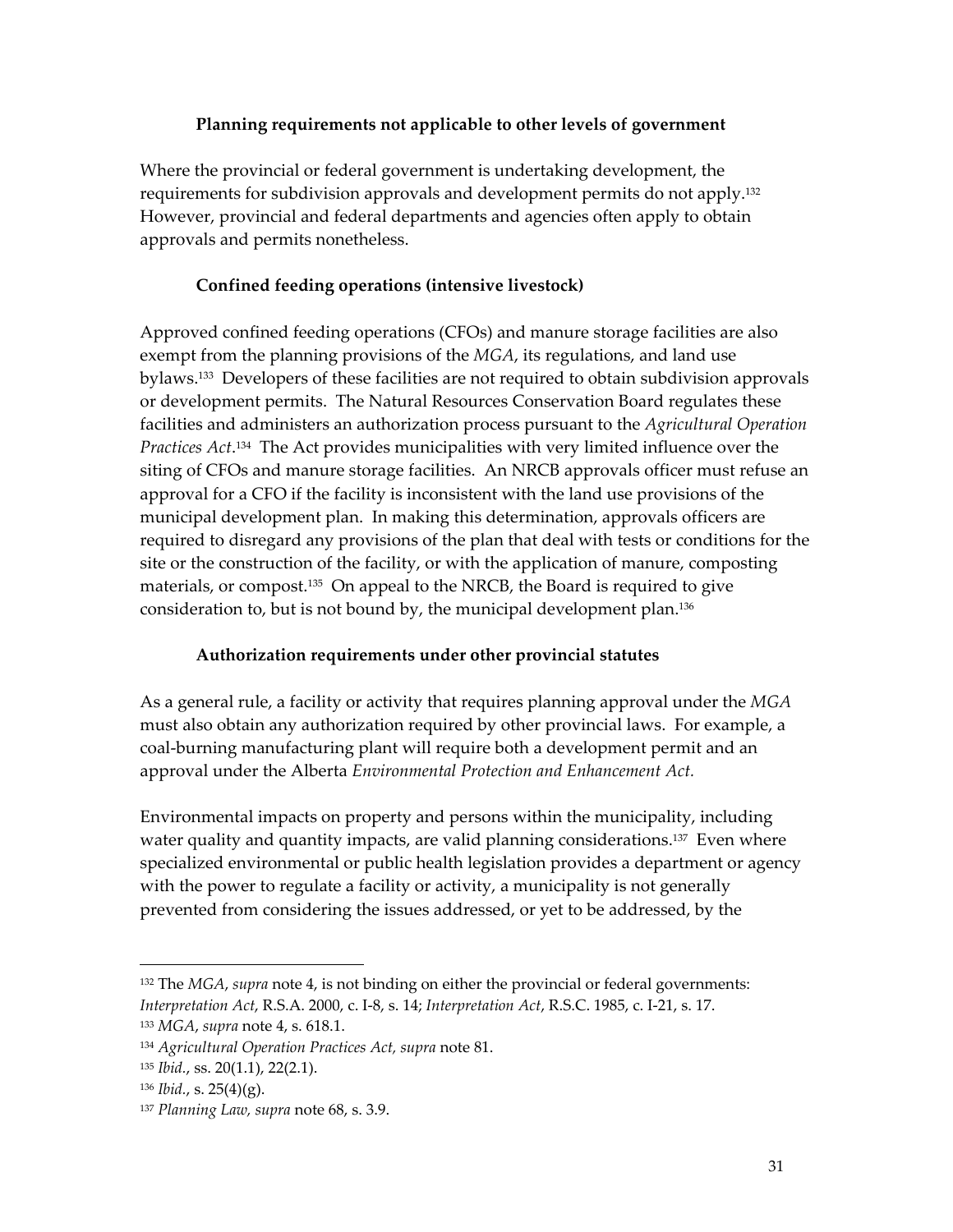regulator.[138](#page-39-0) A planning authority could validly reject a development application on legitimate planning grounds that were not considered by the provincial regulator[.139](#page-39-1)

In some cases, a bylaw or planning decision that addresses the same subject matter and seeks to achieve the same objectives as provincial or federal laws may raise a conflict. However, provided a land use bylaw or other planning instrument or decision is directed at regulating the use, enjoyment or value of land, a conflict with environmental or public health legislation is unlikely.<sup>140</sup> Unless there is evidence that the statute in question was intended to exclude municipal action in the area, or dual compliance is impossible, the bylaw or decision will normally stand.<sup>[141](#page-39-3)</sup>

Where there is no conflict, both the planning instrument or decision and the provincial regulatory requirement are operative. The proponent or developer must obtain the necessary authorizations from both sources, and comply with both. Where conditions are attached to one or both authorizations, unless they are in conflict the proponent will be required to fulfill them all. This is the case where, for example, setbacks imposed by the municipality on a project to preserve land values or community character are greater than setbacks imposed by a provincial regulator to protect the health of neighbours[.142](#page-39-4) 

Where there is a conflict among conditions, provincial and federal conditions will normally prevail[.143](#page-39-5) For example, this would apply where a planning bylaw or decision is directed not primarily at land use concerns, but at an environmental or health issue that could affect property values. However, this restriction does not narrow the power of municipalities, provided bylaws and planning decisions are consistent with provincial and federal law[.144](#page-39-6)

Special considerations apply to facilities regulated by the Energy and Utilities Board and the Natural Resources Conservation Board.

1

<span id="page-39-0"></span><sup>138</sup> *Robertson v. Edmonton (City)* (1990), 4 W.W.R. 232, 104 A.R. 374 (Q.B.); *Hutterian Brethren Church of Starland v. Starland No. 47 (Municipal District)* (1991), 6 M.P.L.R. (2d) 67, A.J. No. 495 (QL) (C.A.) [*Hutterian Brethen*].

<span id="page-39-1"></span><sup>139</sup> *Planning Law, supra* note 68, s. 3.9(3)(a).

<span id="page-39-2"></span><sup>140</sup>*Hutterian Brethren, supra* note 138; *Propane Gas Association of Canada Inc. v. North Vancouver (City)* (1989), 42 M.P.L.R. 29 (B.C.S.C.).

<span id="page-39-3"></span><sup>141</sup> *Hudson, supra* note 25 at paras. 34-39.

<span id="page-39-4"></span><sup>142</sup> *Planning Law, supra* note 68, s. 3.9(3)(a).

<span id="page-39-5"></span><sup>143</sup> *MGA*, *supra* note 4, s. 620; *Planning Law, supra* note 68, s. 3.9(3).

<span id="page-39-6"></span><sup>144</sup> *Hudson, supra* note 25 at para. 40.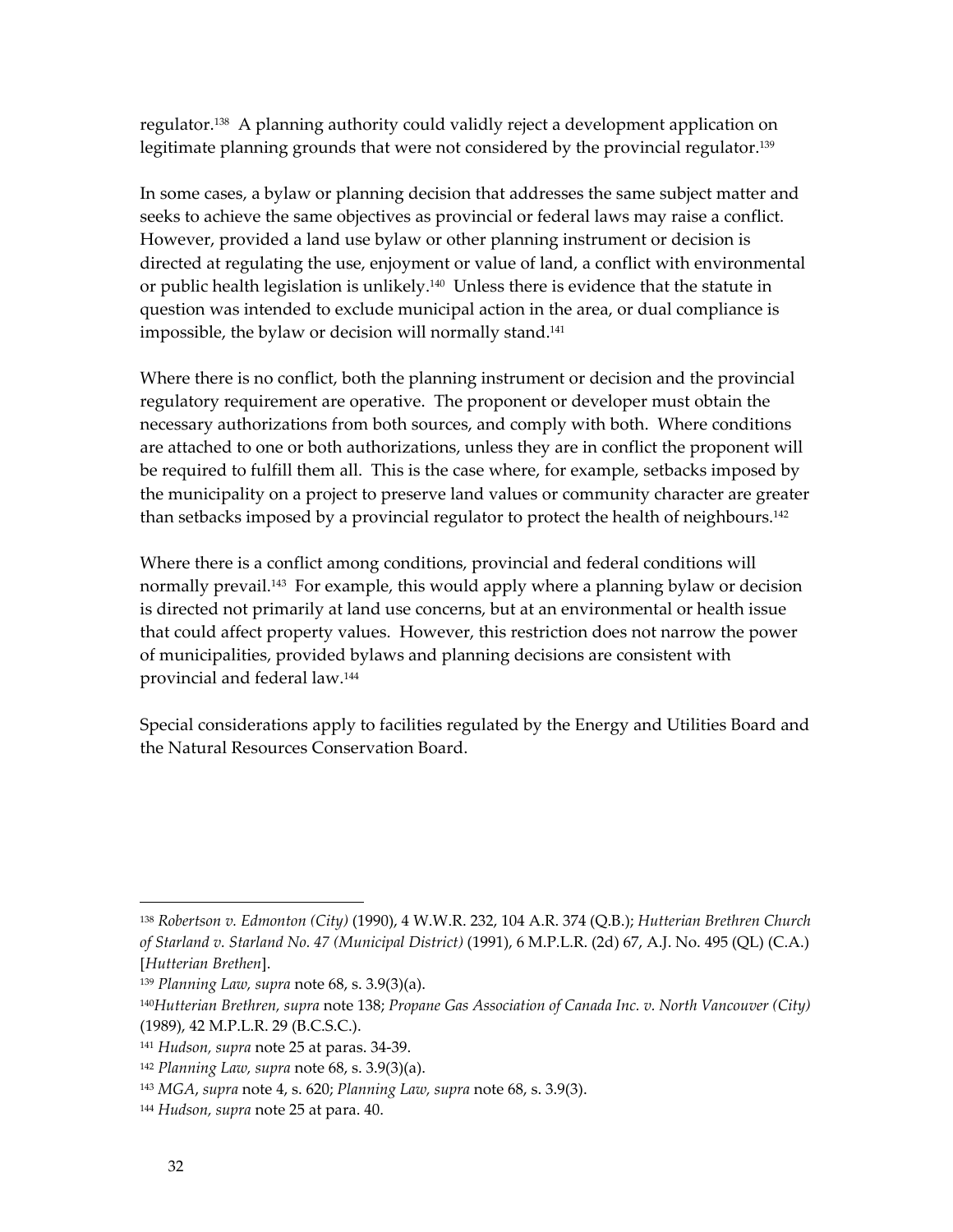## **EUB and NRCB authorizations**

The *MGA* makes special provision for potential planning conflicts with authorizations issued by the Energy and Utilities Board or the Natural Resources Conservation Board[.145](#page-40-0) 

Where either of these boards has approved a facility, the authorization prevails over any municipal land use policy, land use bylaw or decision.[146](#page-40-1) The *MGA* requires the local municipal council to approve an application to amend a plan or land use bylaw if the application is consistent with an authorization of either Board. Subdivision approvals, development permits, and other municipal approvals must also be granted where consistent.

For plan and land use bylaw amendments, a public hearing need not be held unless the amendment relates to matters not included in the Board's authorization. Where a hearing is held, the hearing cannot address matters already decided by the Board. If a municipality fails to approve an application for an amendment as required, the applicant may appeal to the Municipal Government Board. Only the applicant and the municipality have a right to be heard on appeal.

The effect of these requirements is to prevent a municipality from interfering with a decision of the EUB or NRCB in respect of issues that have been addressed by either Board. In deciding on a development permit for an EUB or NRCB authorized facility, the municipality retains the jurisdiction to address planning considerations that the Board did not address.[147](#page-40-2) Neighbours and the concerned public should be prepared to make their concerns known to the EUB or NRCB during the Board's approval process. If either Board addresses issues of concern to the public and approves the facility, the door will be closed to citizens wishing to raise those same issues at the municipal planning stage.

However, the EUB has held that, while the *MGA* gives precedence to EUB approvals, it does not transfer land use planning responsibilities from municipalities to the EUB. Municipal land use bylaws, plans and policies are relevant to the EUB's determination as to whether the impacts of a facility on neighbouring lands are acceptable.<sup>[148](#page-40-3)</sup>

<span id="page-40-0"></span><sup>145</sup> This discussion does not apply to NRCB-regulated confined feeding operations and manure storage facilities. Regarding these operations and facilities, see discussion on page 31. <sup>146</sup> *MGA*, *supra* note 4, s. 619.

<span id="page-40-2"></span><span id="page-40-1"></span><sup>147</sup> *Planning Law, supra* note 68, s. 3.9(3)(b); *Re AES Calgary ULC* (2 July 2002), MGB 091/02 at 36-39, online: Alberta Municipal Affairs

<sup>&</sup>lt;http://www.municipalaffairs.gov.ab.ca/mahome/cfml/boardorders/pdf/M091-02.pdf>.

<span id="page-40-3"></span><sup>148</sup> *Re AES Calgary ULC* (25 June 2001), EUB 2001-101 at 4, online: EUB

<sup>&</sup>lt;http://www.eub.gov.ab.ca/BBS/documents/decisions/2001/2001-101.pdf>.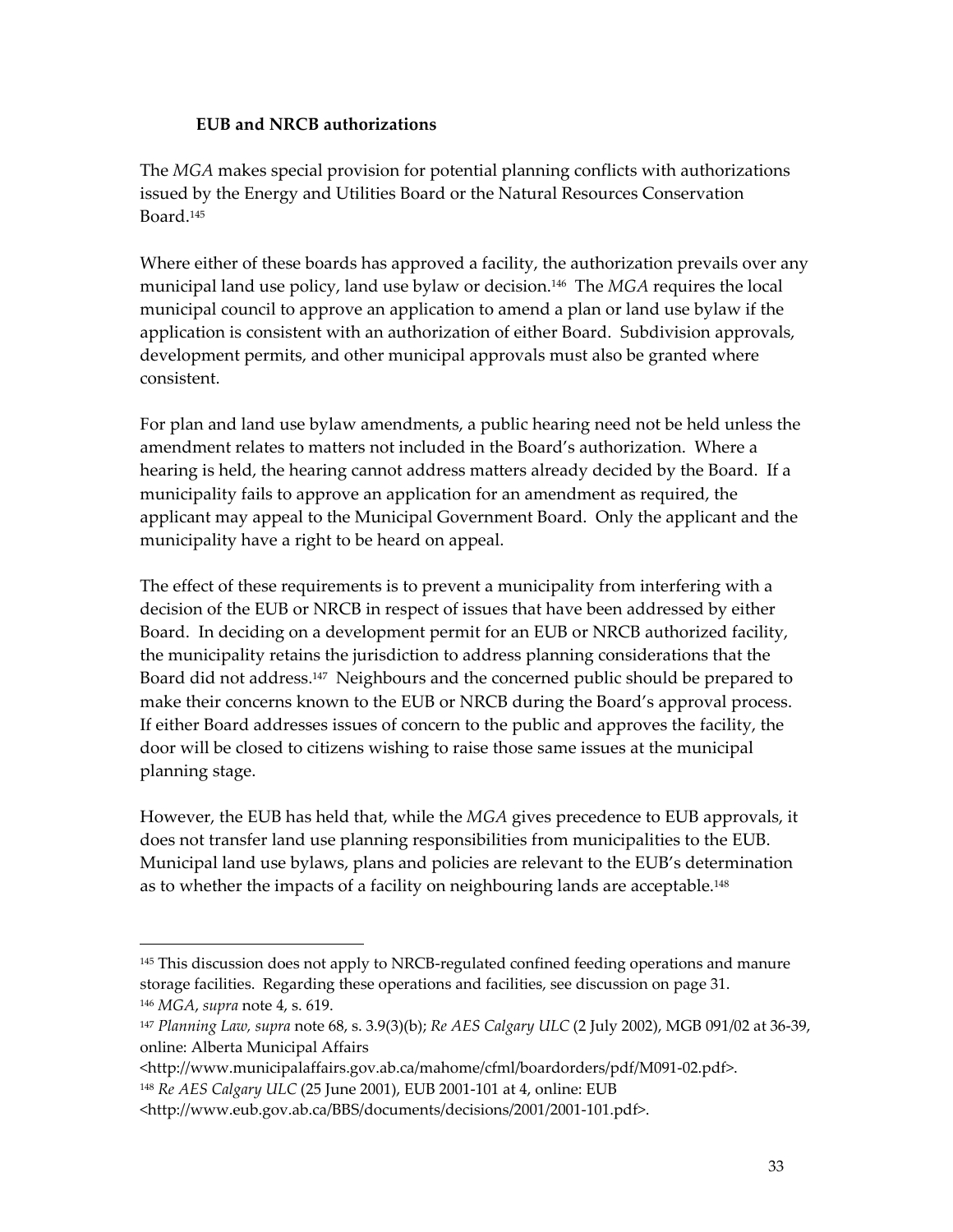# B. Formal opportunities to influence municipal planning and development

### **Introduction**

Given Alberta's strong economy and expanding population, increased development is inevitable. However, growth can be guided to create strong communities, provide a wide range of housing and transportation options, and protect significant natural areas and prime agricultural land. It can also be allowed to create inefficient, sprawling development, consume important agricultural and natural areas, and promote cardependency and long commutes.

Land use planning is a political process. Without strong policy direction from council, experience shows that most planning departments are unlikely to require developers to move beyond the status quo of low-density sprawl in large-scale raw land development.

### **Red Deer County: Moving toward more efficient growth**

Red Deer County has taken bold steps to address problems associated with rapid growth. Over the past four years, council has earmarked \$600,000 to undertake studies and realign policies to conserve prime agricultural land and promote more efficient development. At the preliminary stage, the County commissioned studies profiling its agricultural lands and the industry and communities that depend on them. Studies have also profiled the county, towns and individual neighbourhoods (including historical and biophysical characteristics). The County is now undertaking a series of planning projects, including comprehensive revisions of all its planning policies and the land use bylaw. Through consultations, a vision for the County 25 to 50 years from now will be articulated, followed by 5 to 10 year policy plans. The policies and bylaws that emerge will be integrated and consistent to ensure that growth management objectives are reached.

This comprehensive approach is facilitated by the use of a single consultant for the public consultations and planning projects. Now that the studies are complete, the projects, including plan revisions, are to be completed within nine months. Also planned is an ongoing program to educate municipal councilors, staff, landowners and the development industry about the need for more efficient growth, and the tools available to achieve it.

There are, however, many options for smart growth planning, including compact, mixed-use development; pedestrian-focused street and landscape design; and the incorporation of trail systems and working agricultural lands into new residential areas. These and other options have been shown to be consistent with highly marketable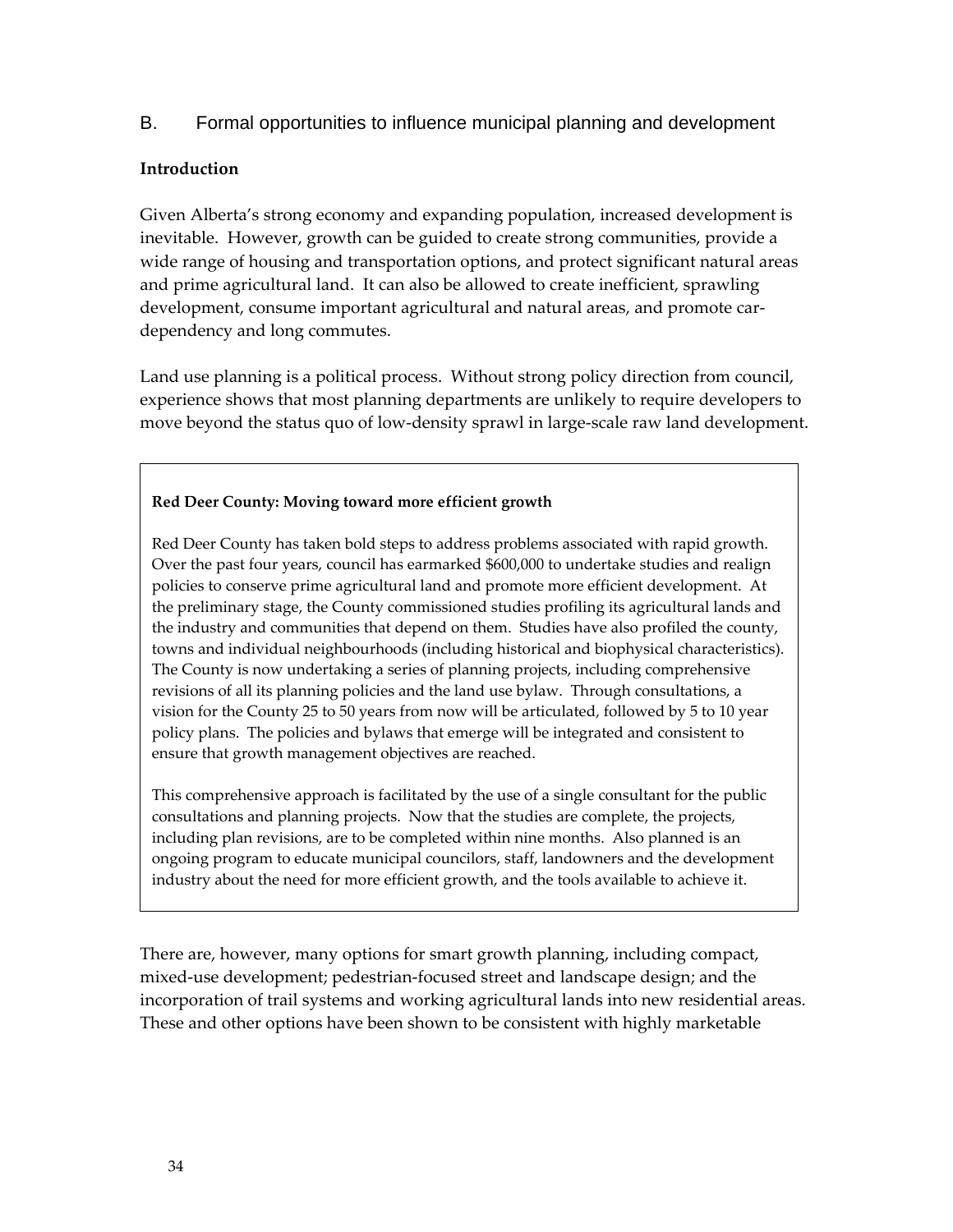development.<sup>149</sup> There are also a variety of tools and incentives municipalities can use to encourage planning along these lines.<sup>150</sup> Municipal planners are generally familiar with these alternatives, but often lack the necessary political direction from council, who may not be. The limited resources of planning departments, and the inclination of the development industry to maintain the status quo, creates a kind of institutional resistance to smarter planning.

Experience in Red Deer, Strathcona and Lakeland Counties indicates that lack of leadership from municipal council, not lack of tools or information, is the primary hurdle to planning that incorporates smart growth priorities. Taking advantage of opportunities to influence council to commit to such planning is a key role for citizens, community groups and environmental groups.

The following section explains the formal opportunities for citizens to influence the planning and development process, from municipal development plans to decisions on specific development projects. Further, informal opportunities are described in section 2C, below. For a graphic overview of the process, including useful flowcharts, readers are referred to *The Planning and Development Handbook for the City of Edmonton.*[151](#page-42-2)While some information in the *Handbook* may not be applicable outside Edmonton, it gives a good overview of the key steps in the planning process.

### **Citizen involvement in statutory planning and the land use bylaw**

The *MGA* provides for citizen involvement in the development of the following statutory plans and bylaws: intermunicipal development plans, municipal development plans, area structure plans, area redevelopment plans, and land use bylaws.

A municipality that is preparing a statutory plan must provide persons who may be affected by it with the opportunity to comment.<sup>152</sup> Typically, terms of reference for the proposed plan will be available for review and comment at this stage. The public must also be notified of the plan preparation process and of the means to provide input. These requirements at the plan preparation stage do not apply to amendments.

A municipality that is preparing to adopt a statutory plan or a land use bylaw must also hold a public hearing before second reading.<sup>153</sup> This applies to amendments as well. Notice of the hearing, which is generally a newspaper notice, must set out the purpose

<span id="page-42-0"></span><sup>149</sup> Randall Arendt, *Growing Greener: Putting Conservation into Local Plans and Ordinances* (Washington, D.C.: Island Press, 1999) [*Growing Greener*]; F. Kaid Benfield, Jutka Terris & Nancy Vorsanger, *Solving Sprawl: Models of Smart Growth in Communities Across America*, *supra* note 76. <sup>150</sup> *Breaking New Ground, supra* note 114 at 22.

<span id="page-42-2"></span><span id="page-42-1"></span><sup>151</sup> *Supra* note 85.

<span id="page-42-3"></span><sup>152</sup> *MGA, supra* note 4, s. 636.

<span id="page-42-4"></span><sup>153</sup> *Ibid.,* s. 692(1).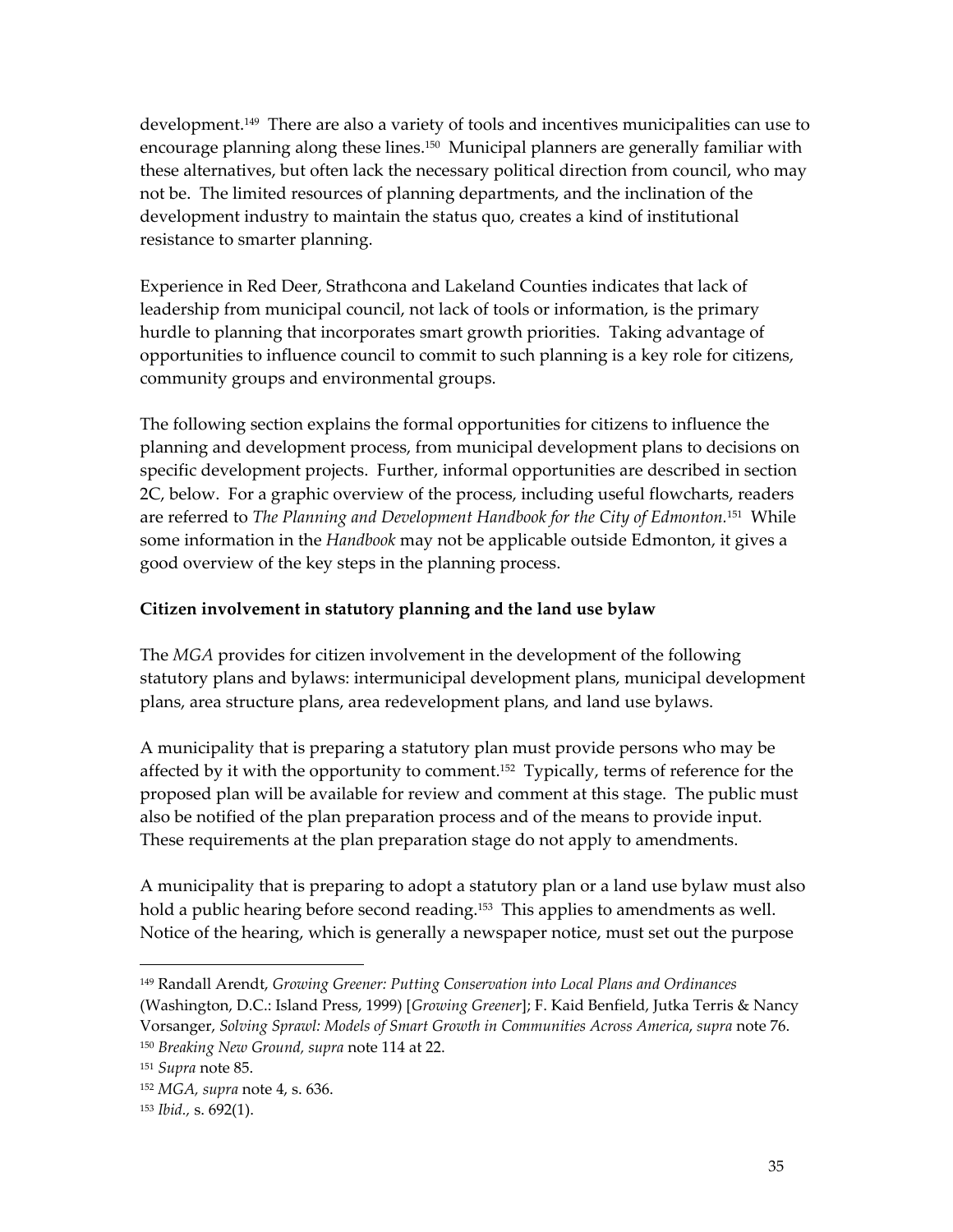of the hearing, provide an address where the plan or bylaw may be inspected, and set out the date, time and place of the hearing.[154](#page-43-0) At the hearing, council must hear from any person, group, or representative of a person or group who claims to be affected by the proposed plan or bylaw, provided the person or group has complied with council's procedures.[155](#page-43-1) Council also has the discretion to hear from other persons and groups.

There are additional notice requirements where the purpose of the hearing is to consider a zoning change to the land use bylaw for a parcel of land.[156](#page-43-2) Notice and additional matters relating to this process are addressed in most land use bylaws.

Individuals and groups who claim to be affected by a bylaw adopting or amending a statutory plan or land use bylaw are entitled to speak either for or against it. Required procedures for addressing council at hearings are set out in municipal procedure bylaws. Parties generally have a very limited time to address council.<sup>157</sup> However, individuals and groups are also free to write, call, or meet with councilors to discuss growth management priorities.

It appears that the adoption, repeal, or amendment of a statutory plan can only be formally initiated by council.[158](#page-43-4) Standing to apply for a land use bylaw amendment is broader (see below, *Influencing a land use bylaw*). The petition process does not apply to statutory plans or a land use bylaw, except where the purpose of the petition is to require council to hold a public meeting (see section 1D, under *Environmental bylaws and public petitions*).

### **Note regarding validity of council action**

There are a wide variety of requirements that must be met for an act of council to be valid. These include requirements for quorum at meetings, concerning conflicts of interest, eligibility to vote, giving readings to bylaws, and amending and repealing a bylaw.[159](#page-43-5)

In addition to these statutory requirements, in some cases the common law imposes a further duty of fairness on council considering adopting or amending a plan or land use

<span id="page-43-0"></span><sup>154</sup> *Ibid.,* s. 606.

<span id="page-43-1"></span><sup>155</sup> *Ibid.,* s. 230.

<span id="page-43-2"></span><sup>156</sup> *Ibid.,* s. 692(4).

<span id="page-43-3"></span><sup>157</sup> In Edmonton, presentations are limited to five minutes: *Procedures and Committees Bylaw, supra*  note 61*,* ss. 204, 208.

<span id="page-43-4"></span><sup>158</sup> *Planning Law, supra* note 68, s. at 7.1(1); *MGA*, *supra* note 4, s. 191. Holders of EUB or NRCB approvals may apply to amend a statutory plan or land use bylaw: see section 1A, under *EUB and NRCB authorizations*.

<span id="page-43-5"></span><sup>159</sup> *MGA*, *supra* note 4, ss. 167, 172, 182-191; *Planning Law, supra* note 68, s. 7.2(1).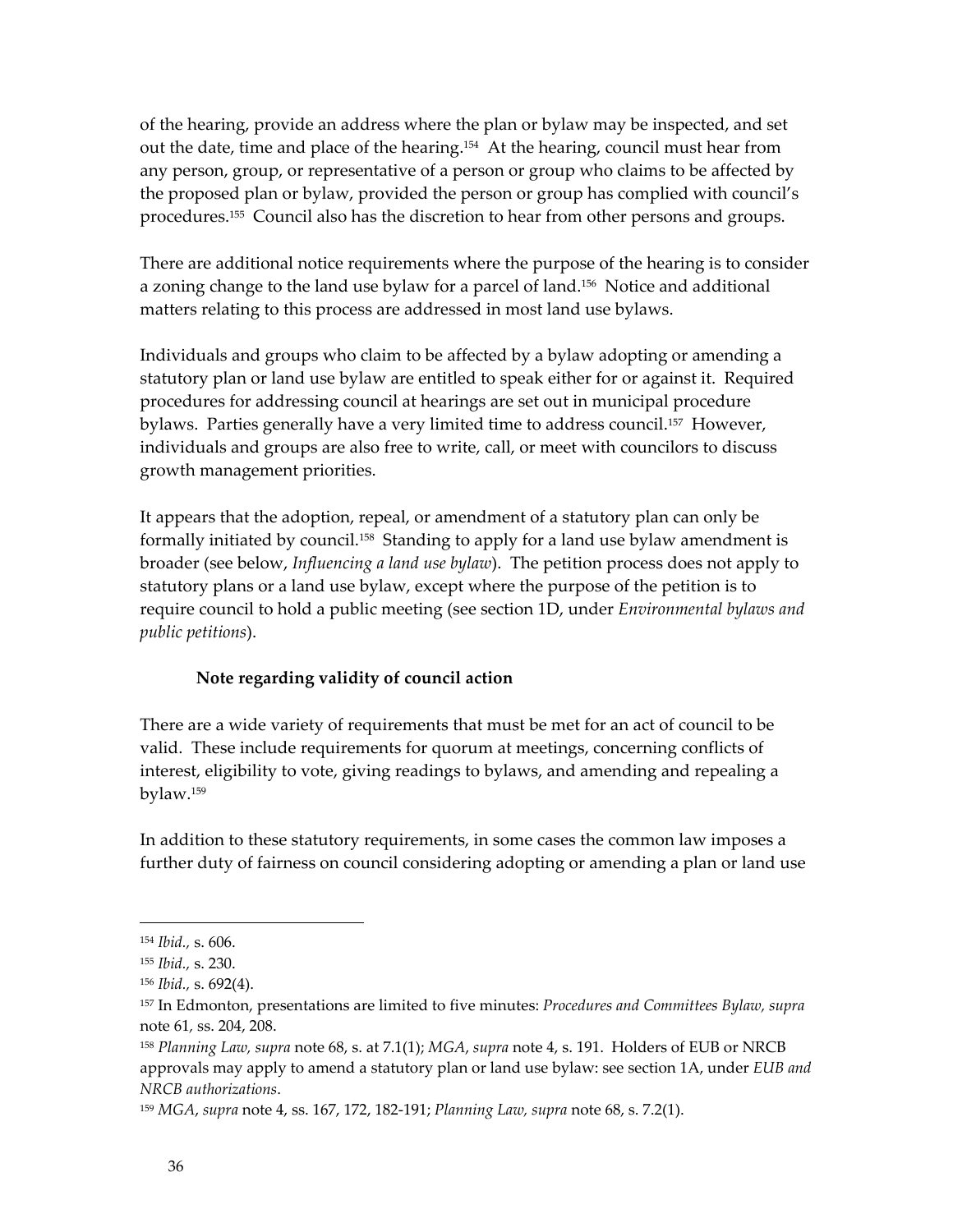bylaw.[160](#page-44-0) The scope of this duty will depend on the nature of the decision at hand, but may include further requirements for notice and opportunities to make submissions. Non-disclosure by council of material that is relevant to a plan or bylaw change can constitute a denial of procedural fairness.[161](#page-44-1) In such a case a court may set aside the amending or adopting bylaw.

#### **Influencing a municipal development plan**

An MDP is a statement of general principles, priorities and proposals. Because it does not regulate land use decisions, and does not generally bind council or planning authorities, it is often viewed as a sort of wish-list, and its importance is sometimes overlooked by the public. The primary significance of an MDP is as an expression of the public's vision for future development. It provides a useful opportunity for concerned citizens to influence municipal growth, and to demonstrate to council that there is broad public support for conservation-oriented, smart growth planning.

The development of an MDP normally begins with a municipality undertaking detailed studies of land and other natural resources; current land use conditions; trends for population growth; and agricultural, commercial and industrial activity.[162](#page-44-2) Based on this information, projections are made regarding future needs for housing, transportation, infrastructure and commercial space and industrial sites. The MDP is designed to reflect these projections and the priorities of council and municipal residents.

Municipalities periodically review their MDPs, although the *MGA* does not require such reviews. A review is initiated by council, typically on the advice of the planning department.

In the course of MDP development or review, municipalities generally seek public input through a series of open houses and public meetings. These events are good opportunities to meet city planners and councilors, ask questions, and relay your priorities and concerns. Written materials will normally be available for further study and comment.

For rural municipalities, it is at the MDP stage that priorities are set regarding the location, type and intensity of preferred industrial and tourism development. Policy regarding the protection of agricultural areas must also be included.<sup>163</sup> The MDP offers an important opportunity for residents of rural municipalities to influence these priorities.

<span id="page-44-0"></span><sup>160</sup> *Planning Law, supra* note 68, s. 7.2(2).

<span id="page-44-1"></span><sup>161</sup> *Hoyda v. Edmonton (City)* (1979), 18 A.R. 215 (Dist. Ct.); *Norman v. Port Moody (City)* (1995), 17 B.C.L.R. (3d) 208 (B.C.S.C.), aff'd (1996), 84 B.C.A.C. 146 (C.A.).

<span id="page-44-2"></span><sup>162</sup> *Planning Law, supra* note 68, s. 5.2.

<span id="page-44-3"></span><sup>163</sup> *MGA*, *supra* note 4, s. 632(3)(f).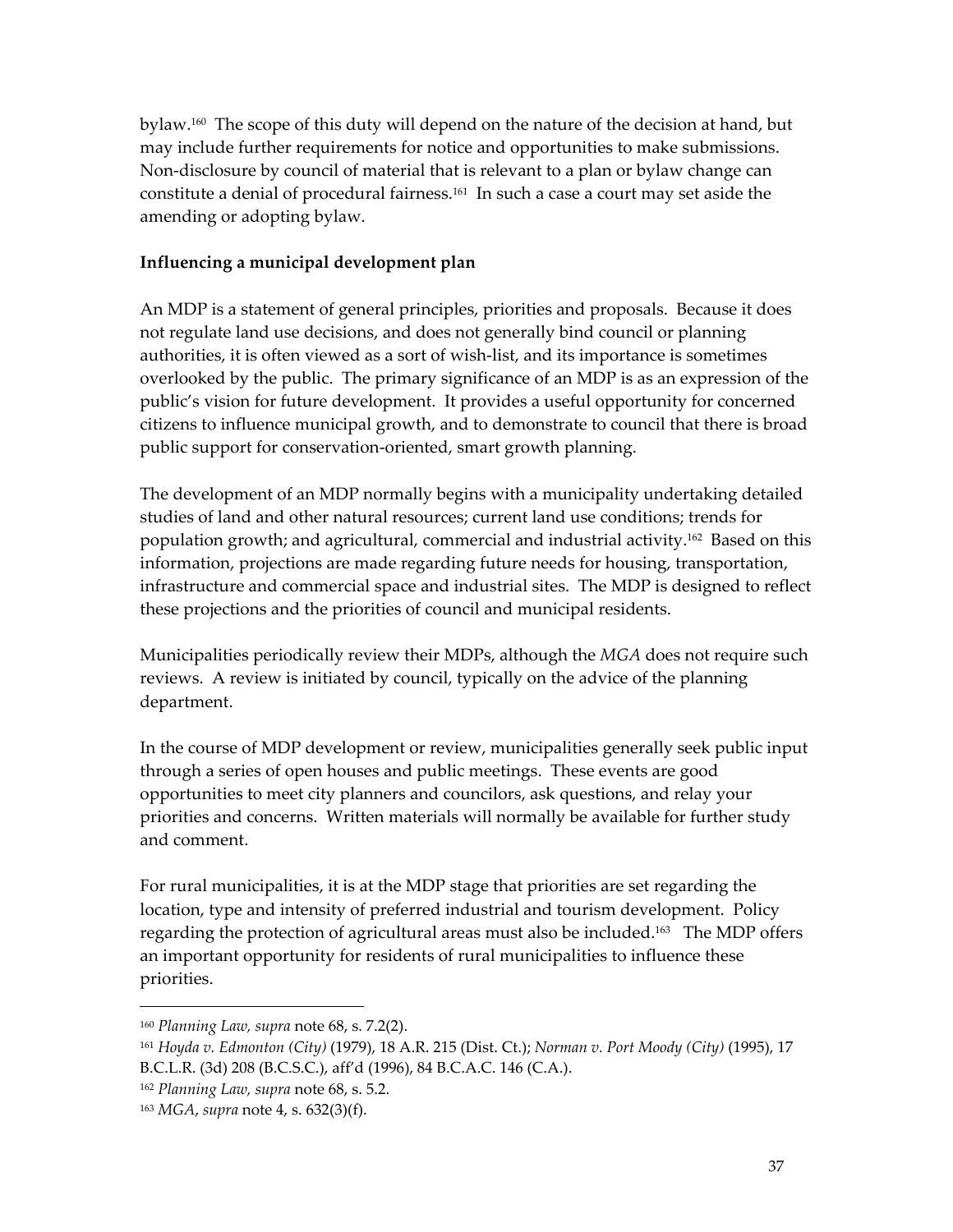## **MDP: Issues to consider**

Typically, an MDP will propose general conservation measures for significant natural areas owned or acquired by the municipality. These may include the development and implementation of plans to protect, integrate, and manage the areas. An MDP may also provide that environmental impacts should be considered in the decision-making process for land, transportation, and infrastructure development.

An MDP should identify the conservation of natural features and sites in developed areas as a priority. Infill development should be specifically promoted as a way to relieve development pressure at the urban fringe. Council should also be encouraged to incorporate specific references to conservation in land development at the urban fringe, and in rural municipalities adjacent to urban areas. For example, an MDP could provide that:

New suburban development will be managed carefully to:

- conserve significant natural areas and promote the interconnection of these areas;
- conserve prime agricultural lands;
- promote mixed-use, compact development and provide a wide variety of housing options, including low-income housing;
- prioritize the use of existing municipal infrastructure and facilities, including public transportation; and
- promote walkability and provide a variety of transportation options.

Urban growth boundaries have been used effectively in many American cities to legally limit development at the urban fringe and discourage land speculation. An MDP that included such a legal boundary would effectively promote infill development in existing neighbourhoods and efficient, compact design in developing areas. The municipality's other plans and land use bylaw would need to be amended to be consistent with and support the urban growth boundary. Regional planning with adjacent municipalities is critical to the success of such a boundary.

An MDP can also set priorities for policy to address the development of land with a history of contamination (brownfields), downtown redevelopment, improved building design standards, incentive programs for smart growth design and development, and a wide variety of other issues. Determining which options will best promote sustainable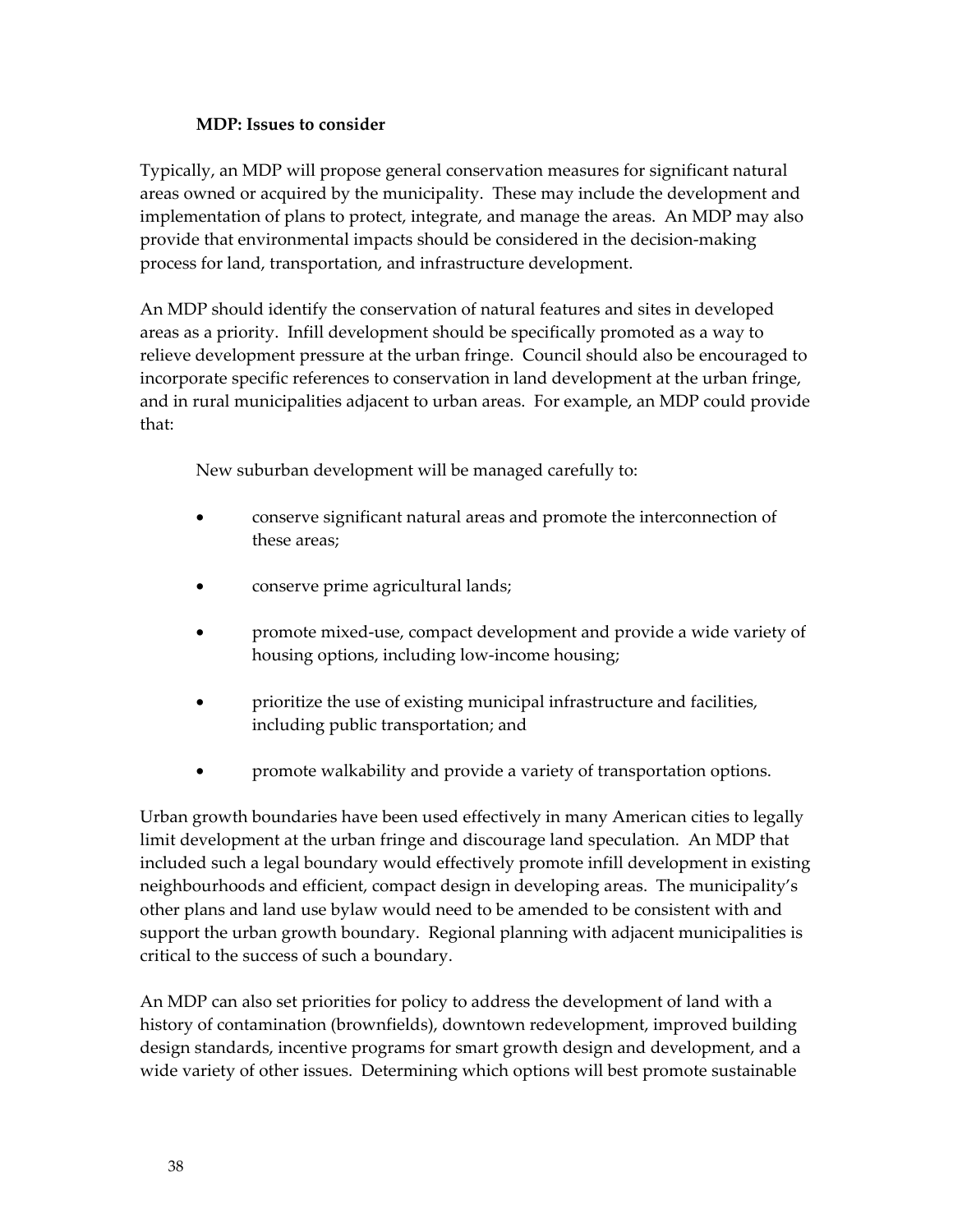development in a given municipality will depend on the resources, needs and values of the community.

Although MDPs are typically drafted in broad language, there is no reason specific policy approaches to development issues cannot be included. In many cases, more specific language can strengthen the MDP and increase accountability without preventing flexible responses to emerging issues.

# **Influencing an area structure plan**

Area structure plans are, typically, heavily engineered, detailed, and expensive plans for the development of large tracts of raw land. They reflect council priorities as set out in the MDP, zoning patterns set out in the land use bylaw, and the expectations of the planning and development department. In most municipalities, preparation of an ASP is left primarily to the developer, with municipal planners provided input as needed. The final draft of the plan is reviewed and approved by council.

This approach to ASP development makes it difficult for council to require significant changes to the plan. For the same reasons, citizens and groups seeking to influence an ASP at the formal hearing council must hold before voting on the plan face an uphill battle. Expensive studies and expert help may be required to convince council that changes are needed and feasible alternatives available. Nonetheless, the formal hearing is a useful opportunity to address council directly and voice concerns in an open forum.

Concerned citizens should also take advantage of an earlier opportunity provided by the *MGA*. Where an ASP is in preparation, council is required to notify and provide potentially affected persons with the opportunity to comment. It is during this preparatory phase that concerned citizens and groups can most effectively influence the development of a particular ASP. Many municipalities have produced inventories of significant natural and prime agricultural areas, and should be able to provide information on such areas within the lands to be covered by an ASP. Nearby residents may also be familiar with these areas.

In addition to the above, citizens and groups should consider lobbying council to provide strong and specific policy direction to the planning department concerning ASP development. The need for such leadership is addressed in section 2C, under *Better statutory planning.* 

# **Influencing an area redevelopment plan**

Public involvement in an ARP typically centres on concerns over the incursion of highdensity residential and commercial development into mature residential neighbourhoods. However, this type of plan also has significant potential as a tool in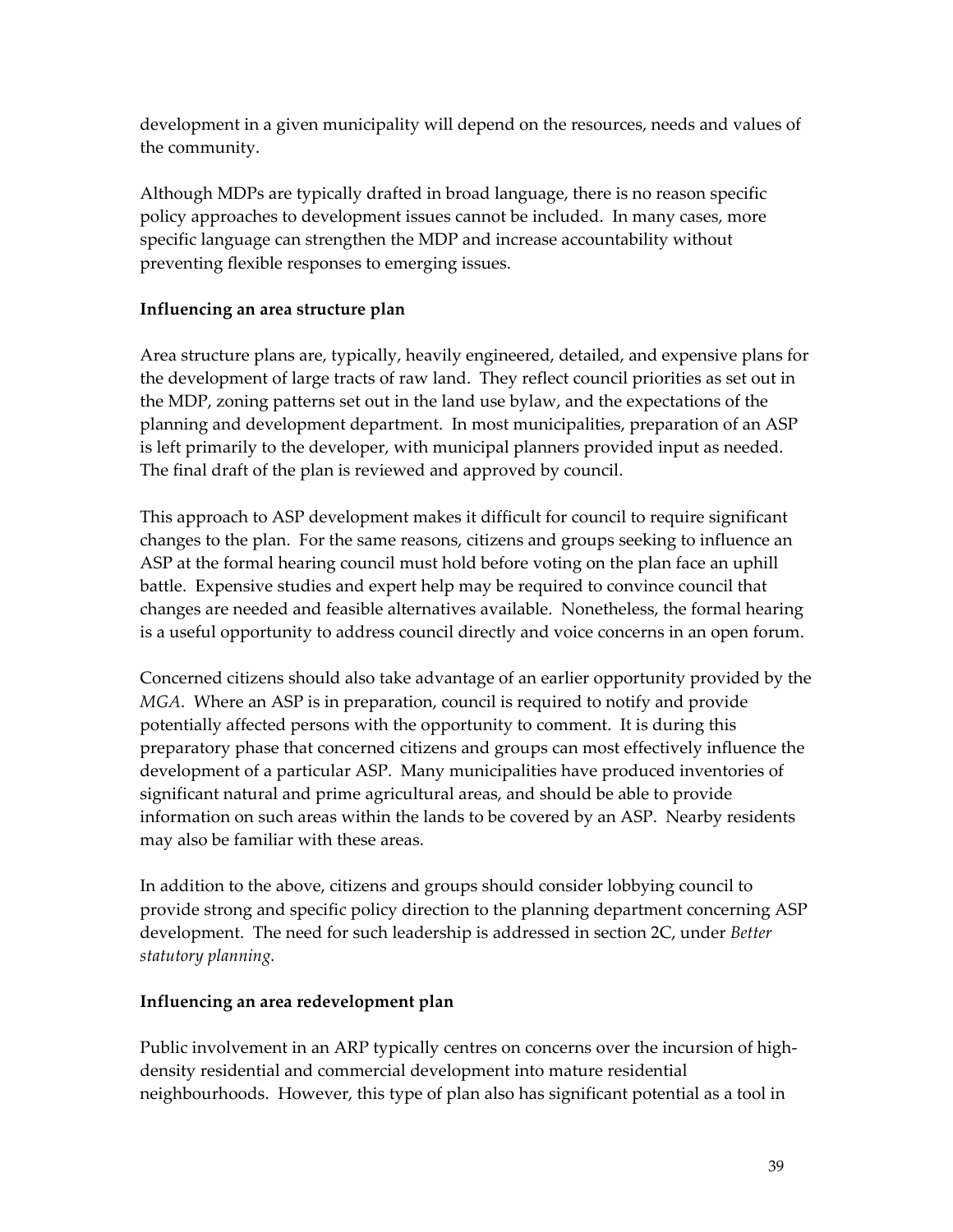smart growth planning. ARPs can promote intensification and diversity of uses and function as a key element in a broader plan to revitalize under-used areas of a municipality. This in turn relieves development pressure on lands at the urban fringe. Many concerns regarding higher density development can be resolved through effective consultation and excellent design.

Because they concern already-developed areas, ARPs are not as amenable to broad policy direction as ASPs. Solutions for revitalization and maintaining or enhancing community character, natural areas and property values will require a case-specific balancing of interests and concerns.

Unlike ASPs, ARPs are often initiated by neighbourhood groups. It is open to a community group interested in sustainable neighbourhood revitalization to gather support for area redevelopment and contact council or the planning department about the need for an ARP. As with the ASP, council is required to notify potentially affected persons during the development of an ARP, and provide an opportunity to comment. A formal hearing must also be held before council can approve the plan.

#### **Influencing non-statutory plans**

Formal requirements for public input into statutory plans do not apply to non-statutory plans. Community plans are normally initiated and developed by the community with input from the planning department. Other plans, particularly concerning servicing and infrastructure, are developed by industry and planning officials. Although concerned individuals have no right to address council at a hearing, comments can be directed to individual councilors. Council may also decide to hold a formal public hearing for an issue of public concern, or carry out a more general consultation.

Several Alberta municipalities, particularly larger urban ones, have carried out policy development exercises related to sustainable growth outside of the statutory planning process[.164](#page-47-0) These exercises present important opportunities for residents and groups to influence the debate on municipal development priorities. Where no such review is underway, it is open to residents to encourage council to initiate one.

### **Influencing a land use bylaw**

The land use bylaw is the regulatory tool used by council to implement its statutory plans. It is a lengthy, detailed and highly specific document. Zoning and overlays are applied to different areas of a municipality to restrict certain forms of development and encourage others. They are also used to conserve large natural and open-space areas.<sup>165</sup>

<span id="page-47-0"></span><sup>164</sup> See *e.g.* City of Edmonton, *Smart Choices for Developing Our Community: A Catalogue of Ideas* (Edmonton: City of Edmonton, 2003).

<span id="page-47-1"></span><sup>165</sup> *Reconciling Ecosystem, supra* note 13 at 144-145.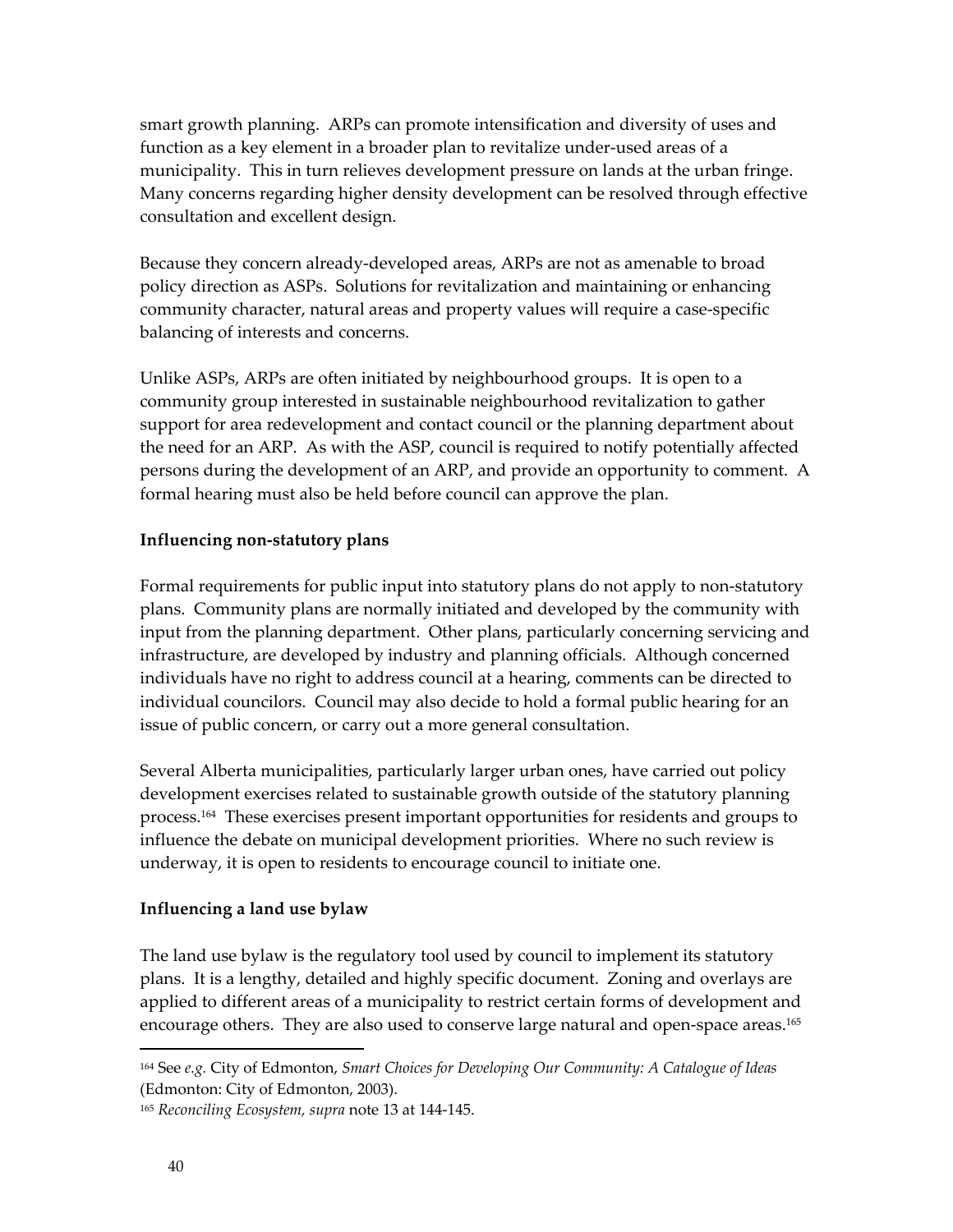Development standards set out in land use bylaws have a predominant impact on livability, walkability, community character, residential density, and compactness of design.

Council has authority to amend the land use bylaw. Applications to amend the bylaw are typically brought by developers. Before council can vote on an amendment, the municipality must meet notification requirements and hold a public hearing. Although the hearing is a good opportunity for individuals to express their concerns to council, it is important to realize that this is a late stage in the development planning process. The developer has in most cases already completed his studies, plans and consultations. Where possible, concerned citizens and groups should work with their councilors, municipal planners, and the developers to get their concerns addressed at an earlier stage.

### **Land use bylaw amendments initiated by citizens and groups**

Citizens and groups with some specific interest in the land at issue may also have the right to apply to amend the land use bylaw. Rights to apply for an amendment are set out in most land use bylaws. Furthermore, there is no reason in principle why even a person with no legal or equitable interest in the land in question could not apply for rezoning or other amendment, provided he can show some legitimate interest.<sup>166</sup> A concerned area resident or community group should be entitled to apply to amend a land use bylaw to downzone a local piece of property, for example to a holding, openspace, or conservation category (where available), provided they can show some material impact on their own properties[.167](#page-48-1) An application could also be brought to create a new zoning category, such as a zone designed for the permanent conservation of significant natural sites. However, standing to bring such an application may be restricted by the provisions of the local land use bylaw.

Citizens and groups should be aware that, depending on the nature and extent of the change, applying to amend a bylaw can be an expensive, time-consuming process.

Applications could also be made to amend development standards and any of a variety of other development matters addressed in the bylaw. However, amendments that do not relate to a local zoning matter are best considered systematically as part of a general review by council. Ideally, this review would be part of a council re-evaluation of all statutory and non-statutory development plans to determine how they could be most effectively amended to reflect conservation and other smart growth priorities.

<span id="page-48-0"></span><sup>166</sup> *Planning Law, supra* note 68, s. 7.1(1).

<span id="page-48-1"></span><sup>167</sup> *Ibid.*; *Tollefson v. Gloucester (Township)* (1976), 1 M.P.L.R. 11 (Ont. Mun. Bd).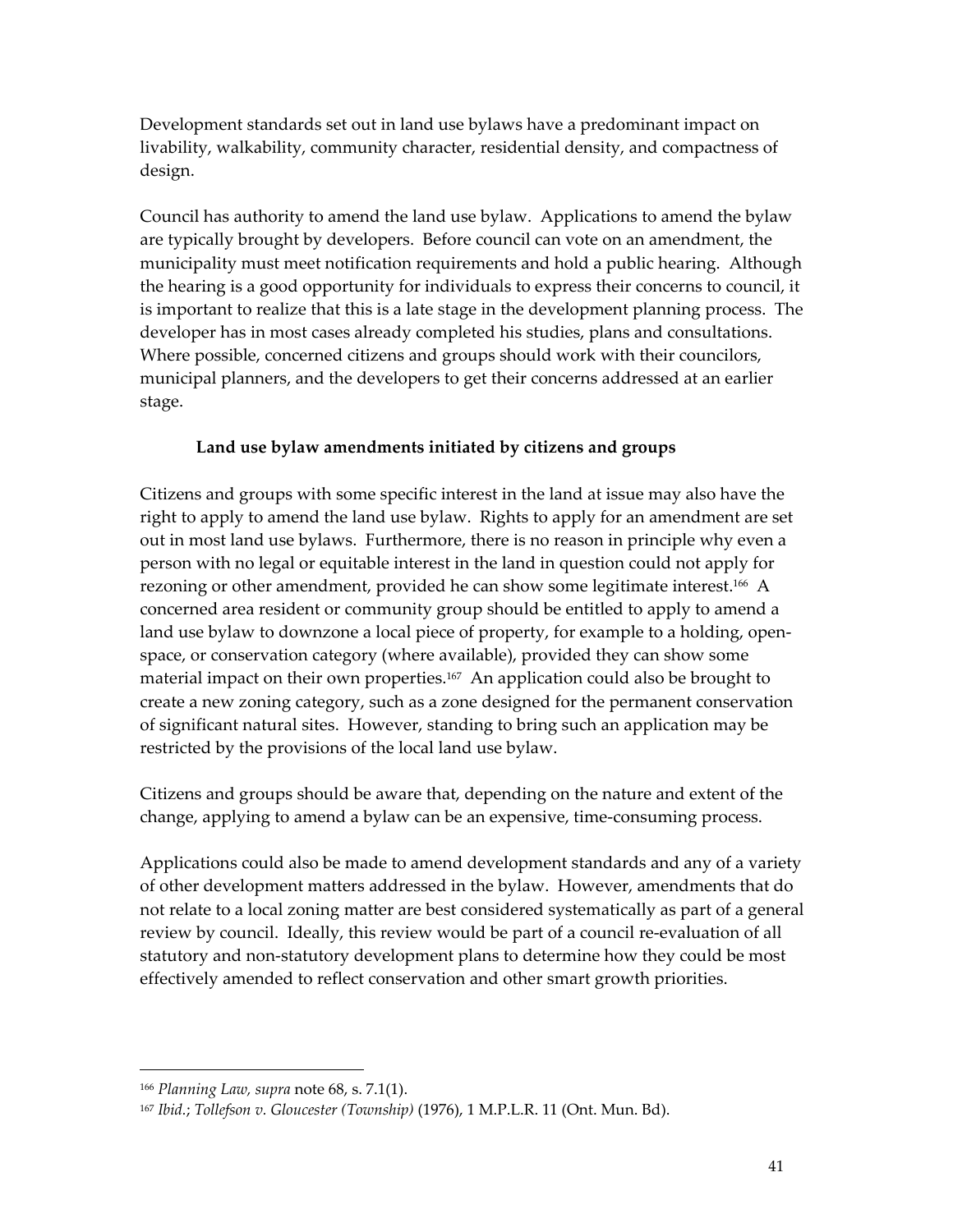### **Zoning for environmental protection and open-space conservation**

Privately and municipally owned land can be zoned to conserve natural areas or protect environmentally sensitive features such as wetlands. Conservation, environmental protection, or open-space zoning categories restrict development to those uses that are unlikely to adversely affect natural values. Most municipalities have provided for openspace zoning in their land use bylaws. Examples of express purposes for such zoning categories include:

- conserving natural resources and areas for recreational and educational uses and/or environmental protection; and
- protecting land from development that would disrupt normal hydrological action or increase the risk of flooding.

Park and recreation zones are also used by many municipalities to conserve open space for low-impact recreational uses. Agricultural zoning prioritizes agricultural uses and, indirectly, conserves open space in rural areas. Such zones typically prevent country residential development or, in some cases, provide that such development is a discretionary use.

Also relevant to land conservation are holding districts, or zones, which are usually applied to recently annexed lands on the urban fringe. However, the purpose of holding districts is typically to prevent premature, disorderly development, and not to conserve open spaces over the long-term.

# **Direct control districts**

Councils in municipalities that have adopted municipal development plans can also create direct control districts through their land use bylaws[.168](#page-49-0) This type of district, or zone, allows council to directly control development of land and buildings by resolution, as it sees fit. Direct control districts can be applied to environmentally sensitive lands, transitional areas in or near an urban centre, and lands at the urban fringe, among other areas.<sup>169</sup> They can likely be used to control development on a single, small parcel in addition to larger areas of land.<sup>170</sup> In these districts, council can either decide on development permit applications itself or delegate this authority to a development authority with directions. There is no appeal from council's decision on a development permit. Where the decision is made by a development authority, the appeal to the subdivision and development appeal board is limited to whether the authority followed the directions of council.

<span id="page-49-0"></span><sup>168</sup> *MGA*, *supra* note 4, s. 641. See also *Planning Law, supra* note 68, s. 6.2(2)(c).

<span id="page-49-1"></span><sup>169</sup> *Planning Law, supra* note 68, ss. 6.2(2)(c)(i), (ii).

<span id="page-49-2"></span><sup>&</sup>lt;sup>170</sup> *Ibid.*, ss.  $6.2(2)(c)(iv)$ , (v).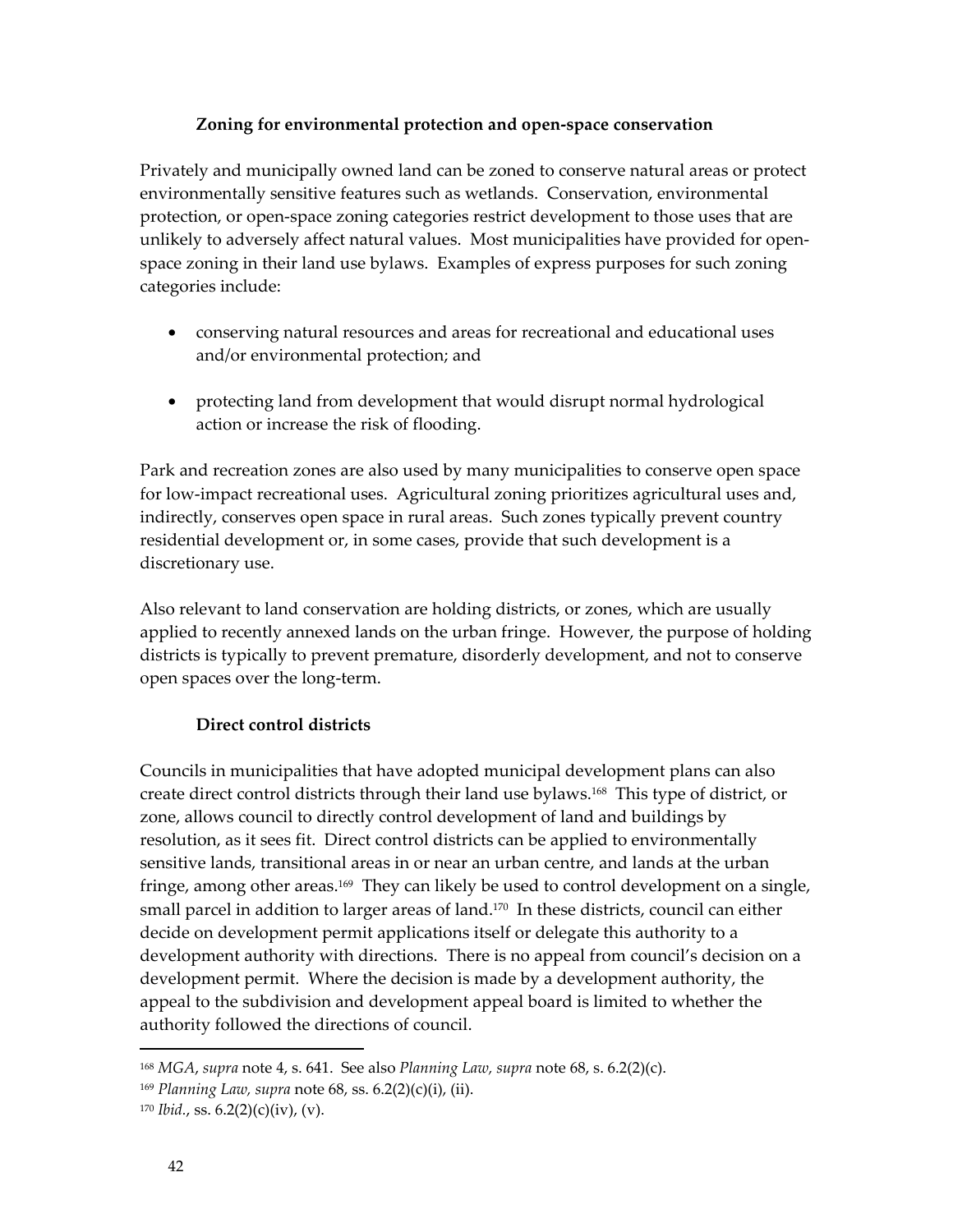Most land use bylaws that provide for direct control districts prescribe uses and development standards for the district, or specifically refer to uses and standards prescribed by an applicable ASP or ARP. In other cases, the bylaw will not give such direction, leaving council with maximum flexibility to decide applications or direct the development authority. Notice requirements for development permit applications in direct control districts may also be set out in the land use bylaw. Even where they are not provided, council is likely required to hear from affected persons before deciding on such a permit application.<sup>171</sup>

Flexibility, which is the great advantage of direct control districts, also makes this zoning somewhat unreliable for conservation purposes. Ideally, where conservation is the purpose of such a district, this should be expressly and clearly provided. Discretionary uses and development standards should consistently reflect and reinforce this purpose.

### **Downzoning and right of compensation**

Downzoning occurs when a land use bylaw is amended to further restrict development on a parcel or area of land. Such amendments are nearly always highly contentious, since they normally result in lower property values for the parcel or area. However, downzoning is a key tool for municipalities seeking to conserve significant natural sites, prime agricultural lands, and other areas of public interest.

In some cases, a municipality is required to compensate landowners for loss of property value resulting from a rezoning. For example, where a municipality downzones to derail a specific development that might otherwise have been successful or with the express purpose of limiting property values, compensation may be required. Compensation is also payable when a municipality expropriates land, or rezones land for certain municipal purposes[.172](#page-50-1)

However, municipalities have considerable latitude to downzone without paying compensation, provided they act in good faith and pursuant to comprehensive, legitimate, long-range planning objectives.[173](#page-50-2) This includes downzoning to existing zoning categories, or to specially-designed conservation categories, for the purpose of conserving the natural environment.[174](#page-50-3)

<span id="page-50-0"></span><sup>171</sup> *Ibid.*, s. 6.2(2)(c)(i), n. 121.

<span id="page-50-1"></span><sup>172</sup> *MGA*, *supra* note 4, s. 644.

<span id="page-50-2"></span><sup>173</sup> *Ibid.*, s. 621; *Planning Law, supra* note 68, s. 8.3(3).

<span id="page-50-3"></span><sup>174</sup> *Planning Law, supra* note 68, s. 8.3(3); *Entreprises Sibeca Inc. v. Frelighsburg (Municipality), supra*  note 48 at para. 38.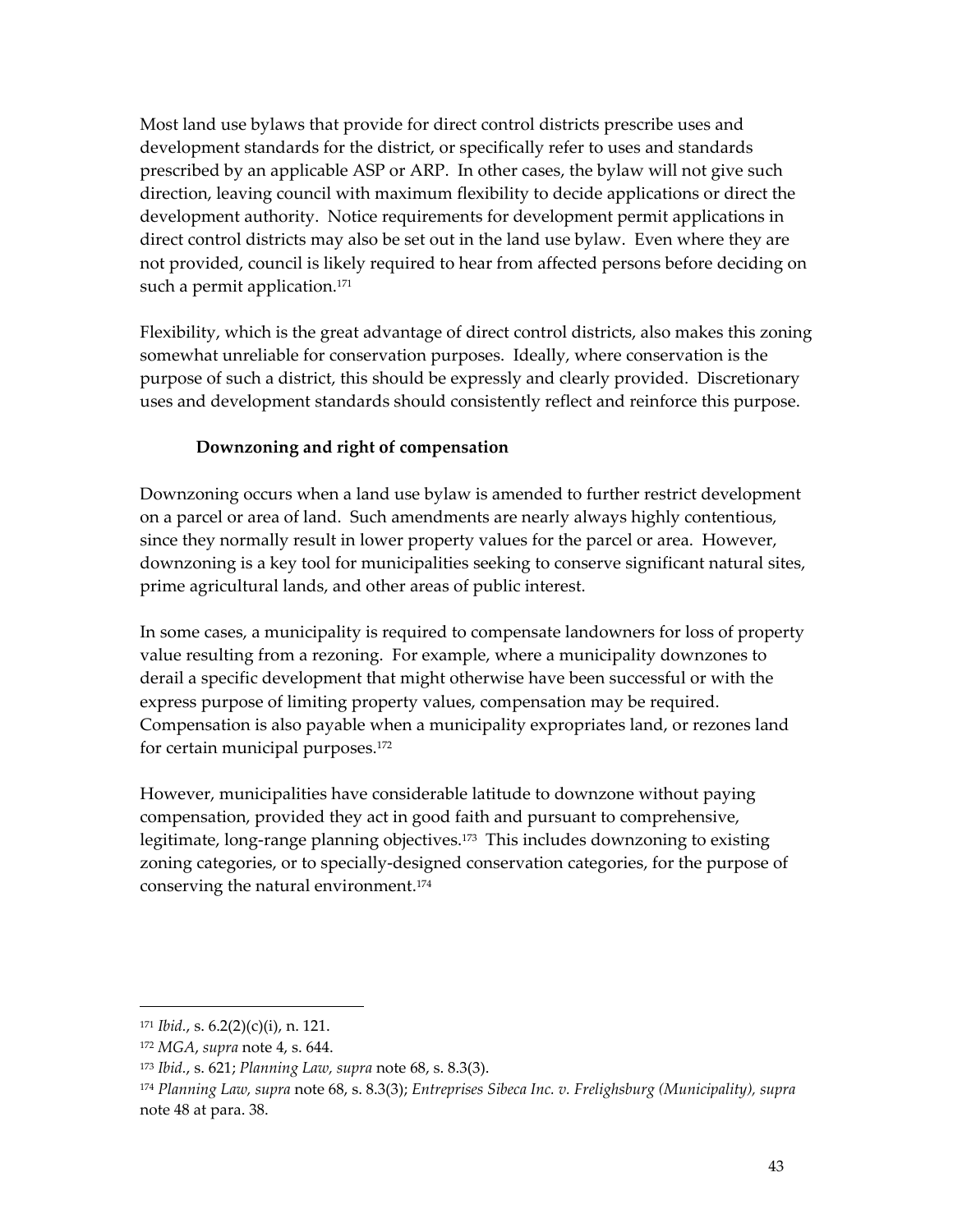#### **Influencing the subdivision process**

Subdivision of land is a major concern in rural municipalities in particular. The high value of acreage lots in many such municipalities has put pressure on owners of working farms and ranches to subdivide and sell for country residential development. The result is a loss of productive farm and rangeland, conflicts with new neighbours unhappy with noise, dust and odours, and an erosion of farm communities. Subdivision of smaller parcels in cities, towns and villages can also change the character of a community and stress water and other natural and municipal resources.

The *MGA* requires each municipality to establish a subdivision authority to decide subdivision applications.<sup>175</sup> The authority may include or consist of councilors, municipal officials, a municipal planning commission, an intermunicipal planning commission or service agency, or any other person or organization.<sup>176</sup> Subdivision authorities are established to determine whether an application meets existing legal and policy requirements, and may approve or refuse the application, or approve it with conditions.[177](#page-51-2) An application to subdivide must comply with Part 17 of the *MGA*, the *Subdivision and Development Regulation* (the Regulation), any applicable statutory plans and, subject to exceptions, the local land use bylaw.<sup>178</sup>

The subdivision authority must also be convinced that the land to be subdivided is suitable for the purpose intended. The authority retains a limited discretion to refuse applications on this basis even if the application fully conforms to the local land use bylaw and is physically suitable for the intended use.<sup>179</sup> In exercising this discretion, a subdivision authority may refuse an application for, or impose conditions to achieve, legitimate planning considerations.[180](#page-51-5) Such considerations may include potential negative impacts on neighbouring properties.

Adjacent landowners are entitled to notice of a subdivision application, unless the land to be subdivided is within an ASP or conceptual scheme for which a public hearing has been held[.181](#page-51-6) Notice can be provided by mail, by posting on the land proposed for subdivision, or by publishing a notice in a newspaper with general circulation in the area. The notice must set out information about the application and explain how written

<span id="page-51-0"></span><sup>175</sup> *MGA*, *supra* note 4, s. 623.

<span id="page-51-1"></span><sup>176</sup> *Ibid.,* ss. 623, 625, 626.

<span id="page-51-2"></span><sup>177</sup> *Ibid.*, s. 655, *Planning Law, supra* note 68, s. 12.5(5)(b).

<span id="page-51-3"></span><sup>178</sup> *MGA*, *supra* note 4, s. 654; *Subdivision and Development Regulation, supra* note 104.

<span id="page-51-4"></span><sup>179</sup> *Subdivision and Development Regulation, ibid.*, s. 7; *Planning Law, supra* note 68, s. 12.5(4).

<span id="page-51-5"></span><sup>&</sup>lt;sup>180</sup> Generally speaking, a subdivision authority has the right to impose a condition on an approval where it has a valid, legal right to refuse the approval and the condition would alleviate the concerns on which the approval would otherwise be refused: *Reconciling Ecosystem, supra* note 13 at 149.

<span id="page-51-6"></span><sup>181</sup> *MGA*, *supra* note 4, s. 653. "Adjacent land" is defined in s. 653(4.4).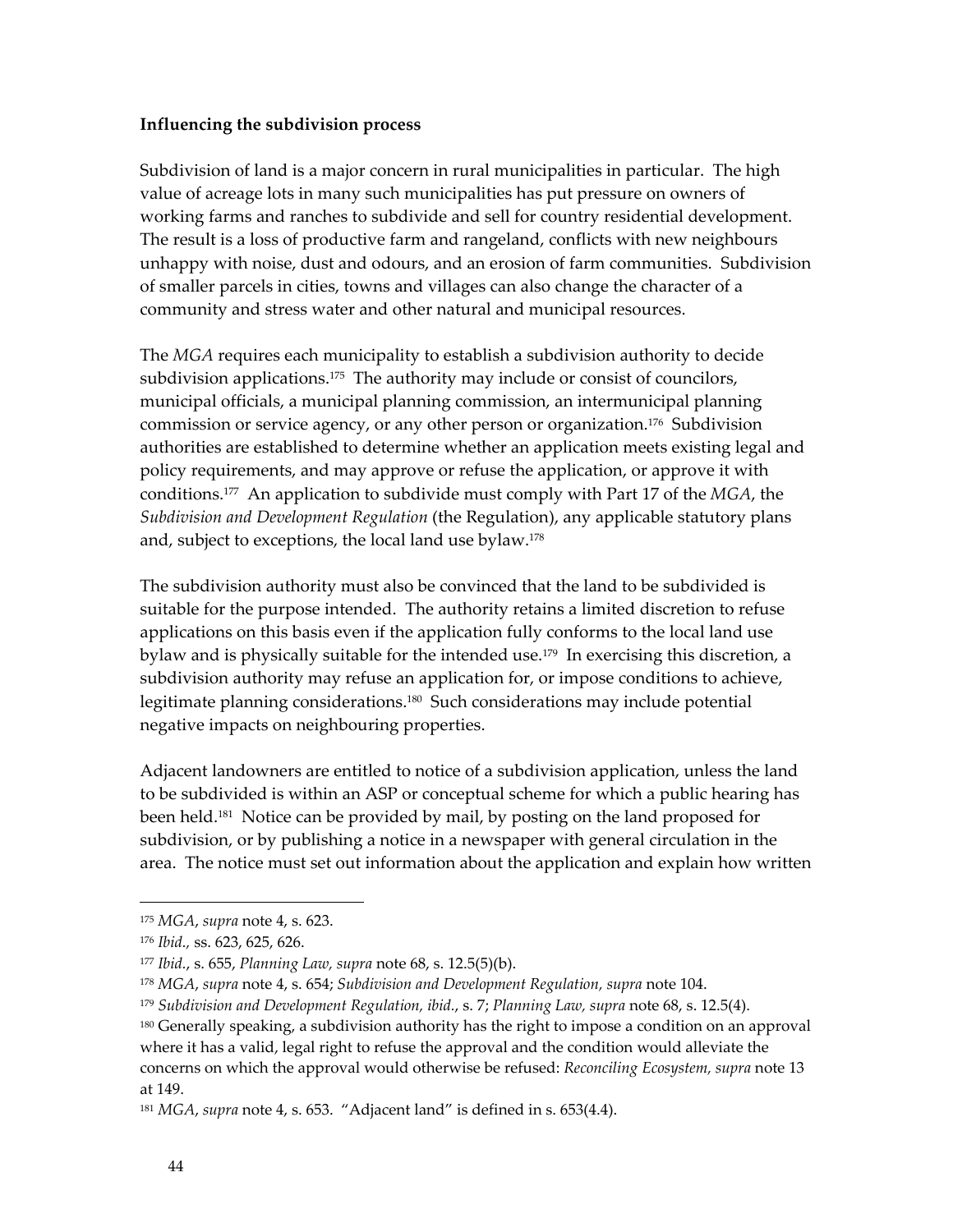submissions may be made to the subdivision authority. The authority must consider, but is not bound by, submissions made by adjacent landowners who were entitled to notice. The authority is not required to hold a hearing, or to provide adjacent landowners with notice of the decision or reasons.<sup>[182](#page-52-0)</sup>

Adjacent landowners and concerned neighbours have no right to appeal a subdivision approval.<sup>183</sup> However, where the subdivision authority has exceeded its jurisdiction, the decision may be judicially reviewable (see below, *Judicial review of planning and development matters*).

Subdivision can promote more intensive and productive uses of land, and is necessary to accommodate urban growth. Subdivision for country residential development in marginal agricultural areas can also assist in relieving development pressure from prime agricultural lands. The success of planned rural communities in the United States has demonstrated that agricultural uses and residential development can be combined in innovative ways.[184](#page-52-2) Well-planned urban subdivision and development can also reduce the overall demand for raw land. However, before smart growth principles can be successfully incorporated into subdivision and development standards and decisions, municipal statutory plans and land use bylaws must first be amended to specifically address these concerns. In light of the limited opportunities for public involvement in subdivision decisions, and the requirement that subdivision decisions comply with statutory plans and the land use bylaw, citizen efforts are most productively directed to plan and bylaw reform.

### **Influencing the development permit process**

The *MGA* requires that each municipality establish a development authority to decide development permit applications.<sup>185</sup> The authority may consist of municipal officials, a municipal planning commission, an intermunicipal planning commission or service agency, or any other person or organization.<sup>186</sup>

With exceptions, the *MGA* prohibits development without a development permit.<sup>187</sup> "Development" is very broadly defined by the Act, and includes an excavation, a building, or a change of use or intensity of use of land or a building.<sup>188</sup> Where an application is for a use permitted by the land use bylaw and fully conforms to the bylaw,

<span id="page-52-0"></span><sup>182</sup> *Ibid.*, s. 656.

<span id="page-52-1"></span><sup>183</sup> *Ibid.*, s. 678.

<span id="page-52-2"></span><sup>184</sup> *Growing Greener, supra* note 149.

<span id="page-52-3"></span><sup>185</sup> *MGA*, *supra* note 4, s. 624.

<span id="page-52-4"></span><sup>186</sup> *Ibid.*, ss. 624-626.

<span id="page-52-5"></span><sup>187</sup> *Ibid.*, s. 683.

<span id="page-52-6"></span><sup>188</sup> *Ibid.*, s. 616(b).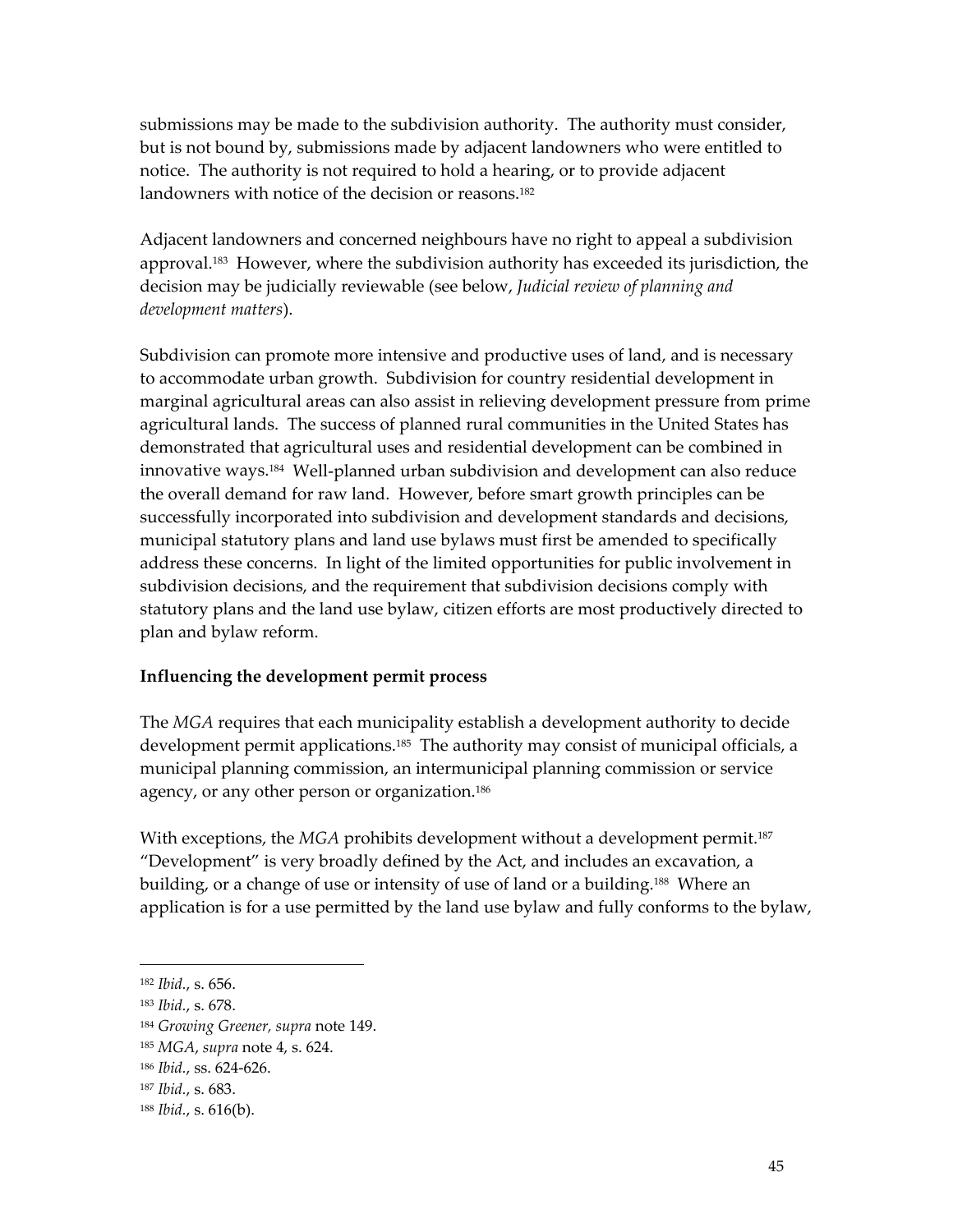the authority must issue the permit, with or without conditions.[189](#page-53-0) Where the use is a discretionary use under the bylaw, the authority has the discretion to issue the permit, with or without conditions. A land use bylaw may also provide the authority with the power to issue a development permit even where it does not comply with the land use bylaw, where certain criteria are met.<sup>190</sup> Regulations regarding application procedures, exemptions from the permit requirement, conditions, notice, and the scope of the authority's discretion are provided by most land use bylaws.

The *MGA* does not require a development authority to hold a hearing before deciding on a development application, and there is likely no common law requirement to do so.[191](#page-53-2) However, some land use bylaws may provide for a hearing for specified discretionary uses. Alternatively, a land use bylaw may require that notice of the application be posted on the site and that objectors be given the opportunity to file written comments before a decision is made.<sup>192</sup>

A land use bylaw must specify how and to whom notice of the issuance of a development permit must be given.<sup>193</sup> Affected persons can then exercise their right to appeal the decision to the subdivision and development appeal board. However, many land use bylaws only impose notification requirements for discretionary use permits.<sup>194</sup>

#### **Subdivision and development appeals**

#### **Subdivision appeals**

A decision of a subdivision authority may only be appealed by the applicant or, in certain cases, by a provincial government department, municipal council, or school authority[.195](#page-53-6) In most cases the appeal is brought before a subdivision and development appeal board (SDAB), which each municipality is required to establish.[196](#page-53-7) Adjacent landowners are entitled to five days' notice of an appeal hearing before the SDAB, and have a right to make submissions, either in person or by agent.<sup>197</sup> Other concerned citizens are not entitled to notice, and the board is not required to hear from them.

 $\overline{a}$ 

<span id="page-53-8"></span><sup>197</sup> *Ibid.,* ss. 679-680.

<span id="page-53-0"></span><sup>189</sup> *Ibid.*, s. 640.

<span id="page-53-1"></span><sup>190</sup> *Ibid.*, s. 640(6).

<span id="page-53-2"></span><sup>191</sup> *Planning Law, supra* note 68, s. 9.3(2).

<span id="page-53-3"></span><sup>192</sup> *Ibid.*, s. 9.4.

<span id="page-53-4"></span><sup>193</sup> *MGA*, *supra* note 4, s. 640(2)(d).

<span id="page-53-5"></span> $194$  Laux argues that because there are limited grounds for appeal of a permitted-use permit by affected persons, there is a common law right to notice for such permits (*Planning Law, supra* note 68, s. 9.4(2)).

<span id="page-53-6"></span><sup>195</sup> *MGA*, *supra* note 4, s. 678.

<span id="page-53-7"></span><sup>196</sup> *Ibid.,* ss. 627-628, 678(2). For land in the Green Area of the Province and certain other lands, the appeal is made to the Municipal Government Board.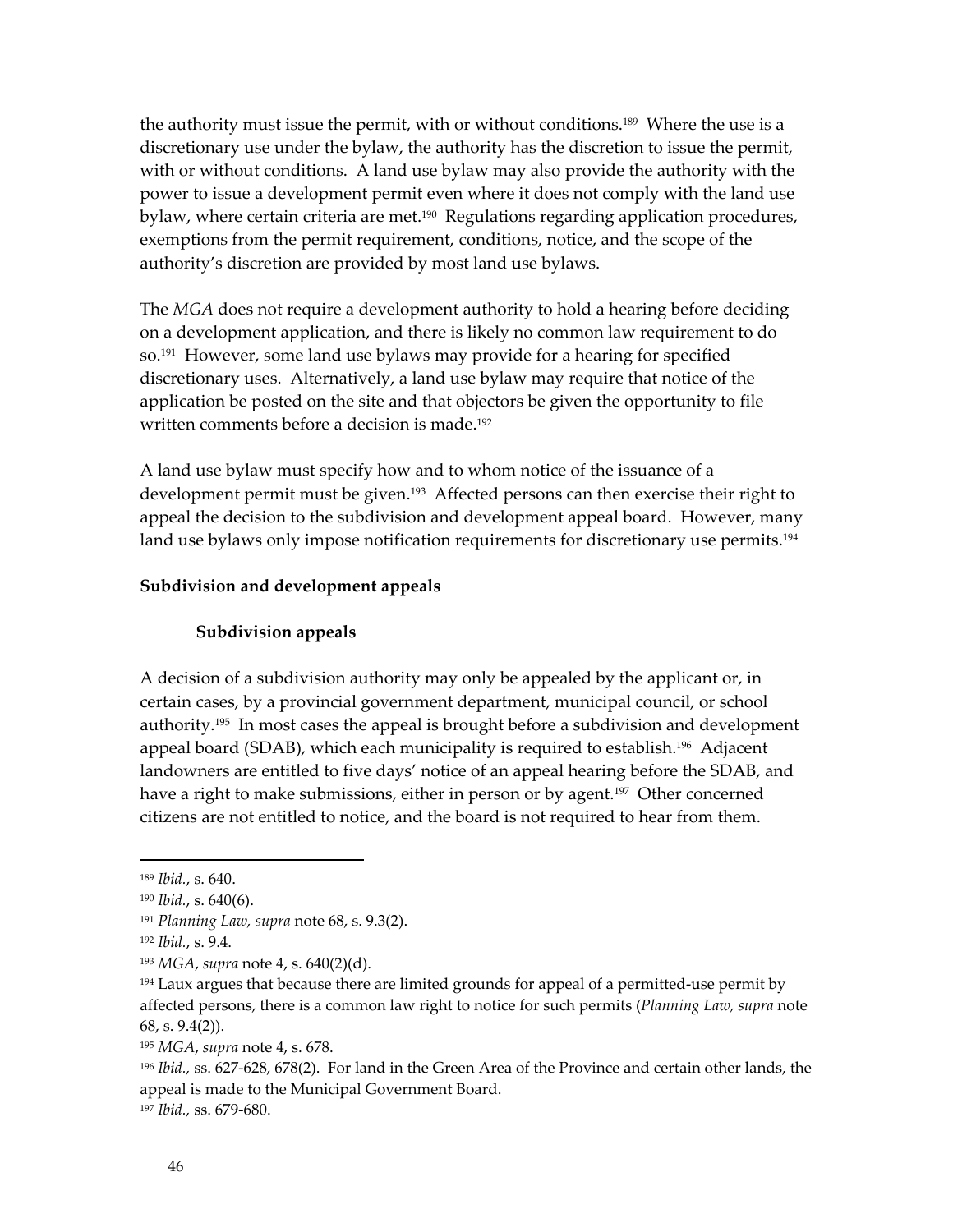### **Development appeals**

A decision of a development authority may be appealed by the applicant or by any affected person[.198](#page-54-0) However, where a permit was issued for a permitted use, no appeal is available unless the development authority relaxed, varied, or misinterpreted the provisions of the land use bylaw.

Development permit appeals are made to the subdivision and development appeal board.[199](#page-54-1) After notice of issuance of a development permit is given according to the land use bylaw, affected persons have 14 days in which to file a notice of appeal with the board.[200](#page-54-2) If the notice of issuance is mailed, it may be deemed to have been delivered after seven days have lapsed, extending the appeal period to 21 days.<sup>201</sup> However, it is open to the appellant to prove that the notice of issuance was not in fact received. If the notice requirement is not properly carried out, or the land use bylaw does not provide a reasonable notice period, it is open to an appellant to argue that the 14-day appeal period does not begin to run until receipt of notice of issuance.[202](#page-54-4)

On receiving a notice of appeal from an appellant, the subdivision and development appeal board must proceed to hold a hearing within 30 days. [203](#page-54-5) The appellant, the development authority, and anyone required by the land use bylaw to be notified of the issuance of the development permit must be given five days' written notice of the hearing. Before the hearing, the board must make available to the public all relevant documents, including the application, the decision of the development authority, and the notice of appeal.

A person who was given notice of the hearing is entitled to make representations at the hearing, as is any other person who claims to be affected and that the board agrees to hear.<sup>204</sup> Such individuals may also be represented by another person at the hearing.

In its decision, the appeal board must comply with provincial land use policies, municipal statutory plans and, subject to specified exceptions, the land use bylaw.[205](#page-54-7)  The board must consider, but is not bound by, the *Subdivision and Development Regulation*. The board may ultimately confirm, revoke or vary the order, decision or development permit, or any condition attached. The board may also substitute an order, decision or permit of its own.

<span id="page-54-0"></span><sup>198</sup> *Ibid.*, s. 685.

<span id="page-54-1"></span><sup>199</sup> *Ibid.*, ss. 627-628.

<span id="page-54-2"></span><sup>200</sup> *Ibid.,* s. 686.

<span id="page-54-3"></span><sup>201</sup> *Interpretation Act,* R.S.A., *supra* note 132, s. 23; *Legislative Framework, supra* note 121 at 5.

<span id="page-54-4"></span><sup>202</sup> *Planning Law, supra* note 68, s. 9.4(4).

<span id="page-54-5"></span><sup>203</sup> *MGA*, *supra* note 4, s. 686.

<span id="page-54-6"></span><sup>204</sup> *Ibid.*, s. 687.

<span id="page-54-7"></span><sup>205</sup> *Ibid*.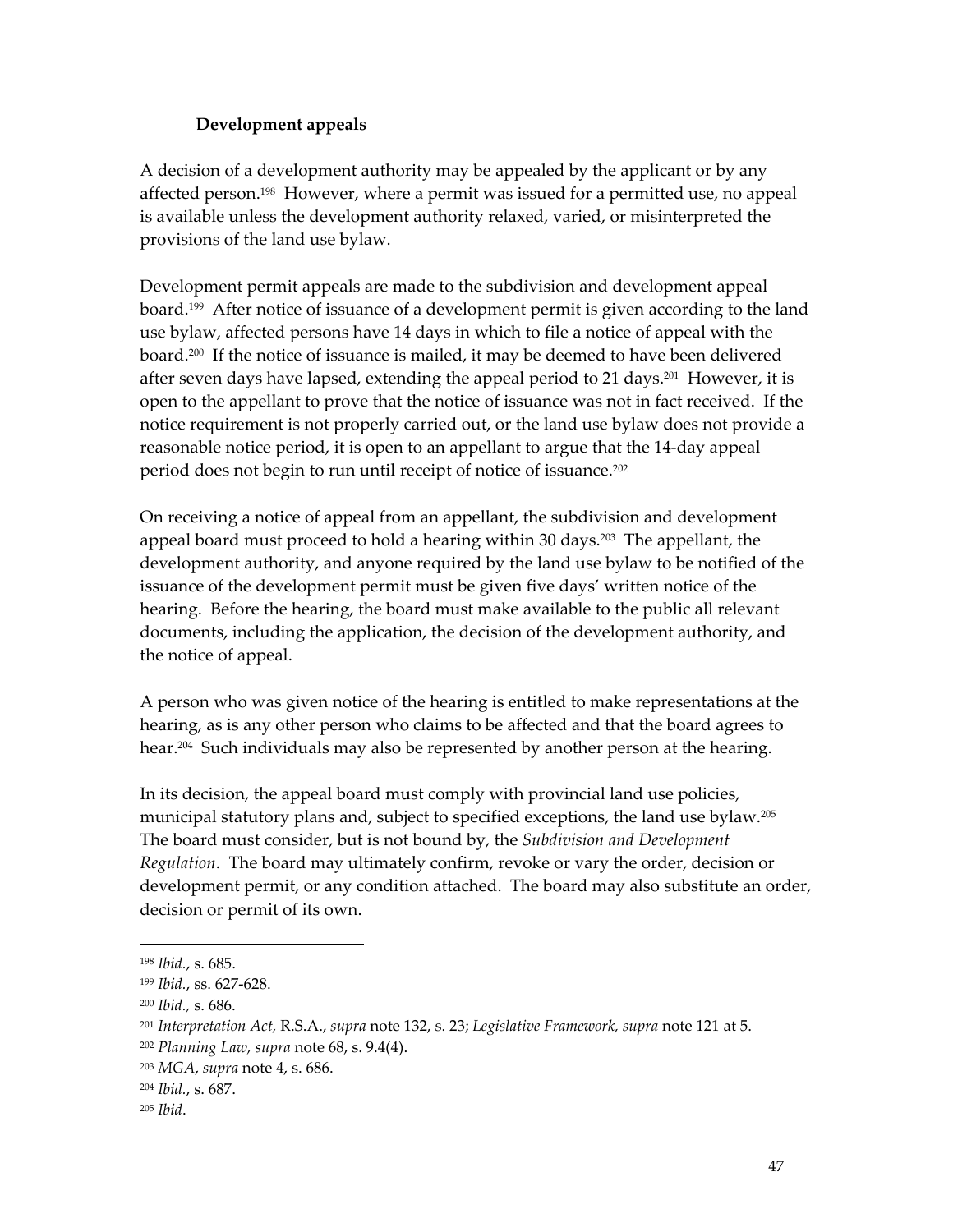There is a further statutory appeal to the Court of Appeal from any decision of a subdivision and development appeal board.1<sup>206</sup> The appeal lies on a question of law or jurisdiction only. Questions or findings of fact cannot be appealed. Leave of the Court is required, and must be sought within 30 days of the board's decision.

#### **Development permit suspended while under appeal**

Under most land use bylaws, a development permit will be suspended while an appeal is underway at a subdivision and development appeal board or the Court of Appeal.<sup>[20](#page-55-1)7</sup> The requirement of a separate leave application at the Court of Appeal can create significant delays that can affect the viability of a development project.

#### **Annexation**

Where necessary to accommodate urban growth or a specific planning priority, a municipality may enter into formal negotiations with one or more adjacent municipalities to annex land.<sup>[20](#page-55-2)8</sup> The public must be consulted as part of the negotiations, although face-to-face meetings are only required for owners of the lands to be annexed. Once the negotiations and consultations are complete, the initiating municipality submits a formal report to the Municipal Government Board. If the Board finds that the affected municipalities and the public are generally in agreement with the annexation, it must notify all parties that are, in its view, affected by the proposal. Unless objections are filed with the Board by the date specified, the Board will make a recommendation to the Minister of Municipal Affairs. In its recommendation, the Board must consider criteria established by the Minister (none have yet been established). The Minister will then bring the recommendation to Cabinet, who may issue an order for the annexation.

If objections to the annexation are filed, or the Board finds that there is no agreement among the affected parties and the general public, a hearing must be held and all affected persons allowed to address the Board.[20](#page-55-3)9 Notice of the hearing must be provided in a local newspaper. Once it has held the hearing and considered the representations and other relevant materials, the Board is required to make a recommendation to the Minister. The Board may award costs as it sees fit. The final decision on annexation is made by order of Cabinet.

The *MGA* therefore provides three potential opportunities for influencing annexation decisions: participating in consultations carried out by the initiating municipality; filing

<u>.</u>

<span id="page-55-0"></span><sup>206</sup> *Ibid.*, s. 688.

<span id="page-55-1"></span><sup>207</sup> Dennis R. Thomas, "Statutory Appeals – The Poor Man's Injunction" (2000) 15:4 *Environmental Law Centre News Brief* 11.

<span id="page-55-2"></span><sup>208</sup> *MGA*, *supra* note 4, ss. 116-120.

<span id="page-55-3"></span><sup>209</sup> *Ibid.*, ss. 120-128.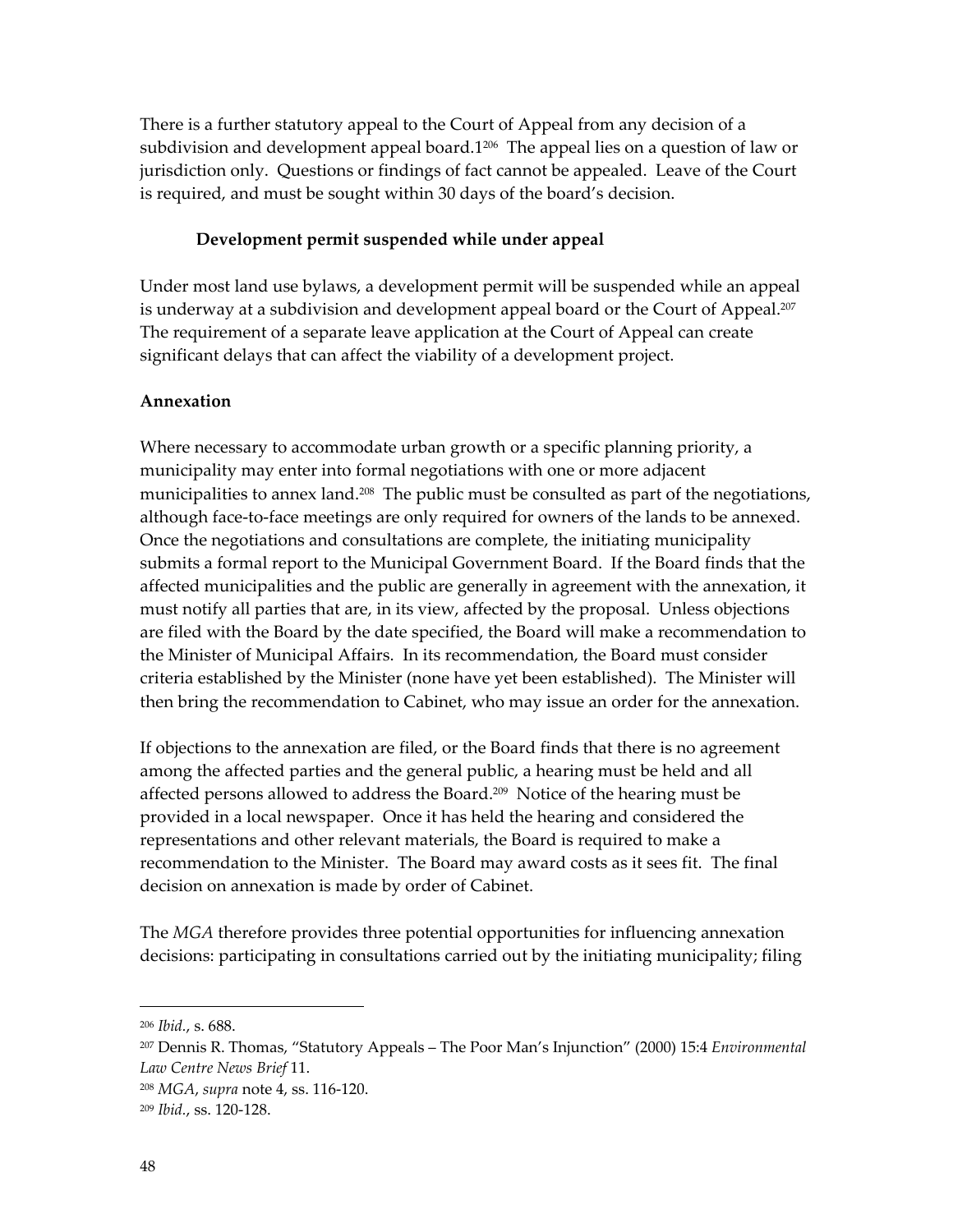objections with the Municipal Government Board; and submitting comments to members of Cabinet.

Land is most often annexed to growing urban municipalities from adjacent rural ones. The pace, location and nature of urban expansion reflects the planning priorities of council as set out in the municipal development plan and any regional plans or agreements. While concerned citizens should take advantage of the opportunities set out above, efforts to control urban expansion are most productively directed to plan and bylaw reform.

# **Petition for a public meeting on a planning and development issue**

The *MGA* provides that, where a petition is filed that meets the requirements of the Act, council may be required to hold a public meeting to discuss any issue.<sup>210</sup> This may be an appropriate route where the Act does not otherwise require a formal public hearing on an issue, and council has opted not to call a public meeting. Concerning petitions, see section 1D, under *Environmental bylaws and public petitions*.

# **Judicial review of planning and development matters**

Any person who is directly and specifically affected by a decision of council, a development authority, a subdivision authority, a subdivision and development appeal board, or the Municipal Government Board may bring an application for judicial review[.211](#page-56-1) Broader, public interest standing may also be available. The application is brought before the Court of Queen's Bench. Where the authority or board exceeded its jurisdiction by interpreting the applicable law incorrectly or in another manner, the Court may quash the decision or provide one of a number of other remedies.

Normally, judicial review will not be available where alternative remedies, such as a statutory appeal, are or were available. This and other restrictions may make judicial review an inappropriate route.<sup>212</sup> It is advisable to seek legal advice concerning judicial review.

<span id="page-56-0"></span><sup>210</sup> *Ibid.,* s. 229.

<span id="page-56-1"></span><sup>211</sup> Judicial review is discussed in greater detail at section 1D, under *Judicial review of bylaws and resolutions*.

<span id="page-56-2"></span><sup>212</sup> *Planning Law, supra* note 68, s. 16.5(4)(a).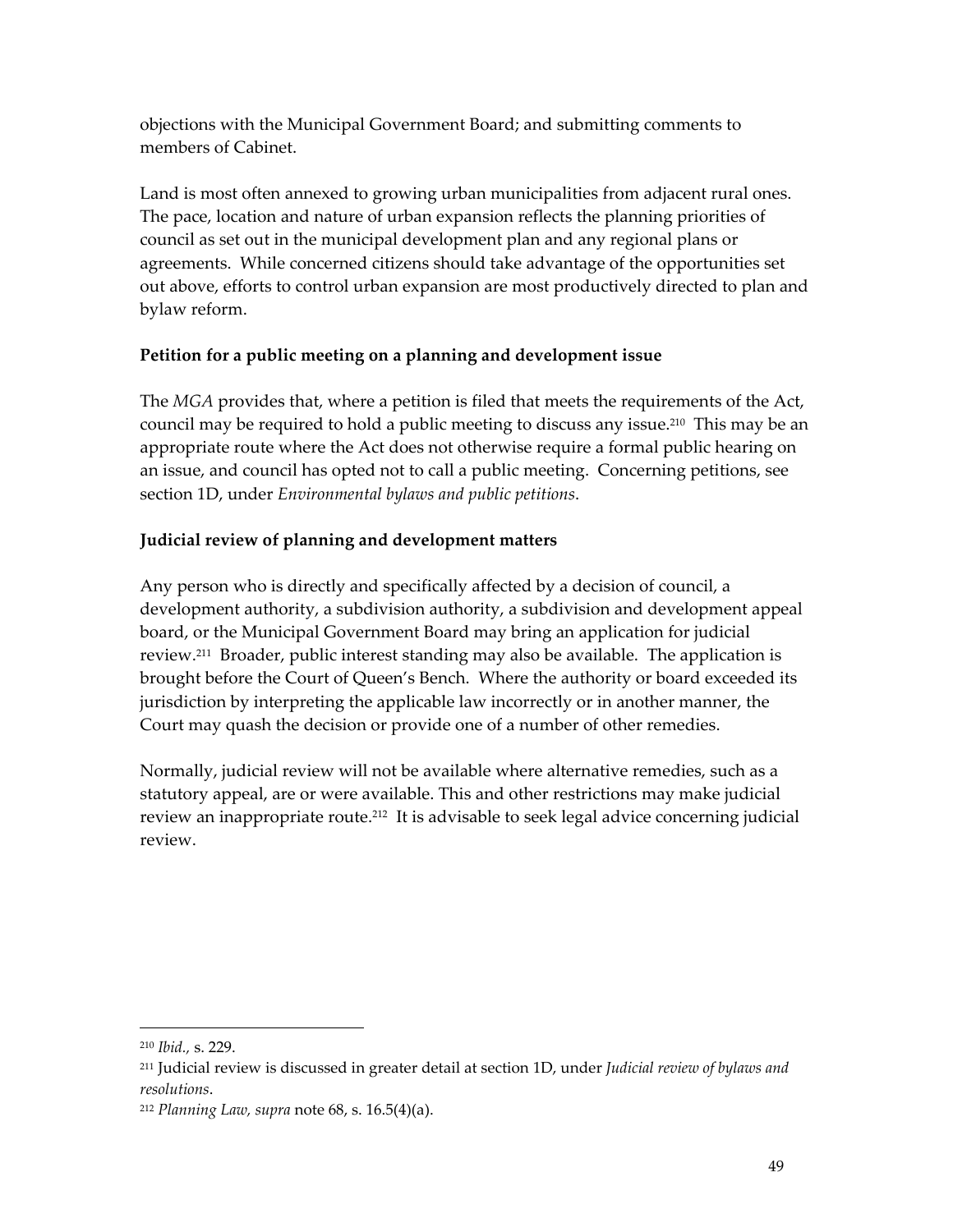# C. Informal opportunities to influence municipal planning and development

## **Pushing for better policy**

In addition to the statutory plans, non-statutory plans and land use bylaw, a wide range of policies direct the decisions of planning officials. Policy will determine when an application for subdivision or development is substantially complete and ready to be forwarded on by the planning department to the body that decides such applications. These policies may require that applications include environmental information, set out mitigation strategies, and describe environmental impacts of a proposed development. Planning policies may also address such issues as agricultural land conservation, development in environmentally sensitive areas, and the protection of significant natural areas. Policies may require or provide incentives for more compact design to encourage livability, walkability and access to transit options. It is open to concerned individuals and groups to influence council to adopt or strengthen such policies.

Policies are especially needed to identify significant natural sites in newly developing areas, and to provide for their acquisition (by the municipality or a land trust). Because limited resources often mean that acquisition can only conserve a small amount of highly sensitive land, policies are also needed to provide for the rezoning of lands to open-space or conservation zoning categories long before development pressures make such action unfeasible. The great majority of these lands are located at the urban fringe or in rural municipalities. Such policies not only meet conservation objectives, they provide developers with certainty and help minimize the time and resources they currently spend overcoming public opposition to contentious projects. A regional approach will be required where two or more municipalities share an interest in conserving the land or land uses in question.

# **Better statutory planning**

In order for the public to be meaningfully involved in the development of statutory plans, municipalities need comprehensive policies setting out an inclusive consultation process. In reviewing a municipal development plan, in particular, stakeholders should be encouraged to examine what the municipality will look like in 20, 30, and 40 years under a business-as-usual growth scenario. Studies written in plain language, including graphics and identifying natural areas, features and prime agricultural land, should be commissioned by the municipality to assist in this visioning process. Stakeholders should be encouraged to challenge existing assumptions about what areas need to be developed and in what manner. Where policies concerning plan development are not in place, concerned citizens should encourage their adoption by council.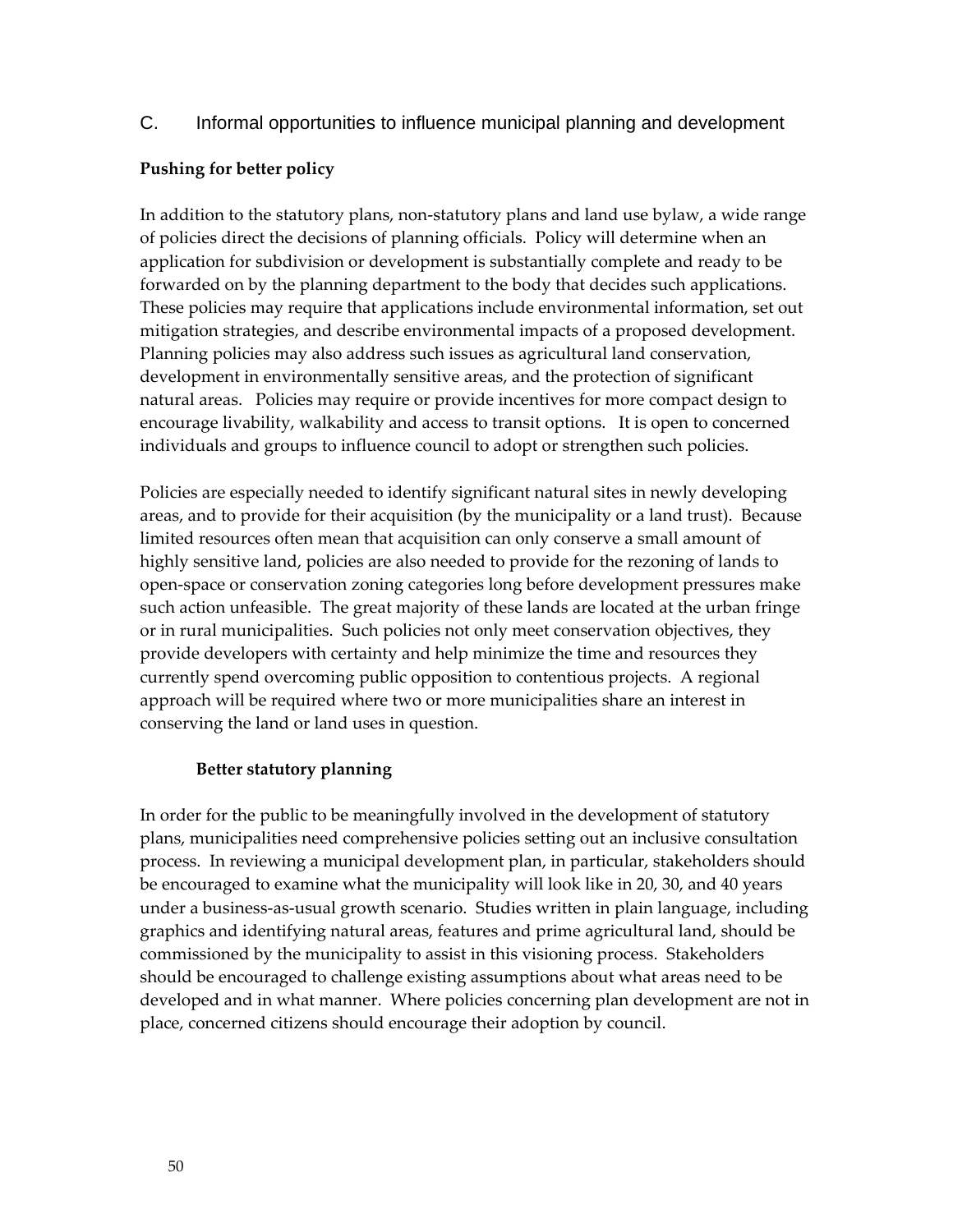The policy area in greatest need of reform from the urban perspective is in the preparation of area structure plans. The current approach, common to most cities and towns, is to allow developers an extremely wide latitude in the development of these plans. A small number of urban municipalities have themselves become major landowners and developers, giving them greater influence over plan development. However, many municipalities lack the capacity to undertake acquisition and development on this scale. Policy is therefore needed at the municipal level to involve council and planning officials from the earliest stages of plan development. In addition, it is vital that council show leadership in suburban planning by adopting or revising mandatory ASP guidelines to ensure that growth is efficient and sustainable.

Such guidelines should be designed to minimize both costs to the municipality over the long term and environmental impacts. They should require the most efficient use of existing infrastructure (including public transit), better integration with neighbouring areas, identification and conservation of key natural areas and prime agricultural land, and design that promotes walkability and a sense of community. Guidelines should also promote the development of pedestrian friendly, mixed-use commercial and service centres. Planning guidelines incorporating such basic smart growth principles would ultimately make it more feasible for residents to work, play, and meet their daily needs within the local community, improve quality of life, save municipal dollars, and reduce environmental impacts.

In addition to such planning guidelines, municipalities should be encouraged to move toward community-based planning for area and neighbourhood structure plans. Currently, the process favours private property development interests over broader conservation and quality-of-life interests. Community-based planning requires broad stakeholder input on a vision for growth at the earliest stages of planning, and long-term commitment to carrying out the community's vision. Such policies are needed to ensure that council and planning staff are attuned to the views and priorities of the local community.

### **Conserving wetlands**

 $\overline{a}$ 

Wetland conservation is a key concern for environmental and community groups and many municipal residents. While most municipalities continue to rely on provincial regulators to protect significant wetlands, some have taken bold steps to realign planning priorities to reflect the ecological and social value of these areas.

Calgary has established a comprehensive policy to conserve wetlands on both private and public land within the municipality.<sup>213</sup> A wetland policy is also under development

<span id="page-58-0"></span><sup>213</sup> City of Calgary, *Wetland Conservation Plan Final Draft* (18 May 2004), online: City of Calgary <http://www.calgary.ca/docgallery/bu/parks\_operations/wetland\_conservation\_plan.pdf>.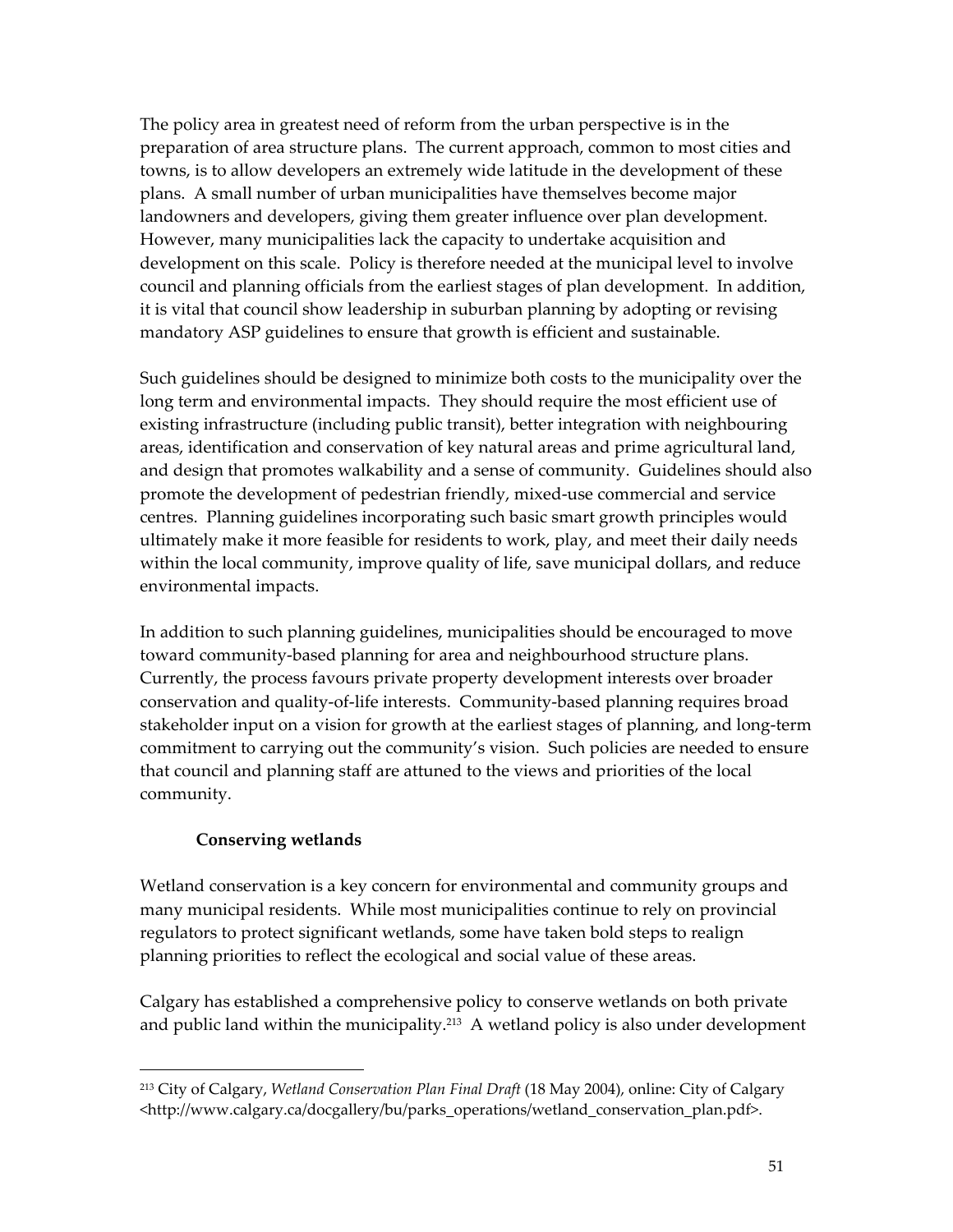by the City of Edmonton, and under consideration by a number of other municipalities. Such policies are critical to conserving an essential public and ecological resource. However, municipal jurisdiction to implement them, beyond the powers set out in Part 17 (planning and development) of the *MGA*, remains unclear. Although the Act provides municipalities with a limited authority to manage wetlands, they need clear policy or regulatory direction from the Province in order to confidently exercise this power.[214](#page-59-0)

Where a permanent and naturally-occurring wetland is under threat, the provincial department responsible for public land management should be alerted and asked to participate in discussions with the municipality, the developer, and concerned area residents.[215](#page-59-1) Regarding both permanent and intermittent wetlands, the provincial department responsible for the environment should also be involved.<sup>216</sup> Practically speaking, the active involvement of these departments is more likely where a councilor or senior municipal planner has requested it.

Where fish habitat is involved, concerned parties can also direct their comments to the regional office of the federal Department of Fisheries and Oceans. Concerns about migratory bird nesting can be directed to the Canadian Wildlife Service of Environment Canada.

### **Establishing a land trust**

A land trust is a non-governmental organization that acquires legal interests in land for conservation purposes. The Nature Conservancy of Canada, Ducks Unlimited Canada, the Southern Alberta Land Trust Society, and a variety of other organizations active in Alberta have established successful land trusts. Although municipalities can also acquire land and accept conservation easements, independent land trusts have significant advantages. First, land trusts are established for conservation purposes only, while municipalities must manage conflicting interests and priorities. Secondly, municipal jurisdiction normally prevents a municipality from owning land outside its boundaries, making a regional approach difficult. Third, unlike conservation organizations, municipalities are subject to political shifts and new priorities with each election.

Most lands held or managed by land trusts are located in rural municipalities. Land values in urban areas are often too high to make acquisition feasible. However,

<span id="page-59-1"></span><span id="page-59-0"></span><sup>214</sup> *MGA*, *supra* note 4, s. 60; *Alberta's Wetlands: A Law and Policy Guide, supra* note 34 at 45. <sup>215</sup> Currently, Alberta Sustainable Resource Development has primary responsibility for public land management.

<span id="page-59-2"></span><sup>216</sup> Currently Alberta Environment.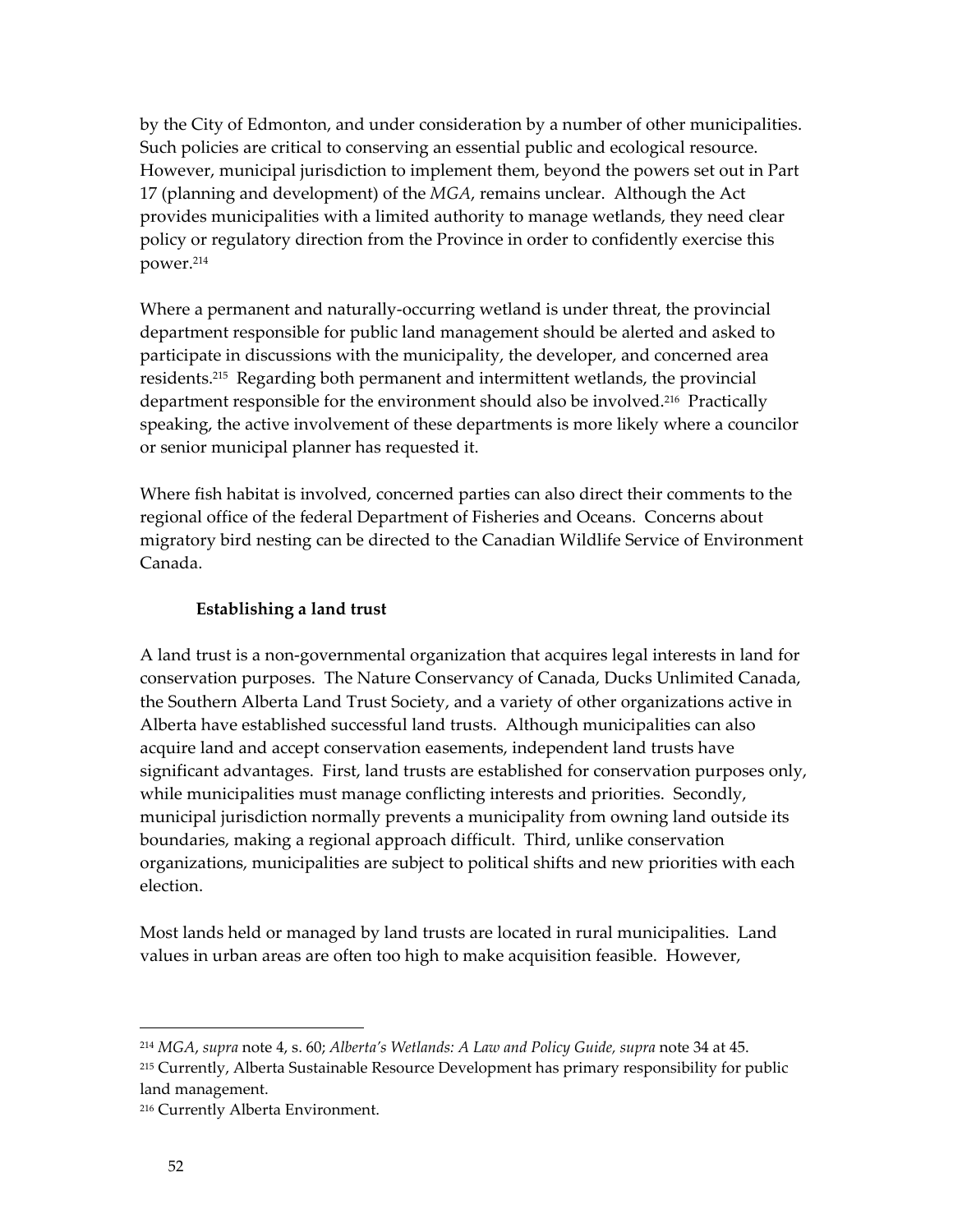successful urban land trusts are emerging with the support of local municipalities.<sup>217</sup> In Calgary, a regional land trust has been established to conserve significant natural areas within the city and the adjacent municipal districts of Rocky View and Foothills. In Okotoks, a land trust was formed to purchase land under development pressure along a riverine escarpment. Once the land was purchased, it was protected by conservation easement and transferred to the town for operations and maintenance. Both land trusts function at arm's length from the municipalities in which they operate. However, the active involvement of the municipalities, and their ongoing collaboration and support, has been essential to the success of the land trusts.

A land trust provides a highly visible and credible vehicle for strengthening both community and municipal involvement in conservation efforts. Regional land trusts reflect local conservation priorities, are managed locally, and can serve as a focus of civic pride. Citizens and groups wishing to promote the establishment or strengthening of a regional land trust should express their support to council.

### **Other necessary changes**

 $\overline{a}$ 

A public education campaign concerning the existence and value of important natural sites, particularly those on the urban fringe, is needed to generate public support for their protection. Municipalities should be encouraged to lead such education efforts, and to work with groups already active in the area.

Statutory reform is also needed to increase the amount of land municipalities can take as reserve land, along with provincial policy directing how these lands should be managed. In the absence of such reform and provincial leadership, municipal policy is needed to ensure that reserve lands are taken and managed to achieve conservation and open-space objectives. Councils should be encouraged to dedicate more of their municipal reserve lands to natural or agricultural sites instead of traditional parks, especially where park space is not needed by schools. They should also re-examine the practice of taking money in lieu of reserve land, particularly in commercial and industrial areas.

Even the most well-intentioned policy will fail without adequate financial support. It is therefore critical for municipalities to commit sufficient funds to natural areas acquisition and management programs, and any other conservation initiatives they undertake.

<span id="page-60-0"></span><sup>217</sup> See M.J. Salomons, *Discussion Paper: Establishing an Edmonton Regional Land Trust* (August 2004), online: The Land Stewardship Centre of Canada

<sup>&</sup>lt;http://www.landstewardship.org/EdmontonLandTrustReport\_000.pdf.pdf>.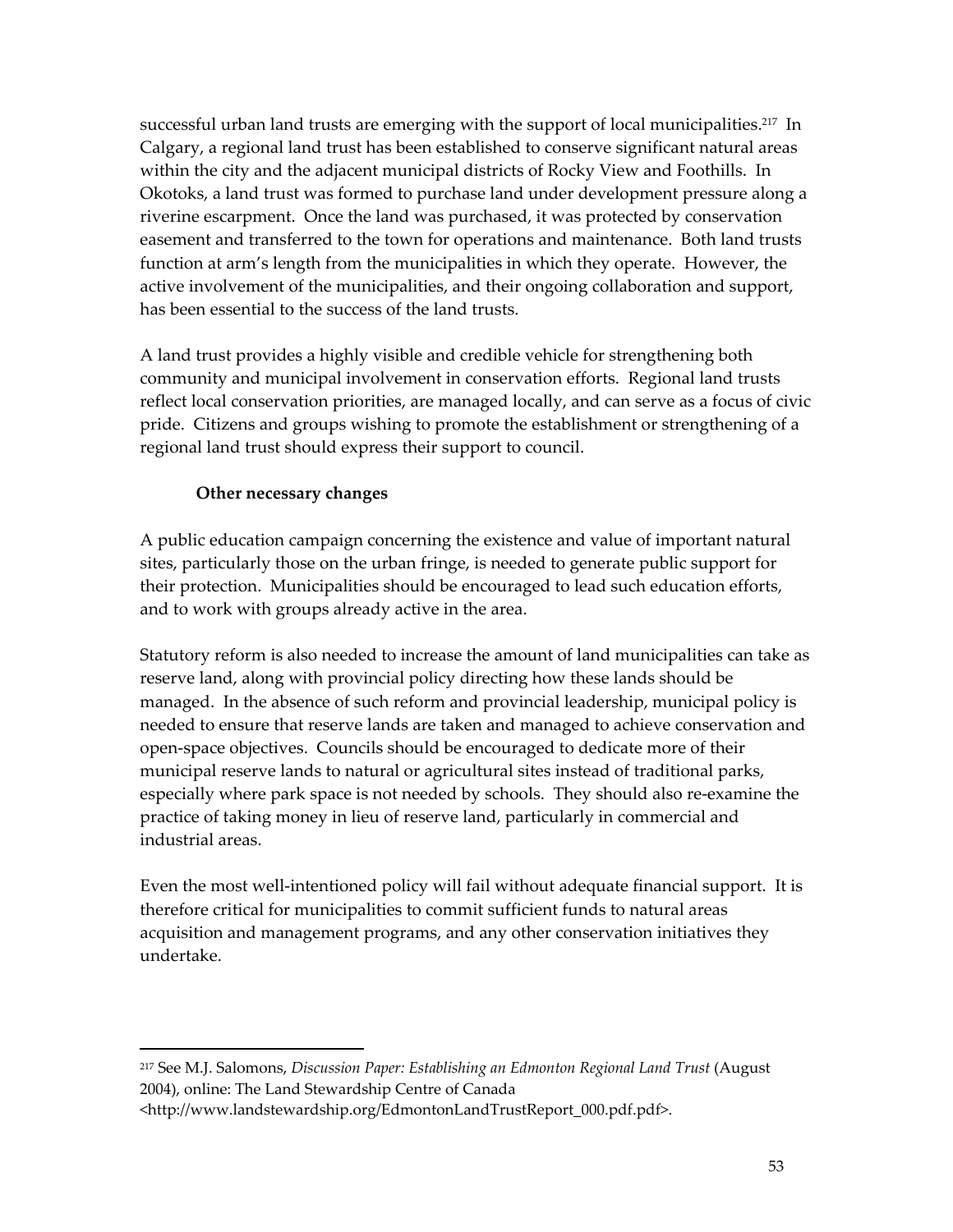# **Pushing for regional planning**

Land development, industrial activity and natural resource management in a growing municipality inevitably impact neighbouring municipalities. Regional, or intermunicipal, planning is essential to preserving shared natural areas and features. It is also key to controlling new development, promoting better use of existing urbanized areas, transportation planning, and creating more connected and livable communities.

# **The need for provincial leadership**

Since formal regional planning was abandoned by the Province in 1995, these intermunicipal issues have been addressed primarily on an ad hoc basis. Many municipal governments are competitive, wary of collaboration, and heavily influenced by local interests that have most to gain from unimpeded local development. There is often considerable institutional and political resistance to developing and implementing regional strategies for smart growth. However, without such a regional blueprint, local solutions to growth issues will be piecemeal and will fail to achieve significant, lasting change. Better, more sustainable planning depends on a regional approach.<sup>218</sup>

The *MGA* provides for intermunicipal development plans and intermunicipal bylaws. Although these are potentially effective tools, to date they have been used primarily to address site-specific intermunicipal concerns rather than broader regional planning issues.

Regional forums are therefore needed to set development strategies and standards for smart, sustainable growth. Existing voluntary organizations such as the Alberta Capital Region Alliance have taken some steps to address regional growth management issues. However, to be effective, such organizations must go beyond information exchange and ad hoc cooperation to provide a comprehensive vision and implementation strategy. This type of cooperative planning requires provincial leadership that goes beyond simply making statutory tools available.

In order to meet this need and address increasing land use conflicts, concerns about water source protection, sprawl, and the loss of agricultural land, the Province should develop and implement a comprehensive land use policy. Such a policy, which would be binding, would create a level playing field among municipalities and promote more efficient and sustainable development.

The Province should also begin working with municipalities to establish regional planning bodies. These organizations could be provided with the statutory authority to develop and adopt growth management strategies, and given the regulatory powers to

<span id="page-61-0"></span><sup>218</sup> *Making Smart Growth Work, supra* note 76 at 158.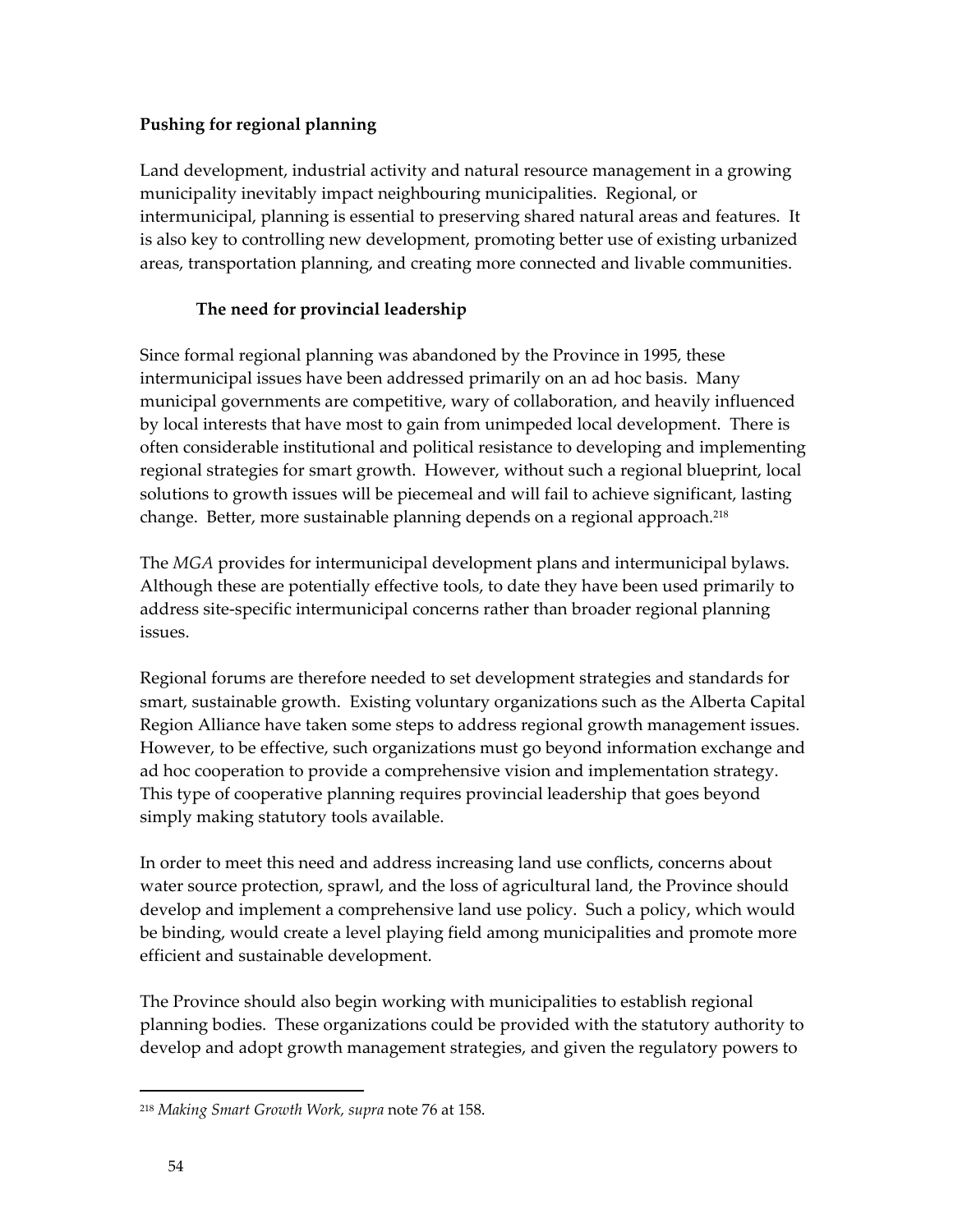implement them. Alternatively, they could derive their authority by agreement among the municipalities in the region. Either way, it is essential that the Province provide a comprehensive policy framework for regional planning.

Citizen and group concerns regarding the provincial role in regional planning should be directed to the local MLA, the Premier, and the Minister of Municipal Affairs. Copies of correspondence can also be sent to the leaders of the opposition parties.

# **Encouraging regional planning using existing tools**

In the meantime, municipalities are authorized by the *MGA* to establish intermunicipal planning authorities (IPA) to address regional concerns. An IPA is given its mandate, duties and powers by agreement of the participating municipalities. This may include the development of intermunicipal development plans and non-statutory growth management plans, and the power to decide subdivision and development applications.

Many municipalities currently cooperate on a wide range of planning issues. However, before they will consider formalizing these arrangements under an IPA, the councils will normally need to be convinced that there is sufficient political support for the idea. They must also be sure that a permanent joint planning authority is in the best interest of the municipality, and that the arrangement will not unduly interfere in local planning matters. Convincing two councils of the merits of formal intermunicipal planning can be a daunting challenge in the current climate of competition. The initiative will benefit enormously from the commitment of one or more champions on each council, who share a regional planning vision. Perhaps the most effective role for citizens and local groups is to identify these councilors, keep them informed, and demonstrate that there is public support for smarter growth through formalized regional planning.

Where a formal IPA is not feasible, councilors may be more amenable to establishing an intermunicipal councilors' forum. The forum can be used to discuss and resolve regional issues and find answers to common infrastructure needs. However, as an informal mechanism, such a forum depends on the ongoing commitment of the councils involved.

Whether regional planning proceeds formally or informally, there are a variety of ways that a planning authority, councilors' forum, or other regional organization can promote smart growth. [219](#page-62-0) They can:

• provide and disseminate credible information, and advise member councils, on regional growth issues;

<span id="page-62-0"></span><sup>219</sup> *Ibid.* at 160.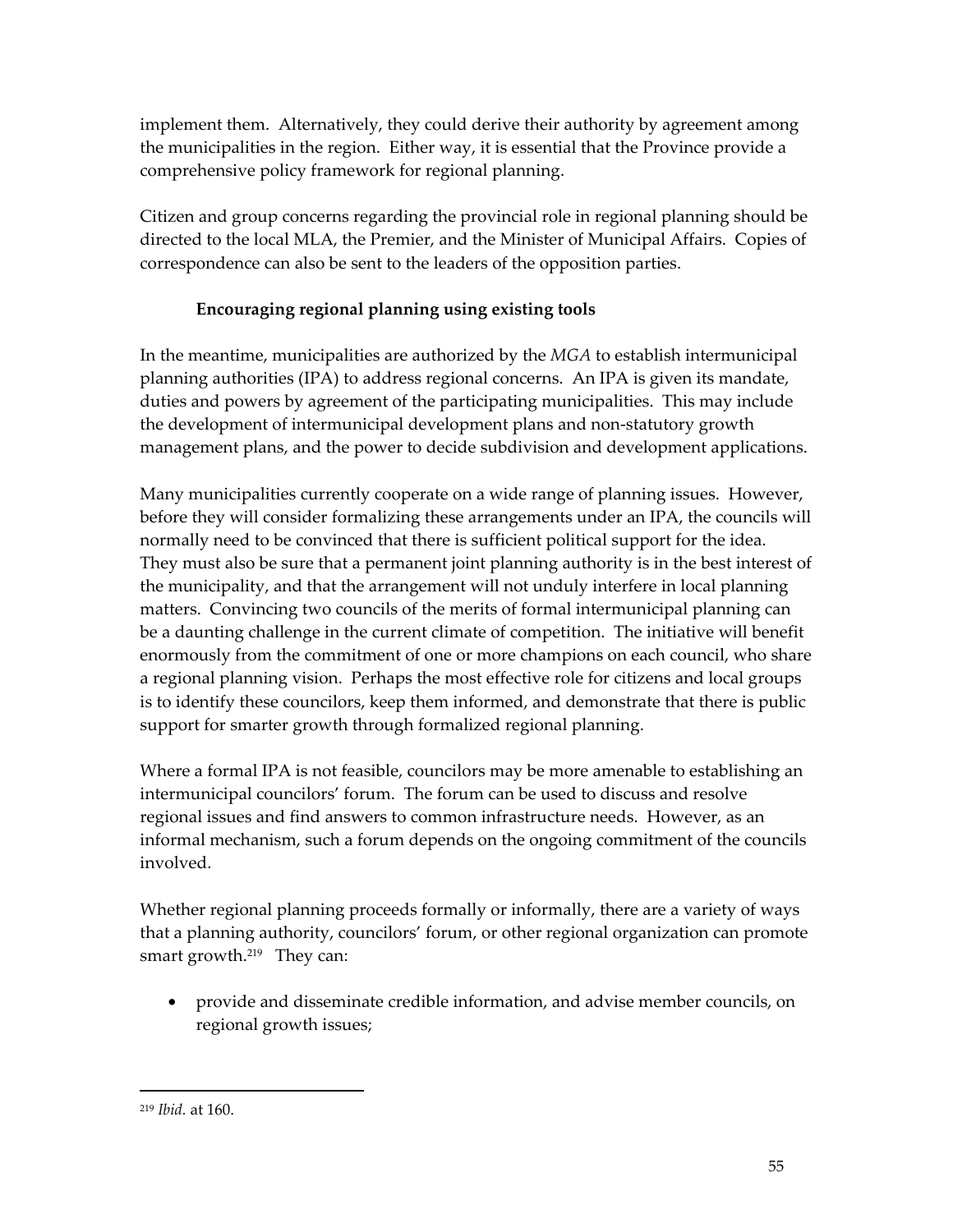- work with member municipalities to define regional needs;
- assess the regional compatibility of statutory plans, land use bylaws, and subdivision and development decisions;
- develop and implement a public education campaign on the need for sustainable regional growth and cooperation; and
- develop and (where authorized) implement regional growth management and impact mitigation strategies.

There are other ways to generate interest in regional planning that do not depend so heavily, at least initially, on buy-in from council. Business associations such as local Chambers of Commerce meet regularly to discuss ways to promote local economic development. Although it may take persistence, alliances are possible among such associations, conservation and smart growth advocacy groups, and local planning organizations. Real estate associations may be more resistant to such initiatives, but with broad support and good organization they may be convinced that it is better to be included. Possible collaborations could include a regional growth conference, having speakers from one organization attend and address a meeting of one of the other groups, and joint visioning exercises. The ultimate aim of such efforts is to build bridges, find common ground, and demonstrate a broad base of support for smarter regional growth.

### **Speaking out against a proposed development**

Public participation in land use planning decisions can be critical to ensuring development proceeds in a sustainable manner and in the interests of the local community. Beyond the formal opportunities provided by the *MGA*, citizens can lobby councilors, collect signatures for an informal petition, launch media campaigns, and take other steps to raise awareness of issues relating to a proposed development.

Because individual residents typically lack the resources available to developers and municipalities, groups may be especially important for pooling resources for effective action. Individuals within the group can divide responsibilities, which may include investigating neighbourhood planning issues and concerns; gathering information; monitoring development initiatives; setting up meetings, public forums and consultations; surveying the membership to develop a group position on a development proposal; and representing the group in discussions with developers and the municipality.

Where possible, individuals and community groups should be prepared to discuss development proposals with developers, city planners, and councilors in good faith. This means beginning discussions from the assumption that a mutually agreeable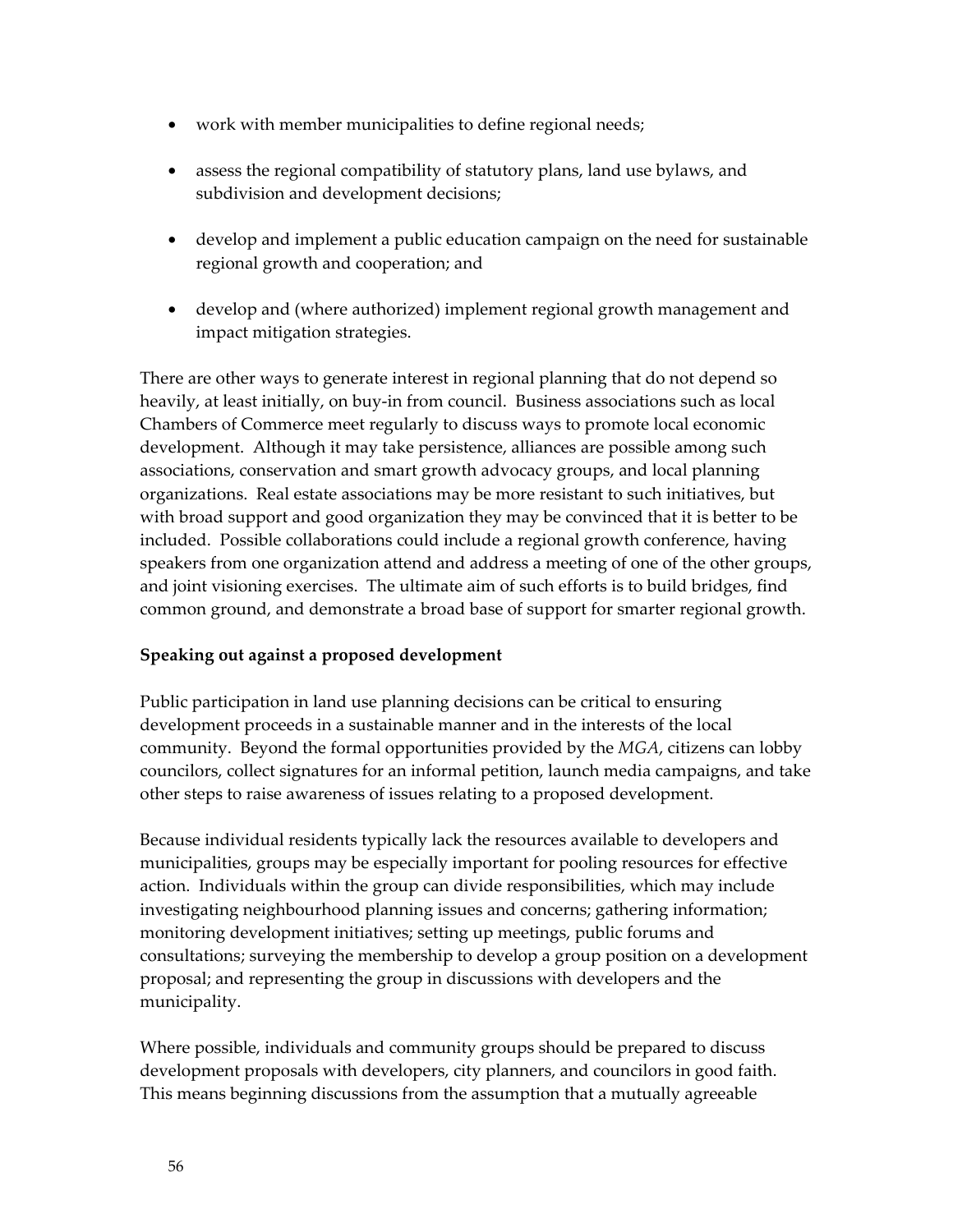solution may be possible. In many cases an aggressive media or lobbying campaign opposing a development will make discussions more contentious and progress on potential common ground more difficult. Unless there is no possibility of a mutually agreeable solution, or development is imminent, it may in some cases be advisable to delay campaign activities.

As a rule, discussions and consultations with the municipality and developer should be undertaken as early in the planning process as possible. In some cases, a developer will hold a pre-hearing consultation with the affected community. This may be in response to a municipal policy requirement or on the developer's own initiative. Planning officials may also be present. While some information will be provided at the meeting, community members may also contact the planning department to review available information beforehand.

Before entering into discussions with the municipality or the developer, a community group should be clear on what its priority concerns are and what issues need to be addressed. A survey of members is a good way to gather this information. If the group agrees to be represented in discussions or consultations, the mandate of the group's representatives should also be clear.

A group that has reviewed all the available information regarding the project, identified problem areas, and examined ways the project could be modified to resolve concerns, is more likely to get a positive reception from the other stakeholders. A useful guide to the consultation process and community involvement is *Community Consultation in the Planning and Development Process: A Guide for Edmonton.*[220](#page-64-0) While the Guide is written for an urban context, much of the material will apply to development in rural municipalities as well.

# **Speaking out in favour of a proposed development**

Many community and environmental advocates are very effective in opposing development, but fail to express support for well-planned, smart growth development proposals. Speaking out in favour of such proposals is essential to demonstrating public support for sustainable municipal growth. It can also add to the credibility of your group by showing that you can be constructive and are not opposed to any and all development. Council, in particular, needs to be aware of community support for welldesigned and planned developments.

Support can be expressed by letter, e-mail, petition, phone call, or by speaking up at a meeting or public hearing. Group representatives should also be ready to explain to the media why they support a particular development.

<span id="page-64-0"></span><sup>220</sup> *Supra* note 85.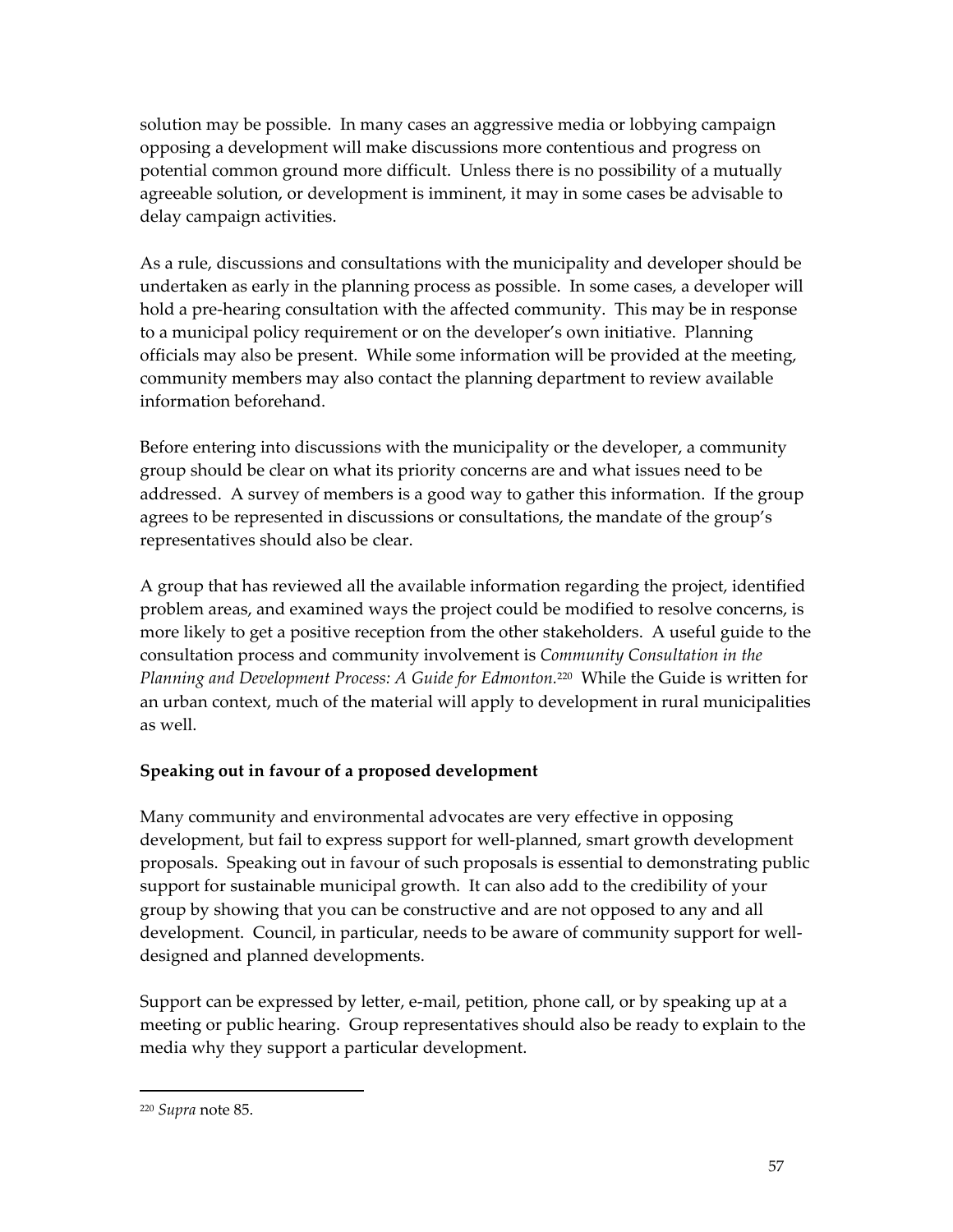## **Civil liability for speaking out**

Municipal residents who speak out regarding a proposed development have faced lawsuits for defamation and a variety of other alleged wrongs. Untruthful, misleading or malicious statements can lead to litigation and, ultimately, an award of damages against the individuals who made or publicized the statement. However, provided such statements are avoided, there is little risk of liability for speaking out.

Community advocates have in recent years been subject to "strategic lawsuits against public participation", or SLAPP suits. In a SLAPP suit, the plaintiff, often a developer, typically alleges that the defendant individual or group has damaged a specific economic interest through its campaign against a particular development. The effect of a SLAPP suit is to intimidate the defendant and other individuals or groups who might consider similar action in the future. Defending such a suit can also be very expensive, pressuring the defendant to end the campaign.

In *Fraser v. Saanich (District),* a BC landowner who was proposing a redevelopment brought a SLAPP suit against a local community group.<sup>221</sup> The group had signed a petition against the proposed development. The court found that there was no merit to the developer's claim that the group colluded, conspired, breached a fiduciary duty, acted in bad faith, or interfered with contractual relations. The court went on to censure the developer for using the lawsuit to attempt to stifle the group's democratic right to speak out against the development. The judge dismissed the developer's claim and made a special award of costs against him.

By contrast, in *Home Equity Development Inc. et al. v. Crow et al.,* a number of residents of East Sooke, BC were found to have defamed the developer.[222](#page-65-1) The court found that the residents had published material stating or implying that the developer was dishonest, deceitful, and corrupt, and alleging that the developer had a callous disregard for the environmental condition of the land in question. The residents were ordered to pay significant damages to the developer.

Untrue statements that are presented as fact and false allegations that paint a person in a negative light are likely defamatory and should be avoided. The advice of a lawyer should be sought before releasing any statement that could be defamatory.

<span id="page-65-0"></span><sup>221 (1999), 32</sup> C.E.L.R. (N.S.) 143 (B.C.S.C.).

<span id="page-65-1"></span><sup>222</sup> 2004 BCSC 124 (B.C.S.C.).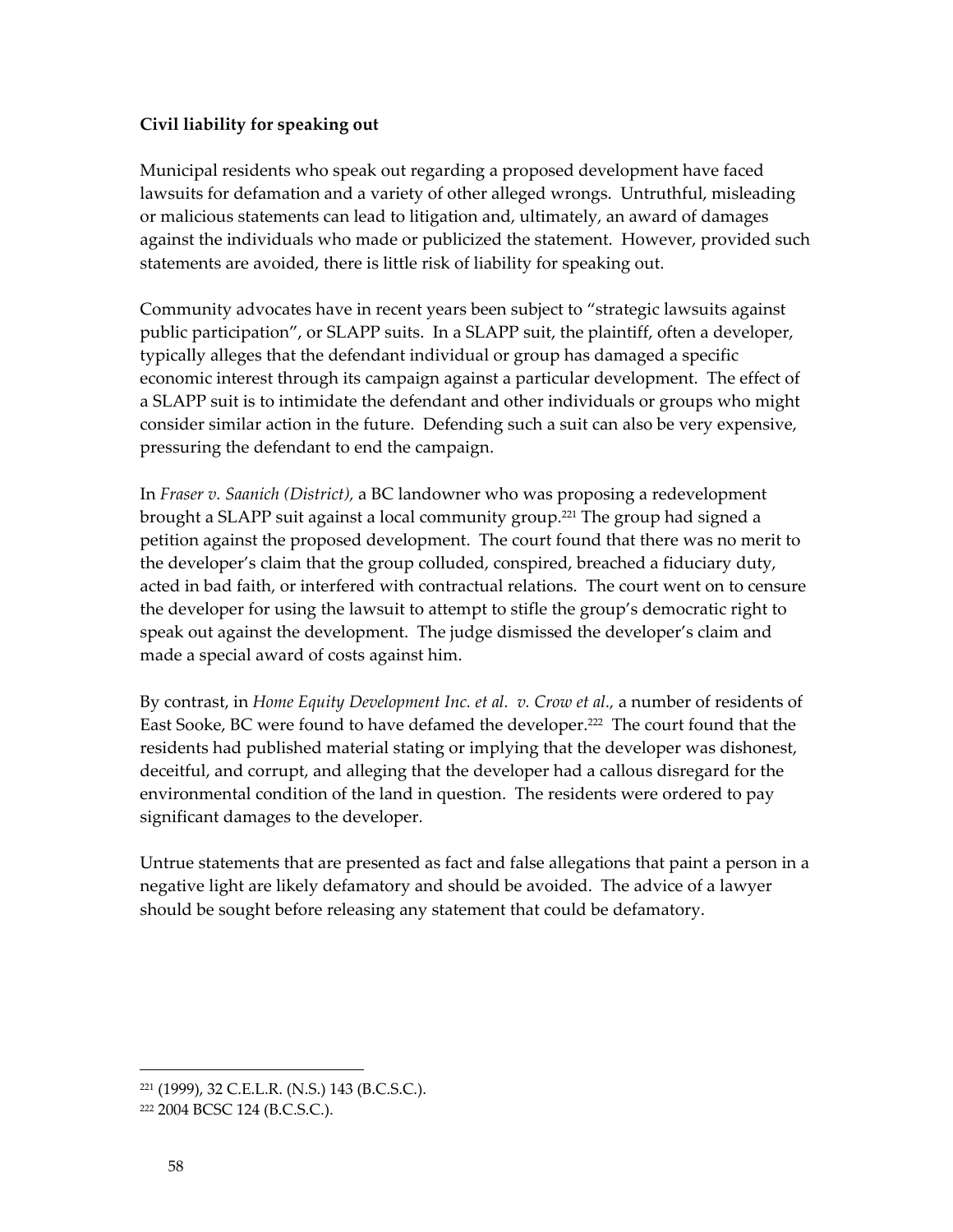### **Getting the jump on development in natural areas**

There are many natural areas already slated for development. Many of these will be destroyed or irreparably altered before development plans can be updated, strong policy for natural areas protection created, or a land trust established. Individuals and groups need to be aware that efforts to conserve individual natural areas are much more likely to succeed where the land is not yet under imminent development pressure. In the urban context, most of this land is at the urban fringe, where it is less likely to attract significant attention from conservationists. However, these areas are precisely where concerned individuals and groups should be focusing their efforts.

The need to build positive relationships with developers is especially great where a woodlot is slated for development. Unfortunately, it is not uncommon for a developer to raze a stand of trees in order to avoid an emerging confrontation with the community over its protection. Subject to the land use bylaw and any provincial or federal regulation or permit requirements, a private landowner is generally entitled to use his land as he sees fit. In the absence of effective conservation policies, the good will of the developer may therefore be especially important to preserving a wooded area.

### **A new approach to community involvement in land use planning**

Citizens typically take action to protect natural areas from development at the  $11<sup>th</sup>$  hour. They respond reactively to notice of a planned development provided by the developer or through their community league. By this time, the developer has already invested considerable time and resources in carrying out studies, developing plans, and arranging financing for the development. This investment is made on the basis of expectations for growth, required infrastructure, natural areas protection, etc. set out in existing development plans and communicated to developers by municipal council and the planning and development department. While effective community input at this late stage can result in important changes to development design, it is rare that such intervention will stop a project. It is also unlikely to alter the growth priorities of a municipal council or planning department.

A new approach to citizen involvement in planning decisions is needed. This approach would require a broader vision for sustainable municipal growth. Residents and groups need to get involved at the earliest stages of the planning process to promote the conservation of natural areas and prime agricultural lands; mixed-use, compact urban development; effective public transportation systems in urban areas; and communityoriented, walkable neighbourhoods. In other words, to protect more natural areas, residents need to work more consistently for sustainable planning. These goals are best achieved by convincing municipal councils to realign development priorities.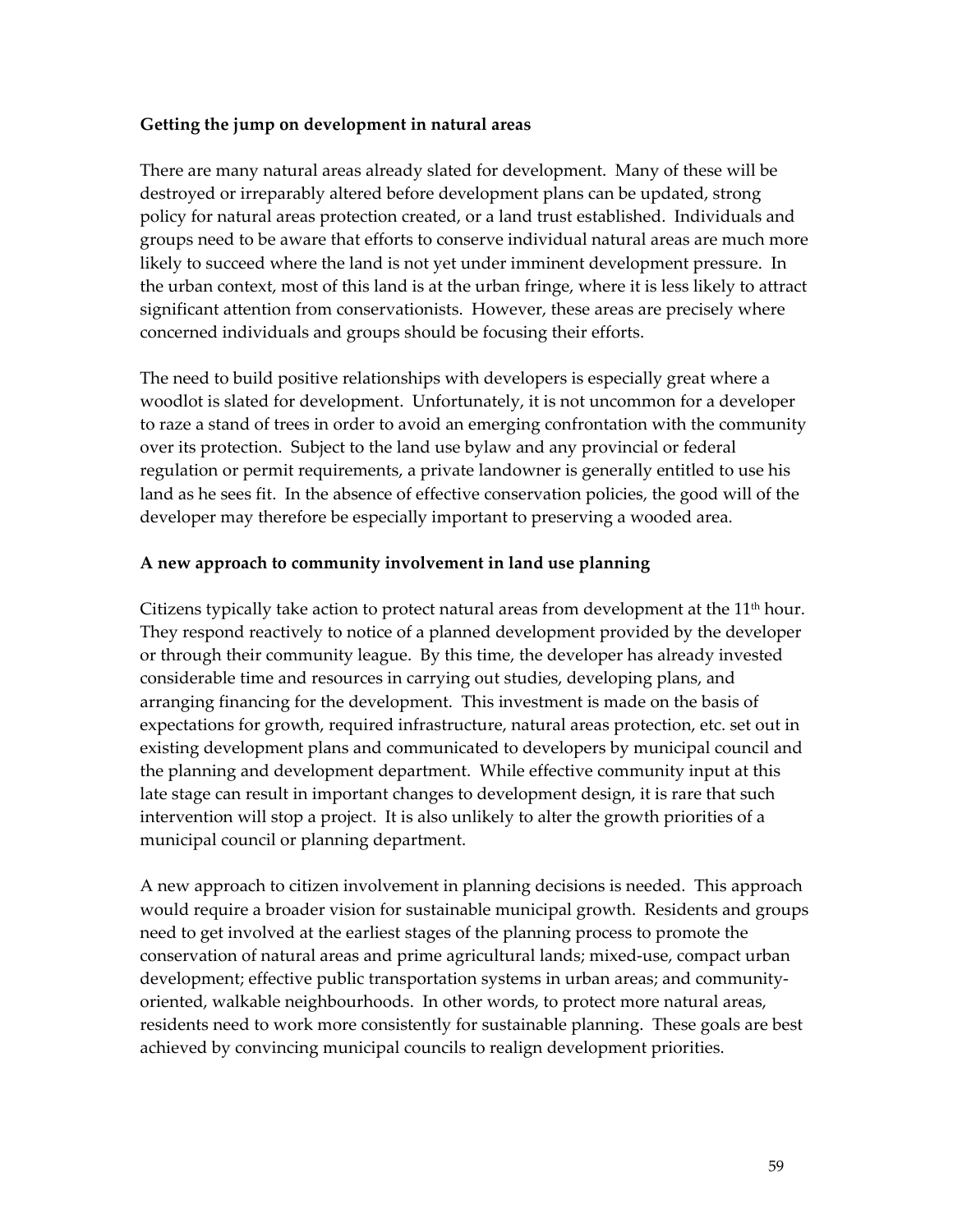#### **Poplar Lake: A conservation success story**

Poplar Lake in north Edmonton is a good example of how early, well-organized involvement can save a significant natural area from development. In the early 1990's, a conservation-oriented councilor from the local municipality identified Poplar Lake as a natural area that should be protected from development. The lake was on the urban fringe, and although an area structure plan was in place, the area was not under immediate development pressure. The councilor was able to organize meetings with municipal planning, drainage, parks and transportation staff. The six developers with interests in the area were involved, as well as staff from Alberta Environment. The early timing was key to the willingness of the developers to consider alternatives plans for the lake.

After a series of meetings, the bed and shore was identified as Crown land, and further shore and some upland areas were taken by the municipality as reserve land. One of the developers agreed to undertake additional hydrological studies. Development plans were then modified to integrate and conserve the lake for natural and storm water management purposes. Most of the lake area was fenced off to protect riparian areas, and a management plan was worked out with the municipal community services department (parks). A local natural history club offered to design and mount interpretive signs at its own expense.

Early timing, the involvement of a committed councilor and senior municipal staff, and the cooperation of the developers were all instrumental in saving Poplar Lake. In the absence of such collaboration, natural areas slated for eventual development will be more difficult to save.

The Poplar Lake story is especially notable in that there was no direct community involvement, as the lake was more than a kilometre from the nearest subdivision. Where community opposition has often failed, early timing, strong leadership, and collaboration prevailed. The story also demonstrates the importance of electing councilors who are committed to protecting significant natural areas from development and promoting smart growth principles. Ongoing support of such councilors and cooperative advocacy efforts are both essential to conserving natural areas, particularly on the urban fringe.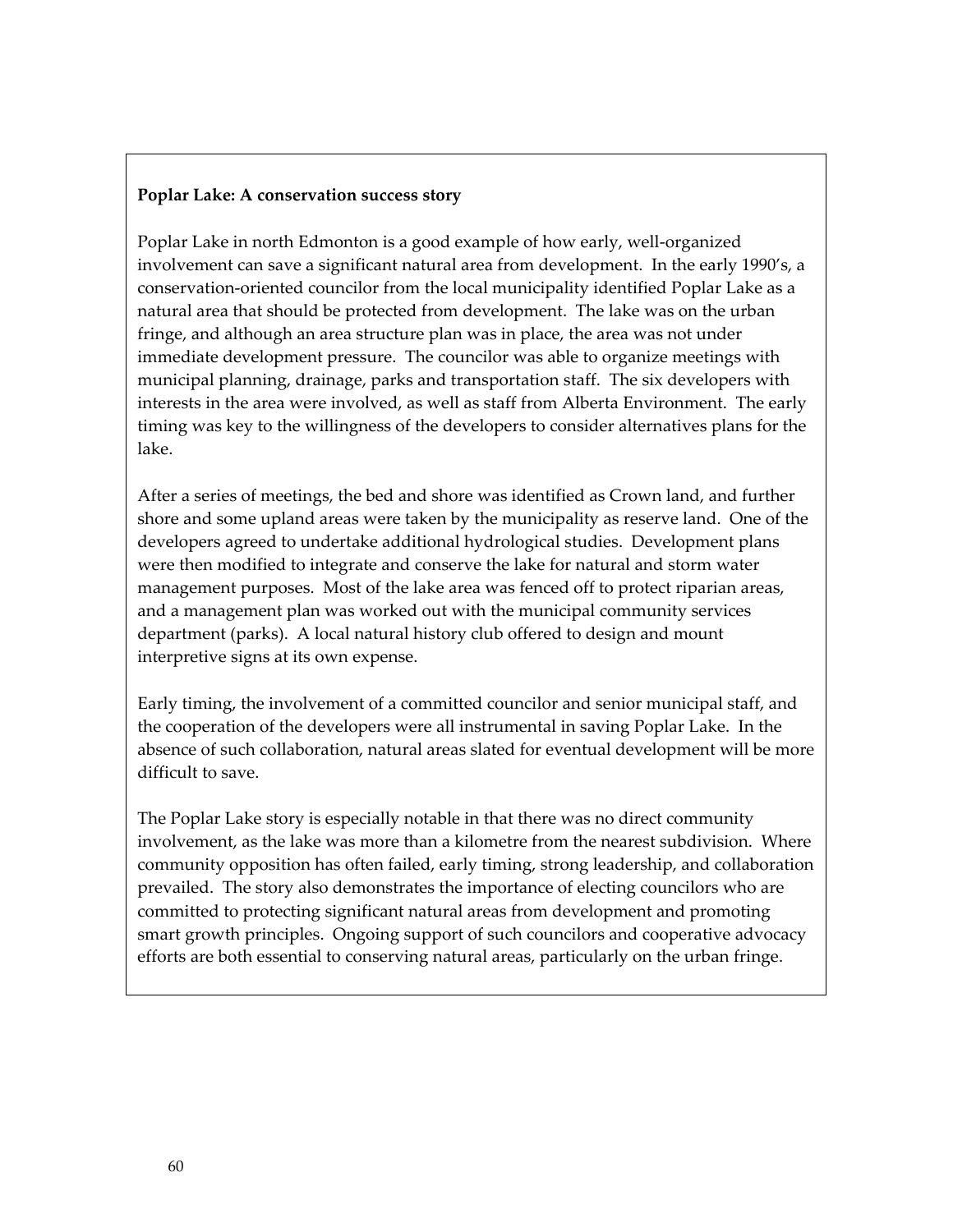Education programs are also needed to raise the awareness of municipal residents concerning growth management issues. Getting urban residents to imagine the impacts of growth at the regional level, or on agriculture or the watershed, will require considerable effort. In the absence of provincial leadership, it is an effort that is best pursued through the cooperation of municipalities, local community groups, and, where possible, the development industry.

Several Alberta municipalities have undertaken exercises to articulate a vision for future growth outside the statutory planning process. Others have earmarked significant dollars to carry out consultations with stakeholders and revise key statutory plans to incorporate smart growth principles. Such initiatives provide a rallying point for volunteers, donors and concerned citizens, and an opportunity to form alliances, pool resources, and seek common ground. They are an important invitation to influence both public opinion and council's planning priorities.

### **Conclusion**

This paper has reviewed the powers of municipalities to regulate the environment through the general bylaw power and the land use planning process. Legal and policy tools for reducing the environmental impacts of municipalities have been examined and recommended. However, the concerns of rural municipalities are typically very different from those of urban centres. Even among municipalities that would appear to have much in common, differences in local economic, social and environmental conditions mean that approaches or tools that are appropriate for one municipality may not work for another.

In spite of their differences, there is a great deal that municipalities can learn from each other. Existing associations provide opportunities for municipalities to exchange information and take advantage of lessons learned by other cities, towns, villages and rural municipalities. Given the complexity of the issues, the need for regional solutions, the current lack of provincial leadership, and the administrative and financial limits of smaller municipalities in particular, there is a real need for increased cooperation through these and other forums. Comprehensive intermunicipal and regional planning presents significant challenges, and will require vision and commitment from municipal councils, staff and stakeholders. However, to be economically and environmentally viable, municipal growth depends on it.

Public participation in municipal regulation and the land use planning process is equally important to ensuring that environmental, health and conservation objectives are identified and achieved. Civic engagement, from exercising rights of participation to lobbying councilors for policy reform and raising public awareness, is vital to ensuring our municipalities remain livable and sustainable.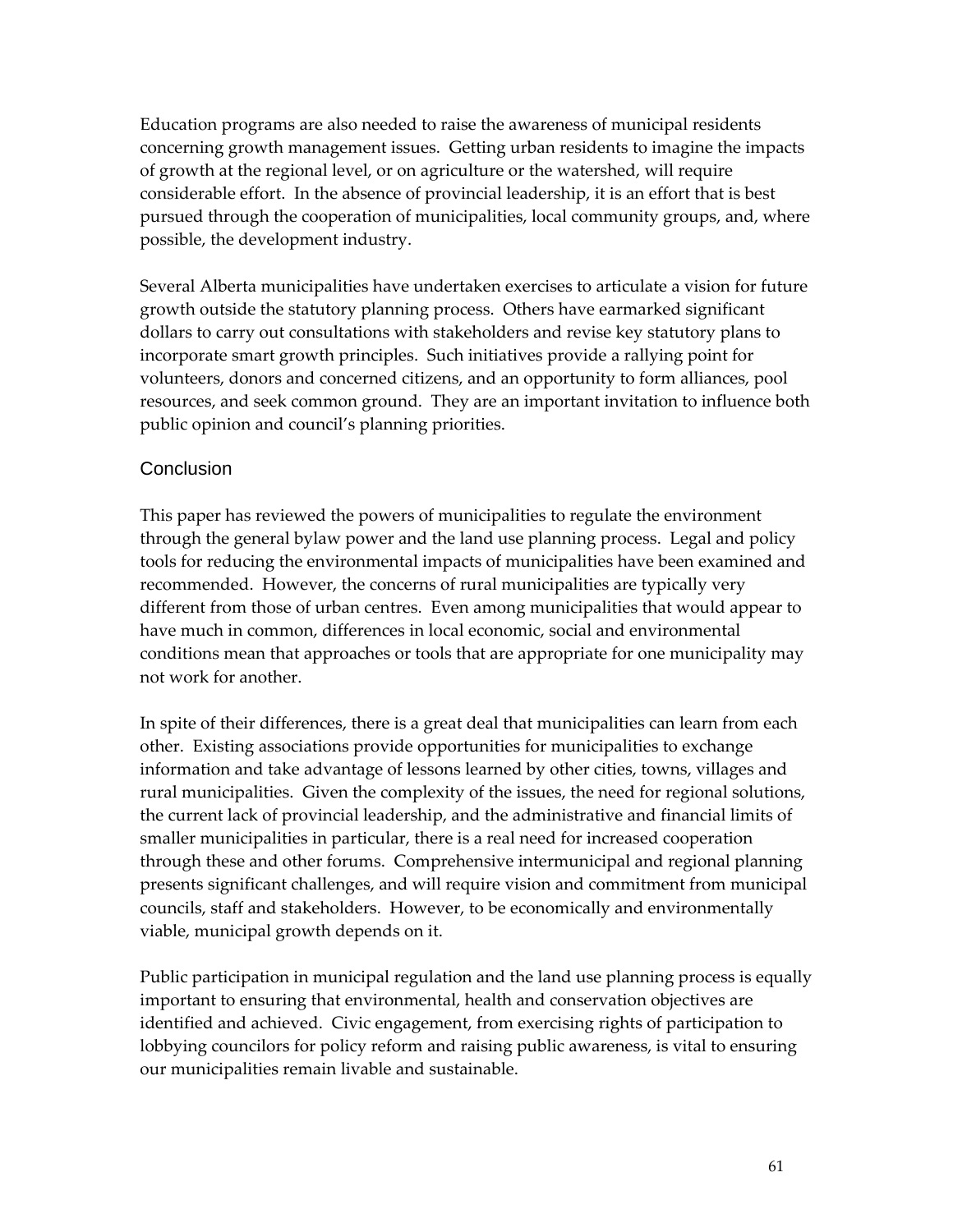#### **Bibliography**

#### **Monographs**

Arendt, Randall. *Conservation Design for Subdivisions: A Practical Guide to Creating Open Space Networks* (Washington, D.C.: Island Press, 1996).

\_\_\_\_\_\_\_\_. *Growing Greener: Putting Conservation into Local Plans and Ordinances* (Washington, D.C.: Island Press, 1999).

- Benfield, F. Kaid, Jutka Terris & Nancy Vorsanger, *Solving Sprawl: Models of Smart Growth in Communities Across America* (New York: Natural Resources Defense Council, 2001).
- Benfield, F. Kaid, Matthew D. Raimi & Donald D.T. Chen. *Once There Were Greenfields* (New York: Natural Resources Defense Council, 1999).
- Boyd, David R. *Sustainability Within a Generation* (Vancouver: David Suzuki Foundation, 2004), online: David Suzuki Foundation <http://www.davidsuzuki.org/WOL/Sustainability/>.
- Brugmann, Jeb. *Managing Human Ecosystems: Principles for Ecological Municipal Management* (Toronto: Local Environmental Initiatives, 1992).
- Curran, Deborah. *A Case for Smart Growth* (Vancouver: West Coast Environmental Law, 2003), online: WCEL < http://www.wcel.org/issues/urban/sbg>.

\_\_\_\_\_\_\_\_. *Smart Bylaws – Summary* (Vancouver: West Coast Environmental Law, 2003), online: WCEL < http://www.wcel.org/issues/urban/sbg>.

- Edmonton Federation of Community Leagues. *Community Consultation in the Planning and Development Process: A Guide for Edmonton* (Edmonton: EFCL, 2003).
- Gordon, David. *Green Cities: Ecologically Sound Approaches to Urban Space* (Montreal: Black Rose Books, 1990).
- Gurran, David, *et al. Understanding Sprawl* (Vancouver: David Suzuki Foundation, 2003), online: David Suzuki Foundation <http://www.davidsuzuki.org/files/Climate/Ontario/Understanding\_Sprawl.pdf>
- Hoehn, Felix. *Municipalities and Canadian Law: Defining the Authority of Local Governments* (Saskatoon: Purich Publishing, 1996).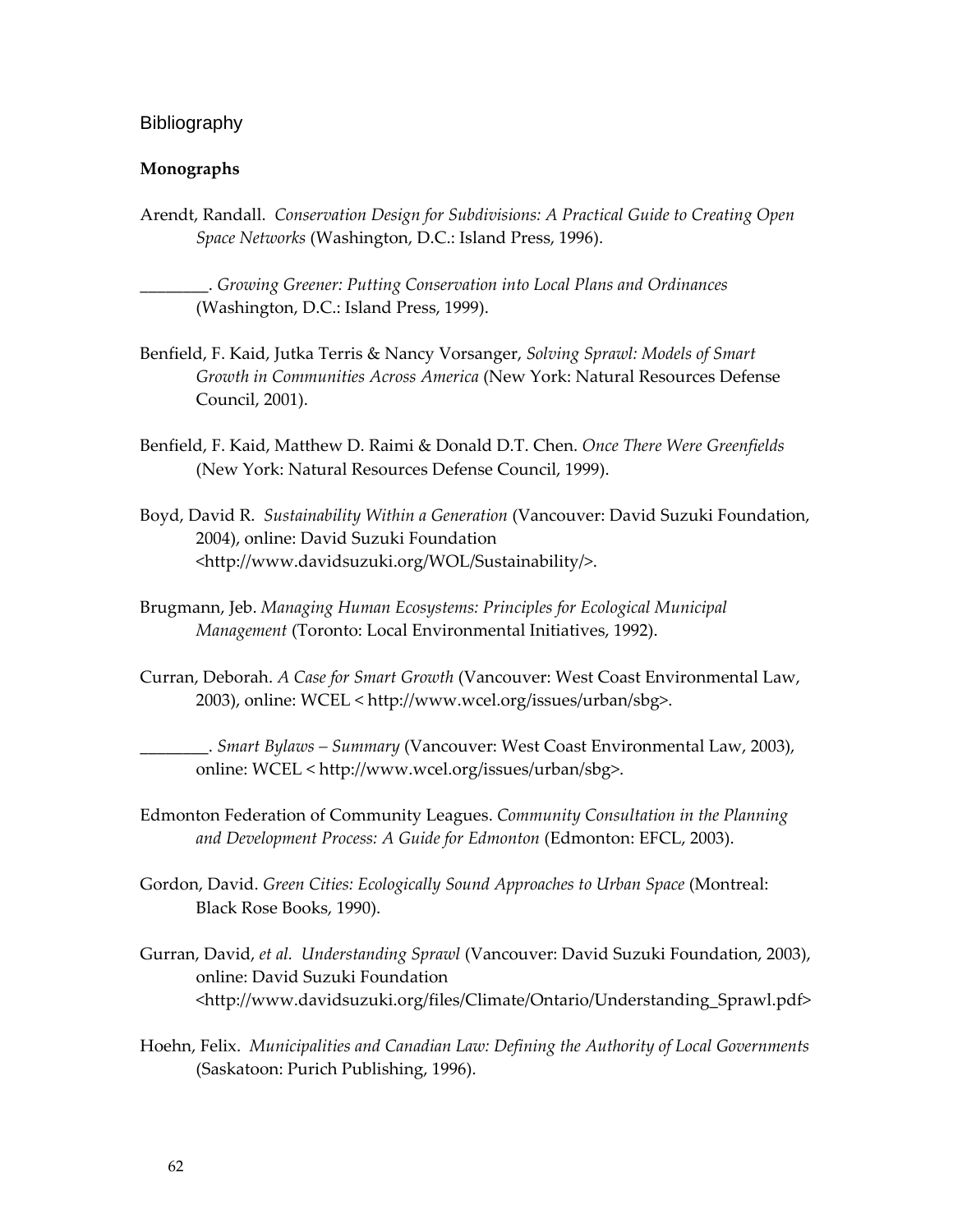Kwasniak, Arlene J. *Alberta's Wetlands: A Law and Policy Guide* (Edmonton: Environmental Law Centre, 2001).

\_\_\_\_\_\_\_\_. *Reconciling Ecosystem and Political Borders: A Legal Map* (Edmonton: Environmental Law Centre, 1997).

- Laux, Frederick A. *Planning Law and Practice in Alberta,* 3rd ed. (Edmonton: Juriliber, 2002).
- Makuch, Stanley M., Neil Craik & Signe B. Leisk, *Canadian Municipal and Planning Law*, 2nd ed. (Toronto: Carswell, 2004).
- Nowlan, Linda, Chris Rolfe & Kathy Grant, *The Smart Growth Guide to Local Government Law and Advocacy* (Vancouver: West Coast Environmental Law, 2001), online: West Coast Environmental Law <http://www.wcel.org/wcelpub/2001/13300.pdf>.
- Pim, Linda & Joel Ornoy. *A Smart Future for Ontario: How to Protect Nature and Curb Urban Sprawl in Your Community* (Don Mills, Ont.: Federation of Ontario Naturalists, 2002), online: <http://www.ontarionature.org/enviroandcons/issues/sprawl.html>.
- Porter, Douglas R. *Making Smart Growth Work* (Washington, D.C.: Urban Land Institute, 2002).
- Rogers, Ian M. *The Law of Canadian Municipal Corporations*, 2nd ed., looseleaf (Toronto: Carswell, 1971).
- Salomons, M.J. *Discussion Paper: Establishing an Edmonton Regional Land Trust* (August 2004), online: The Land Stewardship Centre of Canada <http://www.landstewardship.org/EdmontonLandTrustReport\_000.pdf.pdf>.
- Smart Growth BC. *The Smart Growth Toolkit: Helping to Create More Livable Communities in British Columbia* (Vancouver: Smart Growth BC, 2001), online: Smart Growth BC <http://www.smartgrowth.bc.ca/index.cfm?Group\_ID=3383>.
- Urban Land Institute. *Environment and Development: Myth and Fact* (Washington, D.C.: ULI, 2002).
- Wilkie, Karen and Robert Roach. *Breaking New Ground: Urban Residential Development and the Environment* (Calgary: Canada West Foundation, 2004).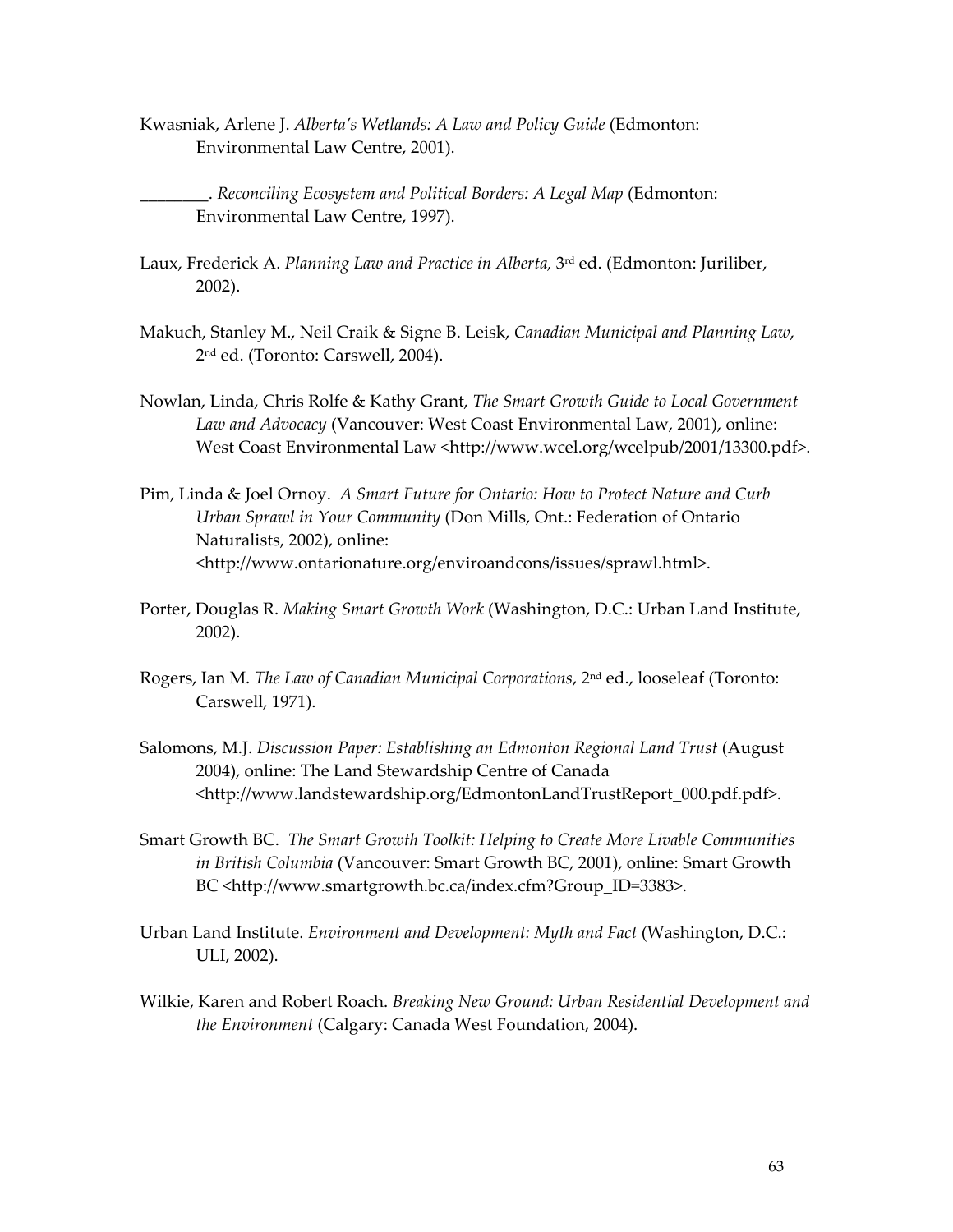#### **Articles**

Chandler, Margaret. "Sprawl Pox" (July/August 2004) 7:4 *Alberta Views* 36.

- Mullan, David. "Revisiting the Standard of Review for Municipal Decisions When is a Pile of Soil an 'Erection'?" (2000-2001) 13 C.J.A.L.P. 319.
- Reynolds, Larry A. "Environmental Regulation and Management by Local Public Authorities in Canada" (1993) 3 J.E.L.P. 41.

Tomalty, Ray *et al.* "Smart Growth" (2003) 29:3 *Alternatives* 3-30.

- Thomas, Dennis R. "Statutory Appeals The Poor Man's Injunction" (2000) 15:4 *Environmental Law Centre News Brief* 11.
- Valiente, Marcia. "Turf War: Municipal Powers, the Regulation of Pesticides and the *Hudson* Decision" (2002) 11 J.E.L.P. 325.

#### **Government Documents**

Alberta Municipal Affairs. *Land Use Policies* (Edmonton: Alberta Municipal Affairs, 1996).

\_\_\_\_\_\_\_\_. *The Legislative Framework for Municipal Planning, Subdivision, and Development Control* (Edmonton: Alberta Municipal Affairs, 1997, rev'd 2002).

- City of Calgary. *Wetland Conservation Plan Final Draft* (18 May 2004), online: City of Calgary <http://www.calgary.ca/docgallery/bu/parks\_operations/wetland\_conservation\_ plan.pdf>.
- City of Edmonton, *Smart Choices for Developing Our Community: A Catalogue of Ideas* (Edmonton: City of Edmonton, 2003).
- City of Edmonton Planning and Development. *The Planning and Development Handbook for the City of Edmonton* (Edmonton: City of Edmonton, 2001).

### **Jurisprudence**

*114957 Canada Ltée (Spraytech, Société d'arrosage) v. Hudson (Town),* [2001] 2 S.C.R. 241.

*Chamberlain v. Surrey School District No. 36*, [2002] 4 S.C.R. 710.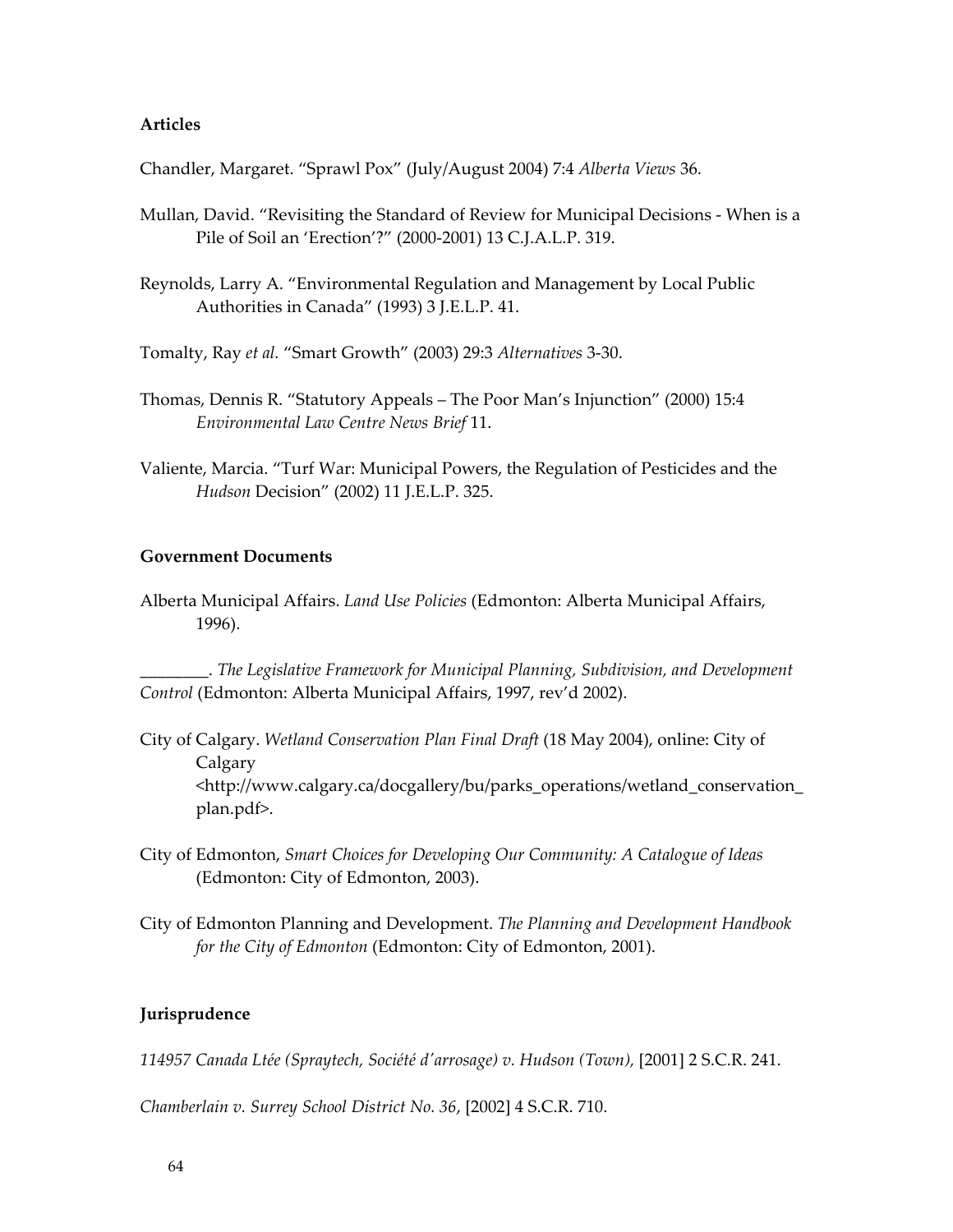*Entreprises Sibeca Inc. v. Frelighsburg (Municipality),* [2004] 3 S.C.R. 304.

*Finlay v. Canada (Minister of Finance),* [1986] 2 S.C.R. 607.

*Fraser v. Saanich (District)* (1999), 32 C.E.L.R. (N.S.) 143 (B.C.S.C.).

*Home Equity Development Inc. et al. v. Crow et al.,* 2004 BCSC 124 (B.C.S.C.).

*Hoyda v. Edmonton (City)* (1979), 18 A.R. 215 (Dist. Ct.).

- *Hutterian Brethren Church of Starland v. Starland No. 47 (Municipal District)* (1991), 6 M.P.L.R. (2d) 67, A.J. No. 495 (QL) (C.A.).
- *Nanaimo (City) v. Rascal Trucking Ltd.,* [2000] 1 S.C.R. 342.
- *Norman v. Port Moody (City)* (1995), 17 B.C.L.R. (3d) 208 (B.C.S.C.), aff'd (1996), 84 B.C.A.C. 146 (C.A.).
- *Propane Gas Association of Canada Inc. v. North Vancouver (City)* (1989), 42 M.P.L.R. 29 (B.C.S.C.).
- *Re AES Calgary ULC* (2 July 2002), MGB 091/02, online: Alberta Municipal Affairs <http://www.municipalaffairs.gov.ab.ca/mahome/cfml/boardorders/pdf/M091- 02.pdf>.
- *Re AES Calgary ULC* (25 June 2001), EUB 2001-101, online: EUB <http://www.eub.gov.ab.ca/BBS/documents/decisions/2001/2001-101.pdf>.
- *Reese v. Alberta (Minister of Forestry, Lands & Wildlife)* (1992), 7 C.E.L.R. (N.S.) 89 (Alta. Q.B.).

*Robertson v. Edmonton (City)* (1990), 4 W.W.R. 232, 104 A.R. 374 (Q.B.).

*Smillie v. Saskatoon (City)* (1979), 9 C.E.L.R. 131 (Sask. Q.B.).

*Tollefson v. Gloucester (Township)* (1976), 1 M.P.L.R. 11 (Ont. Mun. Bd).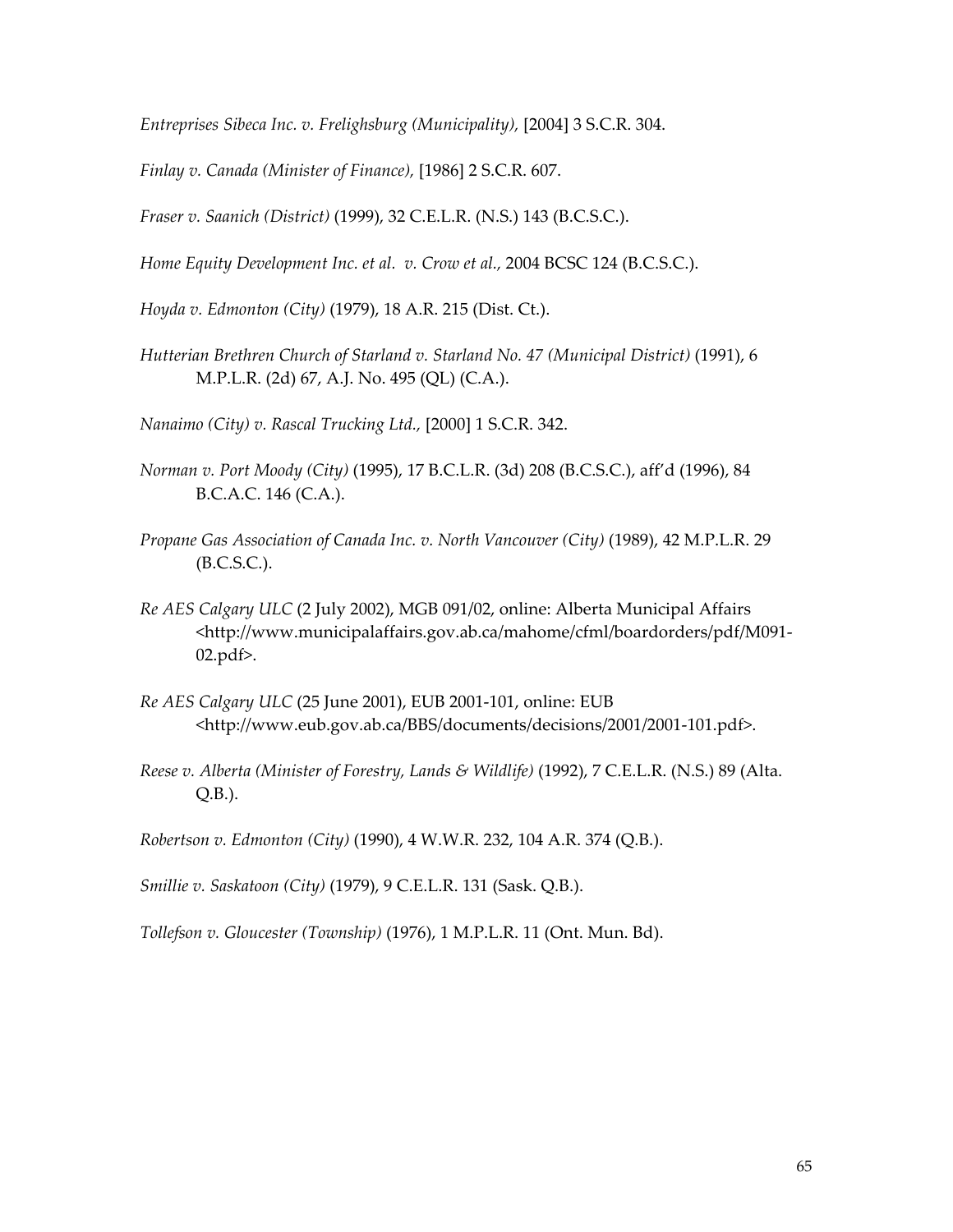## **Legislation**

*Alberta Rules of Court,* Alta. Reg. 390/68.

*Agricultural Operation Practices Act,* R.S.A. 2000, c. A-7.

*Canada National Parks Act,* S.C. 2000, c. 32.

City of Edmonton, By-law No. 10406, *Nuisance Bylaw.* 

City of Edmonton, By-law No. 12300, *Procedures and Committees Bylaw.* 

*Conservation Easement Registration Regulation*, Alta. Reg. 215/96.

*Dangerous Goods Transportation and Handling Act*, R.S.A. 2000, c. D-4.

*Environmental Protection and Enhancement Act,* R.S.A. 2000, c. E-12.

*Fisheries Act*, R.S.C. 1985, c. F-14.

*Freedom of Information and Protection of Privacy Act*, R.S.A. 2000, c. F-25.

*Government Organization Act,* R.S.A. 2000, c. G-10.

*Historical Resources Act*, R.S.A. 2000, c. H-9.

*Interpretation Act*, R.S.A. 2000, c. I-8.

*Interpretation Act*, R.S.C. 1985, c. I-21.

*Land Use Policies,* O.I.C. 522/96 (Alberta).

*Migratory Birds Regulations*, C.R.C., c. 1035.

*Municipal Government Act*, R.S.A. 2000, c. M-26.

*Natural Resources Conservation Board Act*, R.S.A. 2000, c. N-3.

*Navigable Waters Protection Act*, R.S.C. 1985, c. N-22.

*Provincial Parks Act*, R.S.A. 2000, c. P-35.

*Public Health Act*, R.S.A. 2000, c. P-37.